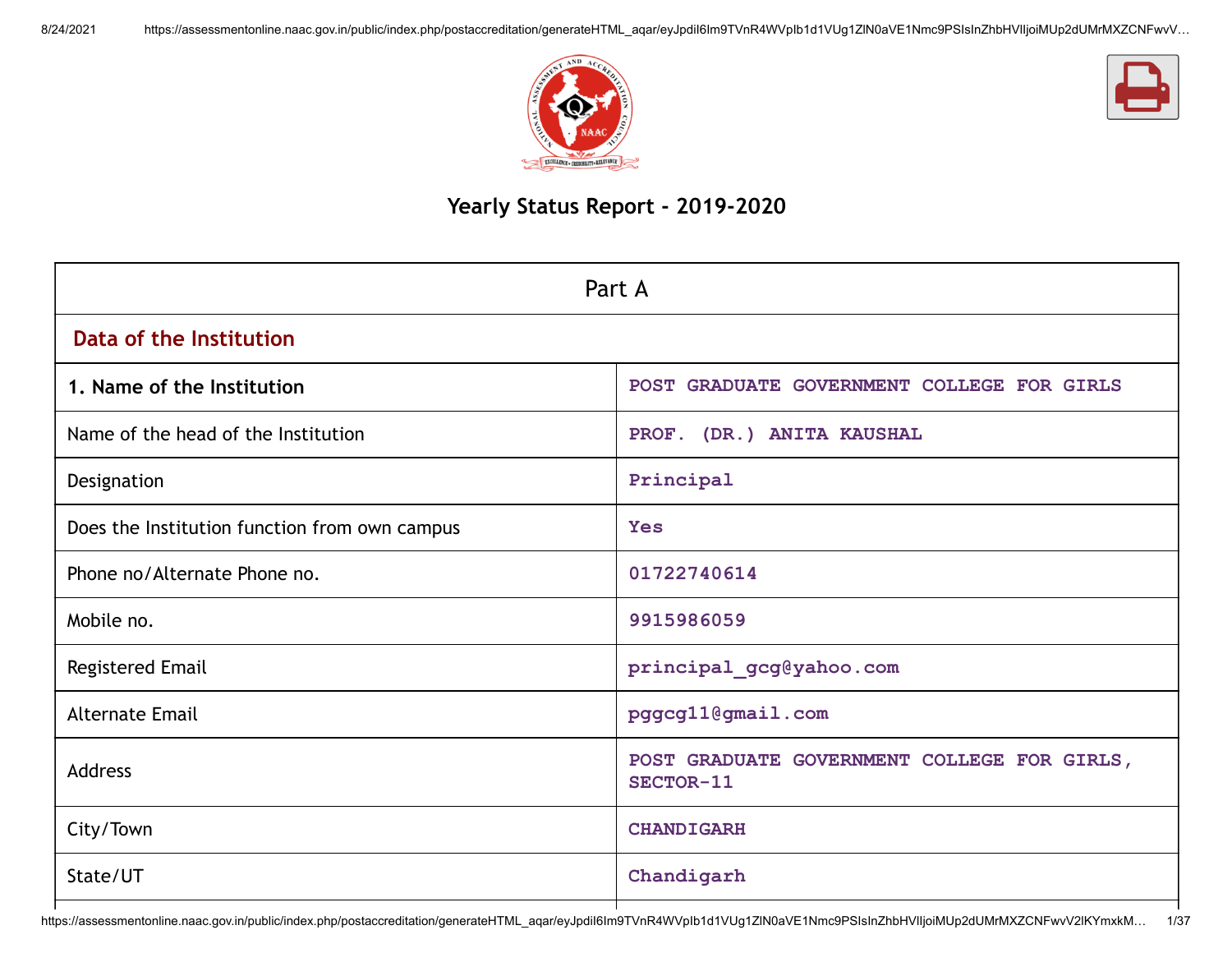8/24/2021 https://assessmentonline.naac.gov.in/public/index.php/postaccreditation/generateHTML aqar/eyJpdil6Im9TVnR4WVpIb1d1VUg1ZlN0aVE1Nmc9PSIsInZhbHVIIjoiMUp2dUMrMXZCNFwvV...

| Pincode                                                                  |                                        |             |                                                       | 160011                                      |                      |                  |  |  |  |
|--------------------------------------------------------------------------|----------------------------------------|-------------|-------------------------------------------------------|---------------------------------------------|----------------------|------------------|--|--|--|
|                                                                          | 2. Institutional Status                |             |                                                       |                                             |                      |                  |  |  |  |
|                                                                          | Affiliated / Constituent               |             |                                                       | Affiliated                                  |                      |                  |  |  |  |
| Type of Institution                                                      |                                        |             |                                                       | Women                                       |                      |                  |  |  |  |
| Location                                                                 |                                        |             |                                                       | Urban                                       |                      |                  |  |  |  |
| <b>Financial Status</b>                                                  |                                        |             |                                                       |                                             | state                |                  |  |  |  |
|                                                                          | Name of the IQAC co-ordinator/Director |             |                                                       |                                             | Dr. SANGEETA MEHTANI |                  |  |  |  |
| Phone no/Alternate Phone no.                                             |                                        |             |                                                       |                                             | 01722740614          |                  |  |  |  |
| Mobile no.                                                               |                                        |             |                                                       |                                             | 9646140295           |                  |  |  |  |
| Registered Email                                                         |                                        |             |                                                       | pggcg11@gmail.com                           |                      |                  |  |  |  |
| <b>Alternate Email</b>                                                   |                                        |             |                                                       | principal_gcg@yahoo.com                     |                      |                  |  |  |  |
| 3. Website Address                                                       |                                        |             |                                                       |                                             |                      |                  |  |  |  |
|                                                                          |                                        |             | Web-link of the AQAR: (Previous Academic Year)        | http://www.gcg11.ac.in/selfstudyreport.aspx |                      |                  |  |  |  |
|                                                                          |                                        |             | 4. Whether Academic Calendar prepared during the year | <b>Yes</b>                                  |                      |                  |  |  |  |
| if yes, whether it is uploaded in the institutional website:<br>Weblink: |                                        |             |                                                       | http://puchd.ac.in/importantdocuments.php   |                      |                  |  |  |  |
|                                                                          | 5. Accrediation Details                |             |                                                       |                                             |                      |                  |  |  |  |
|                                                                          | Grade                                  | <b>CGPA</b> | <b>Year of Accrediation</b>                           |                                             |                      | Validity         |  |  |  |
| Cycle                                                                    |                                        |             |                                                       |                                             | <b>Period From</b>   | <b>Period To</b> |  |  |  |
|                                                                          |                                        |             |                                                       |                                             |                      |                  |  |  |  |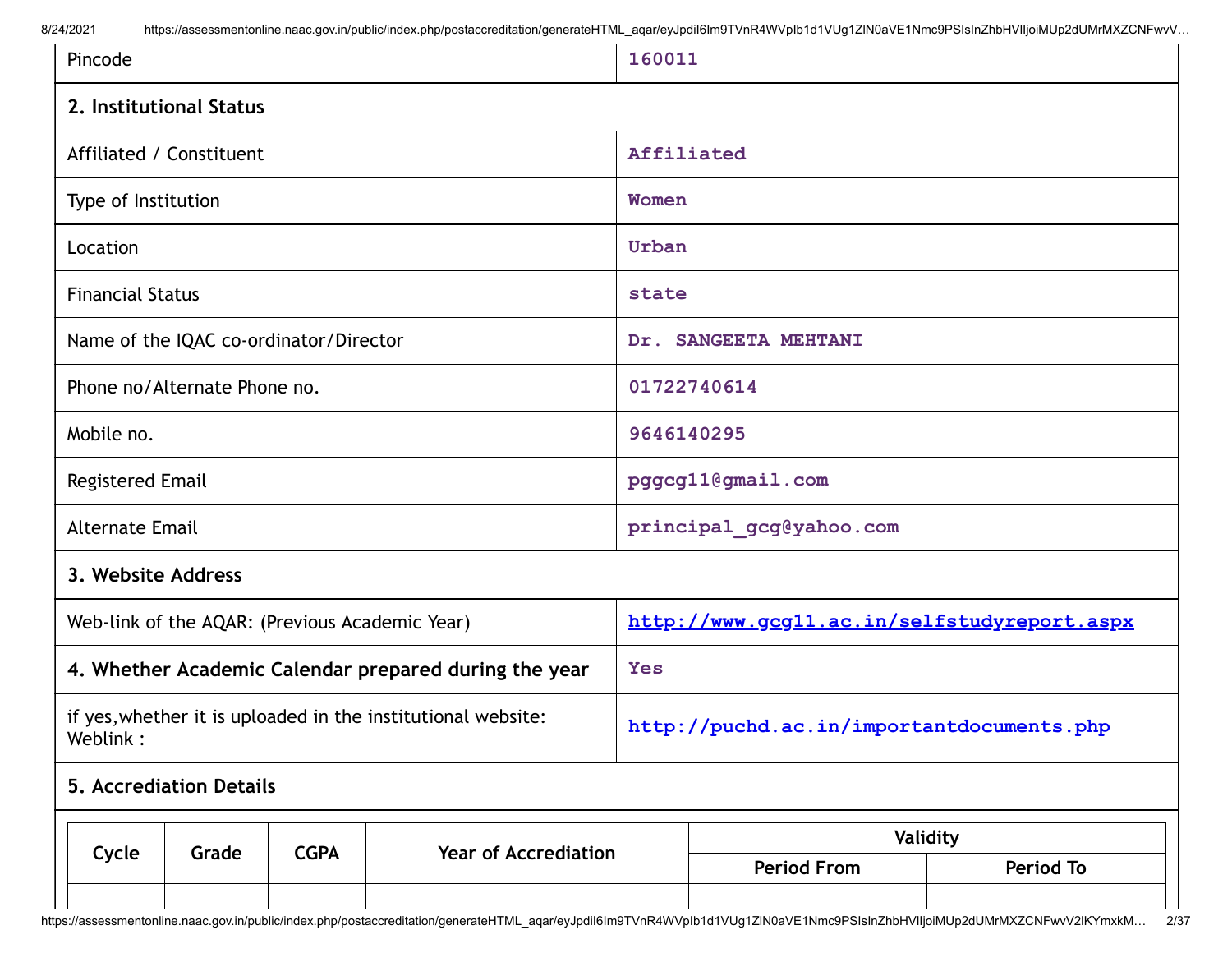| 8/24/2021<br>1                                                                                                  | ${\bf A}$                 | 8.7                                                   | 2004          |                  | https://assessmentonline.naac.gov.in/public/index.php/postaccreditation/generateHTML_aqar/eyJpdil6lm9TVnR4WVplb1d1VUg1ZlN0aVE1Nmc9PSIsInZhbHVIIjoiMUp2dUMrMXZCNFwvV<br>$03 - May - 2004$ |                                                                                                                   |  | $03-May-2009$ |  |
|-----------------------------------------------------------------------------------------------------------------|---------------------------|-------------------------------------------------------|---------------|------------------|------------------------------------------------------------------------------------------------------------------------------------------------------------------------------------------|-------------------------------------------------------------------------------------------------------------------|--|---------------|--|
| $\overline{2}$                                                                                                  | 3.52<br>2016<br>${\bf A}$ |                                                       |               |                  | 19-Feb-2016                                                                                                                                                                              | 18-Feb-2021                                                                                                       |  |               |  |
|                                                                                                                 |                           | 6. Date of Establishment of IQAC                      |               |                  | $11 - Aug - 2005$                                                                                                                                                                        |                                                                                                                   |  |               |  |
|                                                                                                                 |                           | 7. Internal Quality Assurance System                  |               |                  |                                                                                                                                                                                          |                                                                                                                   |  |               |  |
|                                                                                                                 |                           |                                                       |               |                  |                                                                                                                                                                                          | Quality initiatives by IQAC during the year for promoting quality culture                                         |  |               |  |
|                                                                                                                 |                           | Item /Title of the quality initiative by IQAC         |               |                  | Date & Duration                                                                                                                                                                          | Number of participants/ beneficiaries                                                                             |  |               |  |
|                                                                                                                 |                           |                                                       |               |                  | No Data Entered/Not Applicable!!!                                                                                                                                                        |                                                                                                                   |  |               |  |
|                                                                                                                 |                           |                                                       |               |                  | <b>View File</b>                                                                                                                                                                         |                                                                                                                   |  |               |  |
|                                                                                                                 |                           |                                                       |               |                  |                                                                                                                                                                                          | 8. Provide the list of funds by Central/ State Government- UGC/CSIR/DST/DBT/ICMR/TEQIP/World Bank/CPE of UGC etc. |  |               |  |
|                                                                                                                 |                           | Institution/Department/Faculty                        | <b>Scheme</b> |                  | <b>Funding Agency</b>                                                                                                                                                                    | Year of award with duration                                                                                       |  | Amount        |  |
|                                                                                                                 |                           |                                                       |               |                  | No Data Entered/Not Applicable!!!                                                                                                                                                        |                                                                                                                   |  |               |  |
|                                                                                                                 |                           |                                                       |               |                  | <b>View File</b>                                                                                                                                                                         |                                                                                                                   |  |               |  |
| guidelines:                                                                                                     |                           | 9. Whether composition of IQAC as per latest NAAC     |               |                  | <b>Yes</b>                                                                                                                                                                               |                                                                                                                   |  |               |  |
| Upload latest notification of formation of IQAC                                                                 |                           |                                                       |               | <b>View File</b> |                                                                                                                                                                                          |                                                                                                                   |  |               |  |
| 10. Number of IQAC meetings held during the year :                                                              |                           |                                                       |               | $\overline{2}$   |                                                                                                                                                                                          |                                                                                                                   |  |               |  |
| The minutes of IQAC meeting and compliances to the decisions<br>have been uploaded on the institutional website |                           |                                                       |               | <b>Yes</b>       |                                                                                                                                                                                          |                                                                                                                   |  |               |  |
|                                                                                                                 |                           |                                                       |               |                  |                                                                                                                                                                                          |                                                                                                                   |  |               |  |
|                                                                                                                 |                           | Upload the minutes of meeting and action taken report |               |                  | <b>View File</b>                                                                                                                                                                         |                                                                                                                   |  |               |  |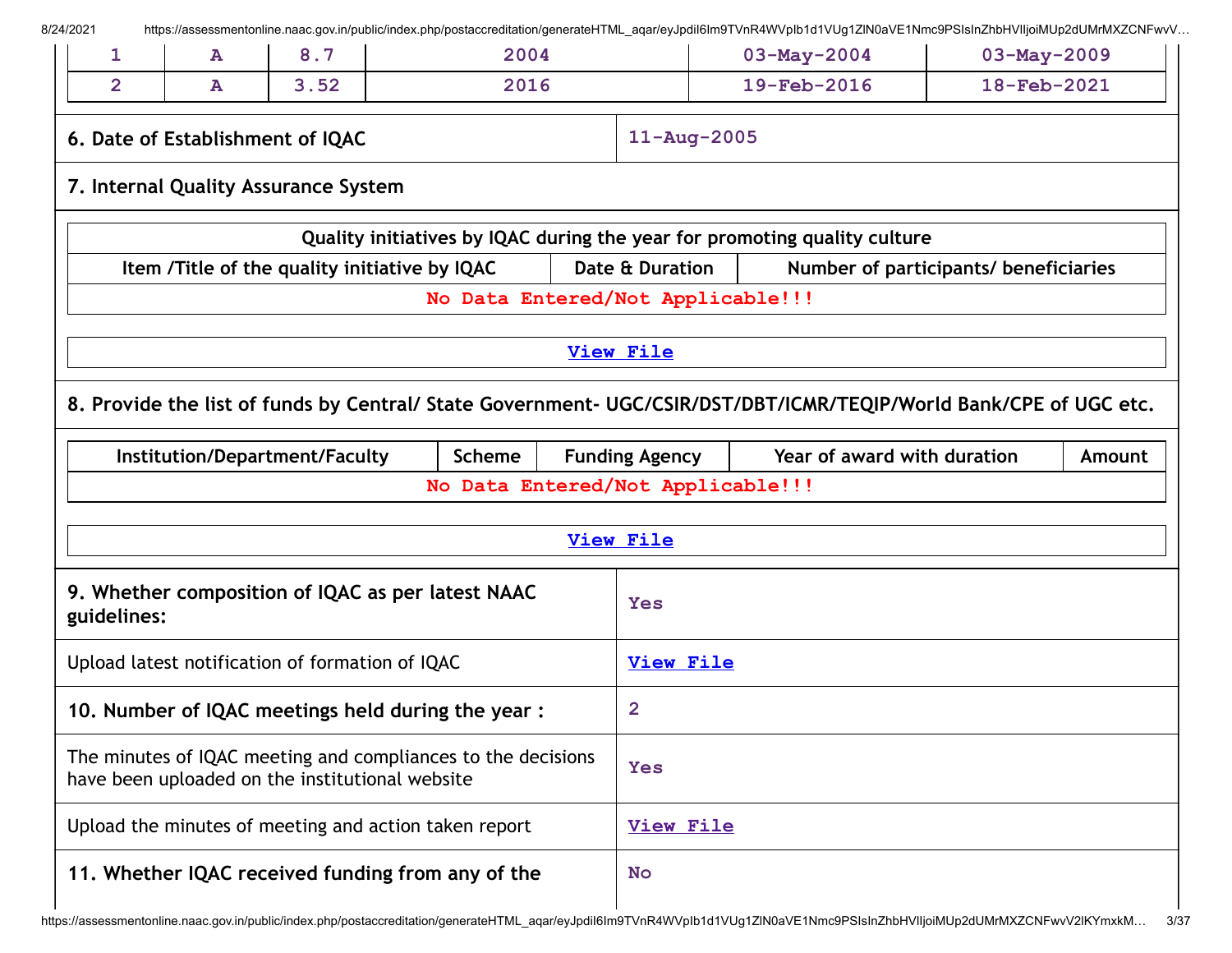8/24/2021 https://assessmentonline.naac.gov.in/public/index.php/postaccreditation/generateHTML\_aqar/eyJpdil6Im9TVnR4WVplb1d1VUq1ZlN0aVE1Nmc9PSIsInZhbHVIIjoiMUp2dUMrMXZCNFwvV...

**funding agency to support its activities during the year?**

#### **12. Significant contributions made by IQAC during the current year(maximum five bullets)**

**Sr. No. Name of the Activity Date Details of the Activity Number of Participants/Beneficiaries 1. A oneweek Faculty Development Programme on "Education and Pedagogy in the Times of Digital Humanities" 9th January to 15th January 2020 A oneweek Faculty Development Programme on "Education and Pedagogy in the Times of Digital Humanities" was organised in the college from 9th 15th January 2020. The programme was organised jointly by the Departments of Psychology and Philosophy in collaboration with UGC Human Resource Development Centre, Panjab University, Chandigarh under the aegis of RUSA 200 2. National Webinar on THE ROLE OF PHYSICS IN GLOBAL RESPONSE TO COVID19 25th May, 2020 Prof. Sunita Srivastava, Professor, Department of Physics, Guru Jambheshwar University of Science Technology, Hisar 125001, INDIA 60 3. Regional Virtual Seminar on "THERAPEUTIC POWER OF MUSIC DURING COVID 19" 7th June, 2020 LECTURECUMDEMO by 1. DR. BHAIRAVI, ASSISTANT PROFESSOR,GOVT.COLLEGE FOR WOMEN, FARIDABAD 2.MADHURESH BHATT, TABLA EXPONENT,PUNJABI UNIVERSITY,PATIALA 100 4. WEBINAR ON THEME: ALL ABOUT COVID 19 8th June, 2020 Department of Zoology and Community Hygiene and Public Health Society organized a Webinar on theme 'ALL ABOUT COVID 19' on 8th June, 2020 (11.00 AM onwards). The speaker was Dr. Mukesh Thakur (Scientist C) – Centre for DNA Taxonomy Coordinator Centre for Foresnsic Sciences, Zoological Survey of India, Kolkota. He spoke on topic 'Spread and transmission of SARSCOV 2 in India through an Evolutionary genetic approach'. 80 5. Webinar: Understanding Gender Sensitivity and Mainstreaming in Higher Education 10th June 2020 An interactive session/webinar was organised. Prof. Reicha Tanwar, Former Director, Women's Studies Research Centre was the guest speaker. Students of Sociology and the college faculty participated in the event. Prof. Reicha apprised the audience on the importance of gender sensitisation. 70 6. Virtual National Seminar on Science and Technology for Human welfare and its effects on Conservation 14th June, 2020 Dr. Archana Chauhan (Assistant Professor, Department of Zoology, Panjab University, Chandigarh spoke on Theme – 'DNA Barcoding'. She stressed on the prerequisites for candidate Barcode, mitochondrial and Nuclear genes, commonly used DNA barcodes, DNA barcoding community and the procedure of DNA barcoding. 85 7. International Webinar on "Bridging Borders through Literature". 22nd June, 2020 Department of English organized an International Webinar via ZOOM on 22 June, 2020. The topic of the webinar was "Bridging Borders through Literature". 65 8. Webinar: The Social Impact of Covid19: Rights and Duties 1st July 2020 An interactive session/webinar on a very contemporary theme of these days was organised. Prof. Shruti Bedi, UILS, Chandigarh reflected sociolegal aspects of Covid19 and how our community should be made aware of our rights and duties in dealing with Covid19. There was an active participation from various disciplines of the college. 80 9. Webinar on**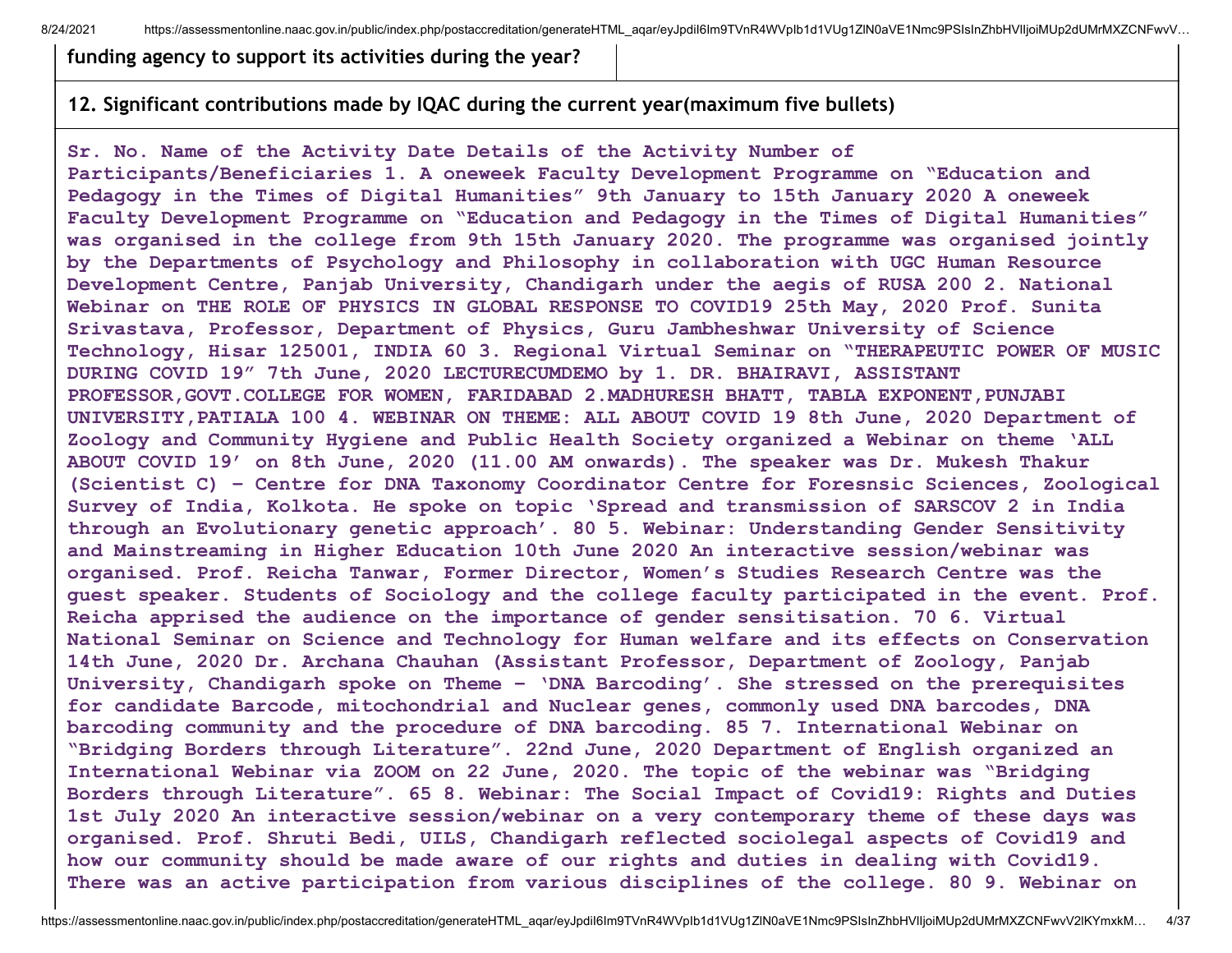8/24/2021 https://assessmentonline.naac.gov.in/public/index.php/postaccreditation/generateHTML aqar/eyJpdiI6Im9TVnR4WVpIb1d1VUg1ZlN0aVE1Nmc9PSIsInZhbHVIIjoiMUp2dUMrMXZCNFwvV...

**Relevance of Punjabi Sufi Poetry in the Present Era 11th July, 2020 The dept. of Punjabi conducted a webinar on Relevance of Punjabi Sufi Poetry in the Present Era 70 10. Webinar: Contribution of Digital Technology to Sociology 14th July 2020 Prof Divya Bansal, Head Cyber Security Research Centre from the Dept. of Computer Science, PEC Chandigarh talked about the relevance of digital technology in contemporary times in all aspects of human life. 50 11. International Webinar on LIFESTYLE STRATEGIES TO COMBAT PANDEMIC 17th July 2020 Session 1 ( 11:00 11:40 ) Functional Foods To Boost Immune System Dr. Kiran Bains, Prof and Head, Dept. of Food and Nutrition, College of Community Science, Punjab Agricultural University , Ludhiana Session 2 ( 11:40 12:20 ) Apparel in COVID: Dos and Donts Dr.Madhu Sharan, Prof. and Head, Dept. of Clothing Textiles, Maharaja Sayajirao University Of Baroda, Vadodara Session 3 ( 12:20 – 1.00 ) Promoting Family Well Being During the Pandemic Dr. Deepali Sharma, Consultant, Manchester Global Foundation, U.K. 45 12. National Webinar on "Relevance of Philosophy in the Times of Pandemic" 30th July, 2020 The dept. of Philosophy organized a national webinar on the topic "Relevance of Philosophy in the Times of Pandemic" 30**

### **View [File](https://assessmentonline.naac.gov.in/public/Postacc/Contribution/10691_Contribution.xlsx)**

13. Plan of action chalked out by the IQAC in the beginning of the academic year towards Quality Enhancement and **outcome achieved by the end of the academic year**

| <b>Plan of Action</b>                                                                                             | Achivements/Outcomes              |
|-------------------------------------------------------------------------------------------------------------------|-----------------------------------|
|                                                                                                                   | No Data Entered/Not Applicable!!! |
|                                                                                                                   | <b>View File</b>                  |
| 14. Whether AQAR was placed before statutory body?                                                                | <b>Yes</b>                        |
| <b>Name of Statutory Body</b>                                                                                     | <b>Meeting Date</b>               |
| College IQAC                                                                                                      | 18-Sep-2019                       |
| 15. Whether NAAC/or any other accredited body(s) visited<br>IQAC or interacted with it to assess the functioning? | <b>No</b>                         |
| 16. Whether institutional data submitted to AISHE:                                                                | <b>Yes</b>                        |
|                                                                                                                   |                                   |

https://assessmentonline.naac.gov.in/public/index.php/postaccreditation/generateHTML\_aqar/eyJpdiI6Im9TVnR4WVpIb1d1VUg1ZlN0aVE1Nmc9PSIsInZhbHVlIjoiMUp2dUMrMXZCNFwvV2lKYmxkM… 5/37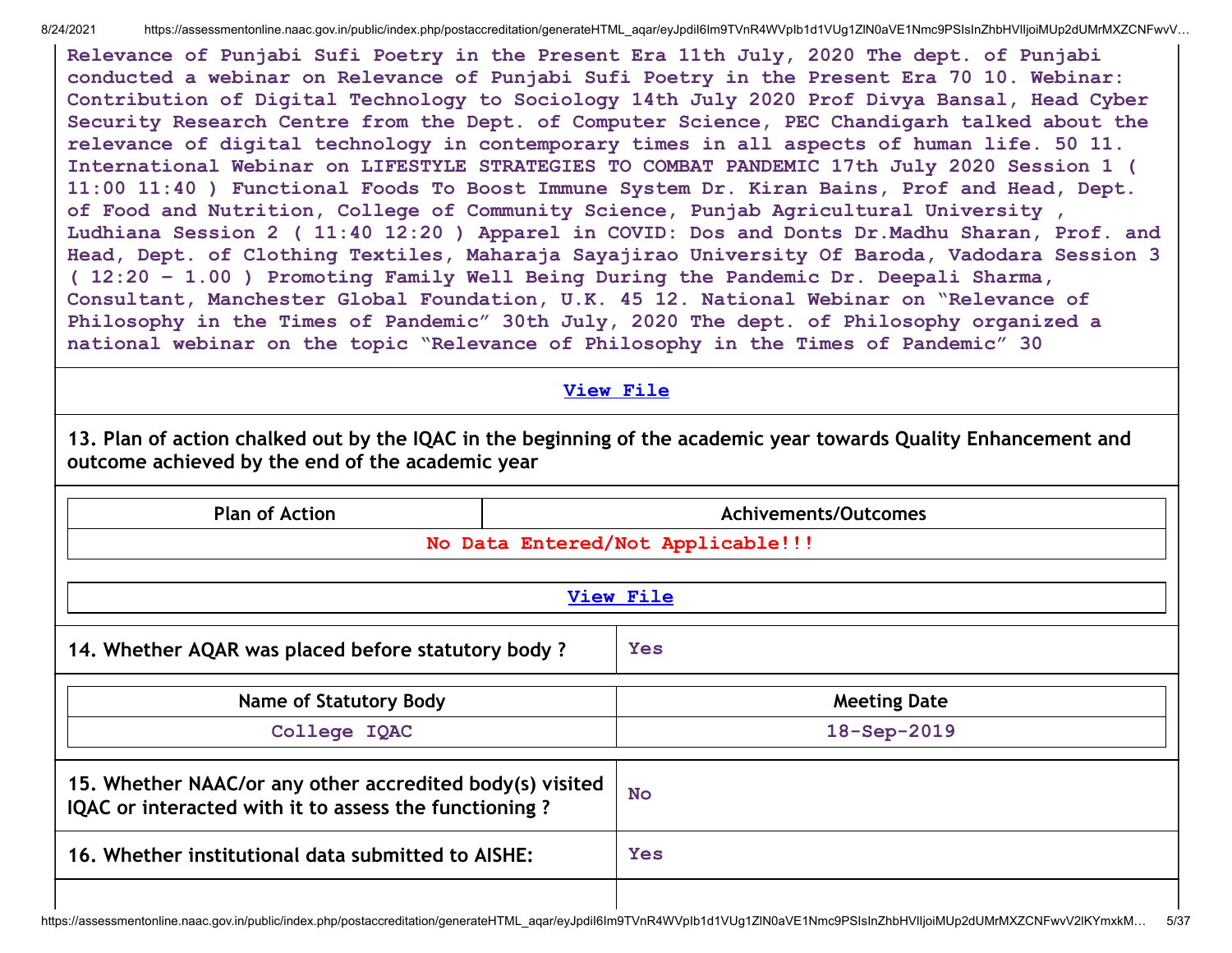8/24/2021 https://assessmentonline.naac.gov.in/public/index.php/postaccreditation/generateHTML\_aqar/eyJpdiI6Im9TVnR4WVpIb1d1VUg1ZlN0aVE1Nmc9PSIsInZhbHVIIjoiMUp2dUMrMXZCNFwvV...

| Year of Submission                                                                                  | 2020                                                                                                                                                                                                                                                                                                                                                                                                                                                                                                                                                                                                                                                                                                                                                                                                                                                                                                                                                                                                                                                                                                                                                                                                                                                                                                                                                                                                                                                                                |
|-----------------------------------------------------------------------------------------------------|-------------------------------------------------------------------------------------------------------------------------------------------------------------------------------------------------------------------------------------------------------------------------------------------------------------------------------------------------------------------------------------------------------------------------------------------------------------------------------------------------------------------------------------------------------------------------------------------------------------------------------------------------------------------------------------------------------------------------------------------------------------------------------------------------------------------------------------------------------------------------------------------------------------------------------------------------------------------------------------------------------------------------------------------------------------------------------------------------------------------------------------------------------------------------------------------------------------------------------------------------------------------------------------------------------------------------------------------------------------------------------------------------------------------------------------------------------------------------------------|
| Date of Submission                                                                                  | $01 - Dec - 2020$                                                                                                                                                                                                                                                                                                                                                                                                                                                                                                                                                                                                                                                                                                                                                                                                                                                                                                                                                                                                                                                                                                                                                                                                                                                                                                                                                                                                                                                                   |
| 17. Does the Institution have Management Information<br>System?                                     | <b>Yes</b>                                                                                                                                                                                                                                                                                                                                                                                                                                                                                                                                                                                                                                                                                                                                                                                                                                                                                                                                                                                                                                                                                                                                                                                                                                                                                                                                                                                                                                                                          |
| If yes, give a brief descripiton and a list of modules currently<br>operational (maximum 500 words) | The college has a dedicated centralised web<br>portal www.dhe.chd.gov.in, maintained under<br>the aegis of The Directorate of Higher<br>Education, Chandigarh Administration. Through<br>this portal, data related to faculty and<br>students is collected and maintained at the<br>central server. Through this portal, students<br>who aspire to seek admission in our college<br>can submit their admission form with just a<br>click of the button and can also pay their<br>admission fee online. To make online<br>admission more convenient hassle free for<br>students, Directorate of Higher Education has<br>also launched a mobile app "eCampus" which<br>can be downloaded from Google Play Store and<br>students can easily fill their admission form<br>and can also make online payment of their<br>admission fee easily through this mobile app.<br>The Department of Higher Education, UT,<br>Chandigarh admission portal has simplified<br>the admission process and undoubtedly save<br>students from the hassle of lining up at<br>colleges to buy and submit applicationforms.<br>This portal has benefited both local as well<br>as outoftown students who can now apply with<br>just a click of button at their convenience.<br>The online application process is user<br>friendly which offers students a uniform<br>platform for filling in their applications<br>which also provides prompts on mandatory<br>fields and an option to edit the application |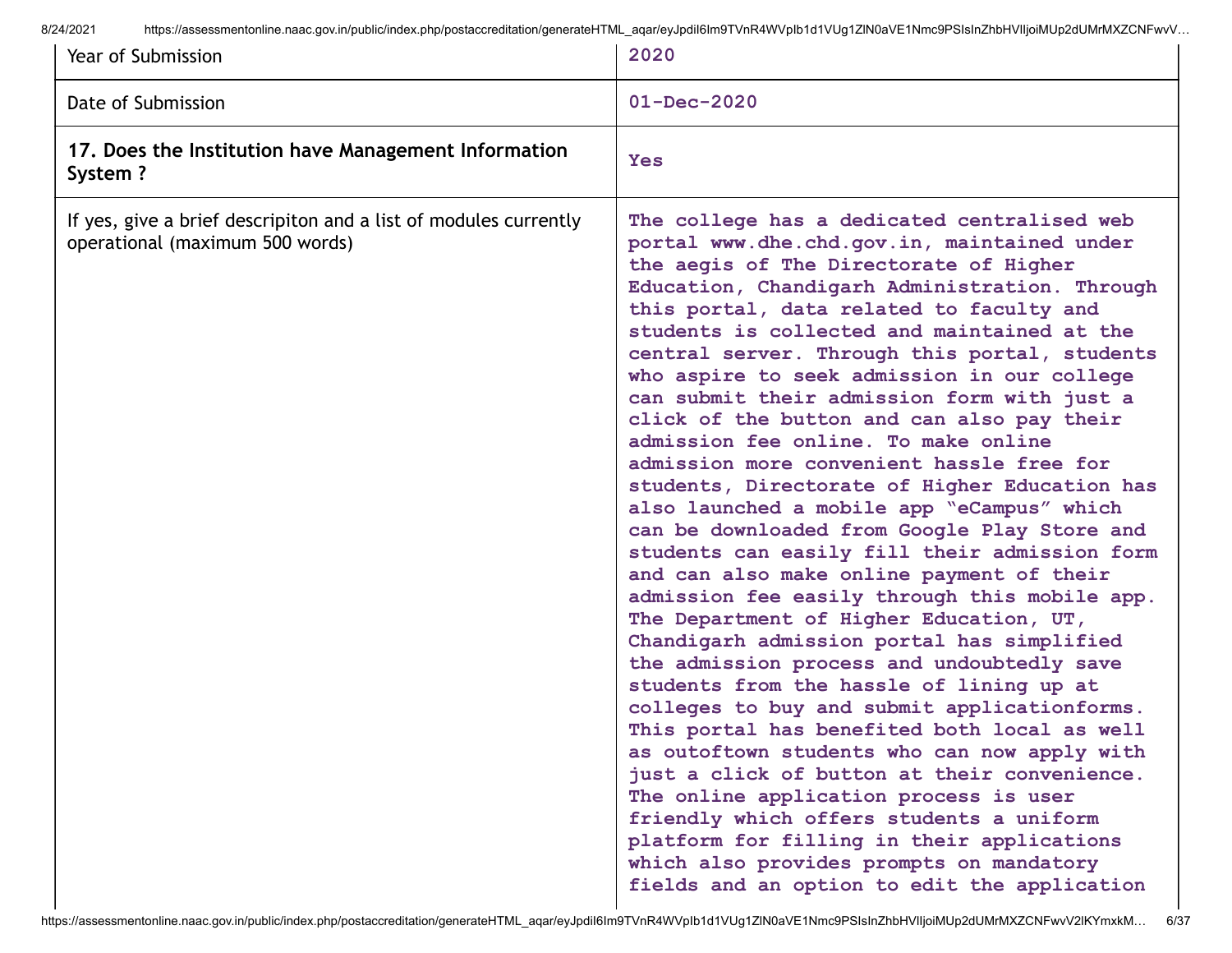| form in case of any typing mistake which      |
|-----------------------------------------------|
| reduces the chances of error in filling the   |
| form to negligible. All that is required is   |
| access to a computer with internet            |
| connectivity or a Smartphone with GPRS        |
| connection. After admissions, the complete    |
| record of the admitted students is maintained |
| like basic information, examination record,   |
| and attendance, fee paid/due, assessment,     |
| etc. There is a provision to send             |
| notification to the students from the         |
| teachers. Students can also access the portal |
| with system generated username and password.  |
|                                               |

Part B

### **CRITERION I – CURRICULAR ASPECTS**

#### **1.1 – Curriculum Planning and Implementation**

1.1.1 – Institution has the mechanism for well planned curriculum delivery and documentation. Explain in 500 words

**Institution follows the curriculum of Panjab University, Chandigarh for all courses/ streams. Many faculty members are members of the board of studies (UG/PG level). They suggest the curriculum-design in a manner which is rationalised and can be managed in a planned way within the stipulated time of the semester/session. Time-table is designed and followed, teaching-schedules are prepared and hours are optimally planned for each topic/unit. Curriculum distribution is done on the basis of the teachers' specialization. Periodic departmental meetings are convened to regulate the smooth flow of syllabi, deliberate on the progress, and its completion in time. Snap tests and mid-semester examination serve as tools of monitoring the outcomes; and the students are guided about the necessary rectifications as per their performance. The college caters to a wide spectrum of students ranging from northern India, viz., J and K and Uttarakhand to eastern Indian states of Manipur, Assam etc. The teaching and availability of study material therefore is multilingual, in Hindi, Punjabi and English medium. Study tours ensure that the students get well-versed with the practical application of the theoretical concepts. Expert lectures/demonstrations by experts guide the students on the latest developments in the discipline thus widening their horizons.**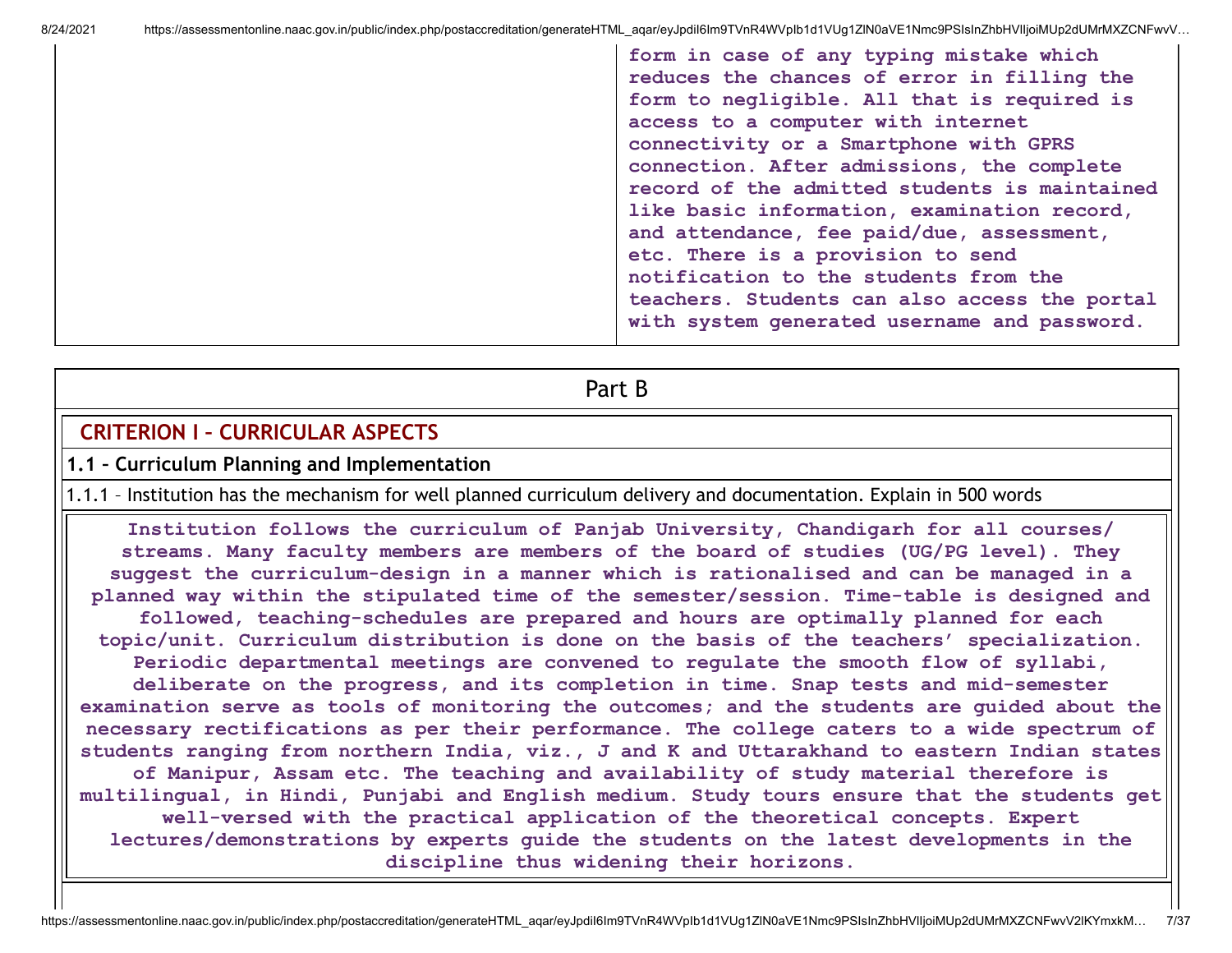8/24/2021 https://assessmentonline.naac.gov.in/public/index.php/postaccreditation/generateHTML aqar/eyJpdil6Im9TVnR4WVpIb1d1VUg1ZlN0aVE1Nmc9PSIsInZhbHVIIjoiMUp2dUMrMXZCNFwvV...

| 1.1.2 - Certificate/ Diploma Courses introduced during the academic year                                                                                                 |                                  |                                 |                                 |                                                       |  |                                            |                                                           |                             |
|--------------------------------------------------------------------------------------------------------------------------------------------------------------------------|----------------------------------|---------------------------------|---------------------------------|-------------------------------------------------------|--|--------------------------------------------|-----------------------------------------------------------|-----------------------------|
| Certificate                                                                                                                                                              | <b>Diploma</b><br><b>Courses</b> |                                 | Dates of<br><b>Introduction</b> | <b>Duration</b>                                       |  | Focus on<br>employability/entrepreneurship |                                                           | <b>Skill</b><br>Development |
| Food and<br>Preservation                                                                                                                                                 | <b>NI1</b>                       | 03/07/2019                      |                                 | 1                                                     |  |                                            | <b>Yes</b>                                                |                             |
| 1.2 - Academic Flexibility                                                                                                                                               |                                  |                                 |                                 |                                                       |  |                                            |                                                           |                             |
| 1.2.1 - New programmes/courses introduced during the academic year                                                                                                       |                                  |                                 |                                 |                                                       |  |                                            |                                                           |                             |
| <b>Programme/Course</b><br><b>Programme Specialization</b><br><b>Dates of Introduction</b>                                                                               |                                  |                                 |                                 |                                                       |  |                                            |                                                           |                             |
| <b>MA</b>                                                                                                                                                                |                                  |                                 | Psychology                      |                                                       |  |                                            | 03/07/2019                                                |                             |
| <b>MSc</b>                                                                                                                                                               |                                  |                                 | Physics                         |                                                       |  |                                            | 03/07/2019                                                |                             |
|                                                                                                                                                                          |                                  |                                 |                                 | View File                                             |  |                                            |                                                           |                             |
| 1.2.2 - Programmes in which Choice Based Credit System (CBCS)/Elective course system implemented at the affiliated Colleges (if<br>applicable) during the academic year. |                                  |                                 |                                 |                                                       |  |                                            |                                                           |                             |
| Name of programmes adopting CBCS                                                                                                                                         |                                  | <b>Programme Specialization</b> |                                 | Date of implementation of CBCS/Elective Course System |  |                                            |                                                           |                             |
| <b>BA</b>                                                                                                                                                                |                                  | Functional hindi                |                                 | 03/07/2019                                            |  |                                            |                                                           |                             |
| 1.2.3 - Students enrolled in Certificate/ Diploma Courses introduced during the year                                                                                     |                                  |                                 |                                 |                                                       |  |                                            |                                                           |                             |
|                                                                                                                                                                          |                                  |                                 |                                 | Certificate                                           |  |                                            | <b>Diploma Course</b>                                     |                             |
| Number of Students                                                                                                                                                       |                                  |                                 |                                 | 7                                                     |  |                                            | <b>Nil</b>                                                |                             |
| 1.3 - Curriculum Enrichment                                                                                                                                              |                                  |                                 |                                 |                                                       |  |                                            |                                                           |                             |
| 1.3.1 - Value-added courses imparting transferable and life skills offered during the year                                                                               |                                  |                                 |                                 |                                                       |  |                                            |                                                           |                             |
| <b>Value Added Courses</b>                                                                                                                                               |                                  |                                 |                                 | <b>Date of Introduction</b>                           |  |                                            | <b>Number of Students Enrolled</b>                        |                             |
| 0 <sub>0</sub>                                                                                                                                                           |                                  |                                 | <b>Nill</b>                     |                                                       |  |                                            | <b>Nill</b>                                               |                             |
|                                                                                                                                                                          |                                  |                                 |                                 | <b>View File</b>                                      |  |                                            |                                                           |                             |
| 1.3.2 - Field Projects / Internships under taken during the year                                                                                                         |                                  |                                 |                                 |                                                       |  |                                            |                                                           |                             |
| Project/Programme Title                                                                                                                                                  |                                  | <b>Programme Specialization</b> |                                 |                                                       |  |                                            | No. of students enrolled for Field Projects / Internships |                             |
| No Data Entered/Not Applicable !!!                                                                                                                                       |                                  |                                 |                                 |                                                       |  |                                            |                                                           |                             |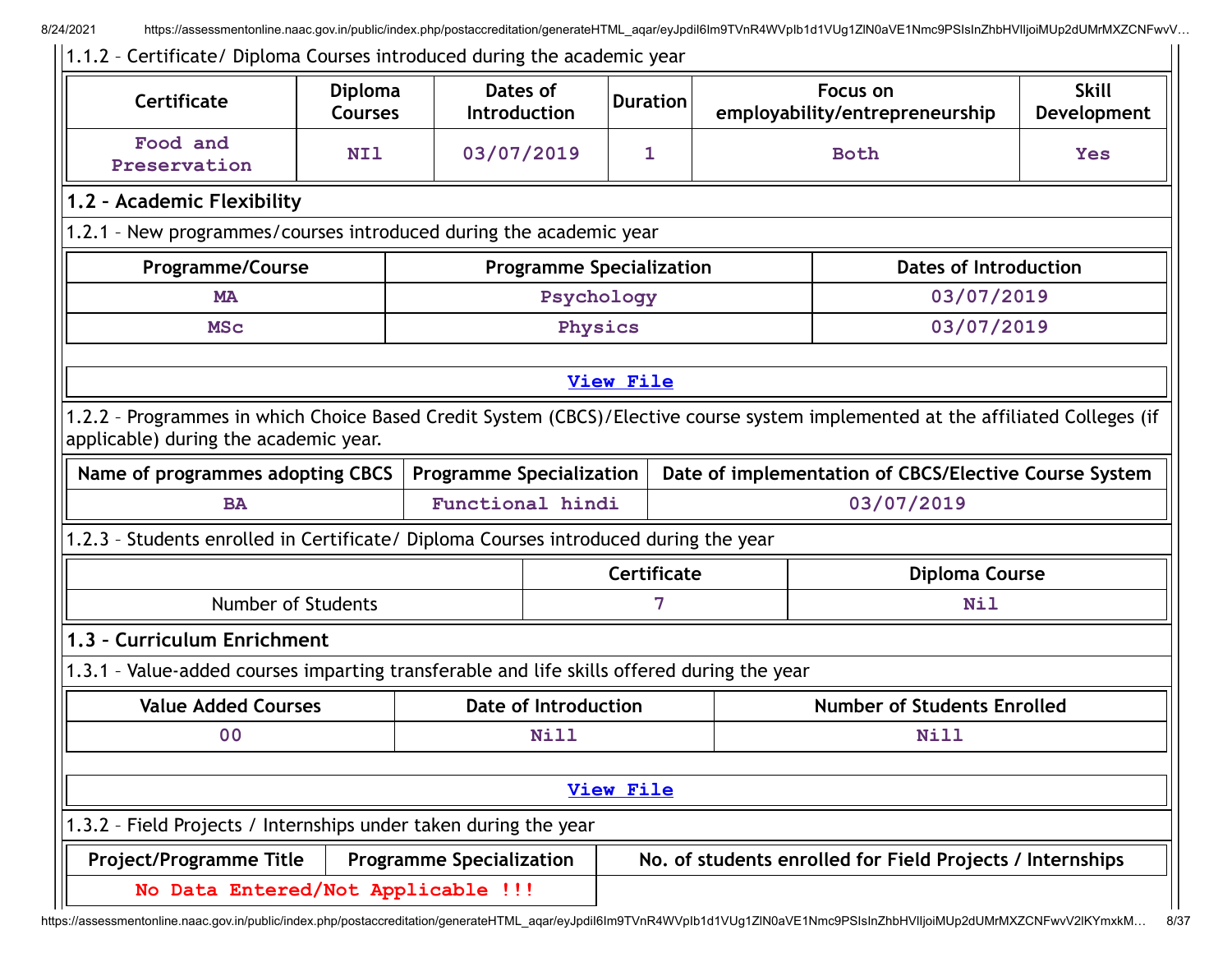8/24/2021 https://assessmentonline.naac.gov.in/public/index.php/postaccreditation/generateHTML\_aqar/eyJpdil6Im9TVnR4WVpIb1d1VUq1ZlN0aVE1Nmc9PSIsInZhbHVIIjoiMUp2dUMrMXZCNFwvV...

#### **[View](https://assessmentonline.naac.gov.in/public/Postacc/Projects_undertaken/10691_Projects_undertaken_1627020162.xlsx) File**

### **1.4 – Feedback System**

1.4.1 – Whether structured feedback received from all the stakeholders.

| Students<br>Teachers           | Yes |
|--------------------------------|-----|
|                                | Yes |
| Employers<br>Alumni<br>Parents | Yes |
|                                | Yes |
|                                | Yes |

1.4.2 – How the feedback obtained is being analyzed and utilized for overall development of the institution? (maximum 500 words)

#### **Feedback Obtained**

**The college has designed a mentor-student mechanism in the form of tutorials. Each teacher has been assigned a group of 40-50 students and an informal interaction is held on Saturdays. The students share their problems and grievances on issues related not only to the institution but also of personal nature. The reflections of the students serve as feedback and the same are conveyed to the appropriate committees/authorities for necessary steps. It is noteworthy that during the past, some significant rectifications in the college are a result of such feedback of the students, like renovation of washrooms, provision of additional reading space in library etc. The formally structured feedback-form is filled by the students. Every teacher analyses the ratings and assesses the extra inputs required of him/her in light of the observations of the students. The heads of the departments also assist the faculty members in this regard. The IQAC goes through some of these forms and analyses the feedback so that necessary suggestions can be given to the teachers. The college has a duly elected College Students Council whose members interact with the students to know about their problems. The same are conveyed to the concerned committees along with the suggestions of the students. The institution ensures that all possible measures are taken to incorporate these suggestions in the proposals so that the grievances of the students are redressed. Nostalgia, the Alumni Association of the college also serves as a potential feedback-providing platform. The alumnae share their experiences and also reflect upon the changes that can be initiated in any manner for overall betterment of the institution. The same are communicated to the related authorities in the Chandigarh Administration by the college. The experts/professionals visiting the college and the faculty members who visit other institutions/organisations analyse the market requirements with regard to career opportunities. They are communicated to the faculty members who are**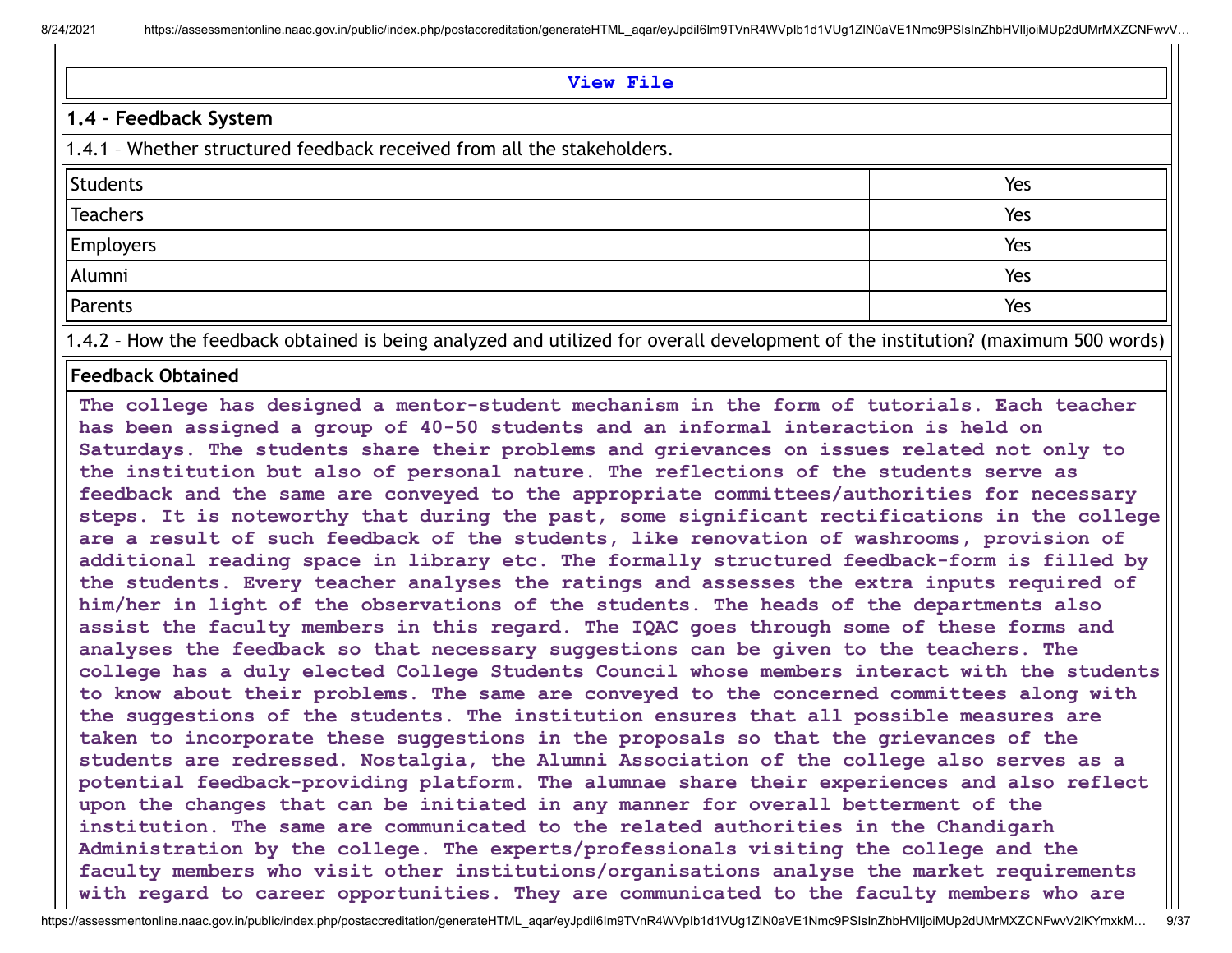8/24/2021 https://assessmentonline.naac.gov.in/public/index.php/postaccreditation/generateHTML aqar/eyJpdiI6Im9TVnR4WVpIb1d1VUg1ZlN0aVE1Nmc9PSIsInZhbHVIIjoiMUp2dUMrMXZCNFwvV...

**members of board of studies. Subsequent proposals are given in these fora for inclusion of new topics in the curriculum or for introduction of options. For instance, IQAC initiated the proposal and the college has started a course in Functional Hindi so that the students can match the job-requirements in the growing sector of Hindi journalism and also in the public sector organisations. Similarly the college established a Skill-development Centre after getting feedback from the job-providers wherein the students are trained professionally as per the requirements of the job-market. All the Teaching and Non-Teaching permanent Staff Members are required to fill online ACRs which are evaluated and graded by the Higher Authorities of Chandigarh Administration.**

# **CRITERION II – TEACHING- LEARNING AND EVALUATION**

## **2.1 – Student Enrolment and Profile**

2.1.1 – Demand Ratio during the year

|                   | No Data Entered/Not Applicable !!!                                                          |                                                                                                                                                     |                                                                                         |                                                                                                                |                                                             | <b>Enrolled</b>                                                                                                                   |  |     |
|-------------------|---------------------------------------------------------------------------------------------|-----------------------------------------------------------------------------------------------------------------------------------------------------|-----------------------------------------------------------------------------------------|----------------------------------------------------------------------------------------------------------------|-------------------------------------------------------------|-----------------------------------------------------------------------------------------------------------------------------------|--|-----|
|                   |                                                                                             |                                                                                                                                                     |                                                                                         |                                                                                                                |                                                             |                                                                                                                                   |  |     |
|                   |                                                                                             | <b>View File</b>                                                                                                                                    |                                                                                         |                                                                                                                |                                                             |                                                                                                                                   |  |     |
|                   |                                                                                             |                                                                                                                                                     |                                                                                         |                                                                                                                |                                                             |                                                                                                                                   |  |     |
|                   |                                                                                             |                                                                                                                                                     |                                                                                         |                                                                                                                |                                                             |                                                                                                                                   |  |     |
| Number of<br>(UG) | Number of<br>students enrolled<br>in the institution<br>(PG)                                |                                                                                                                                                     | Number of fulltime teachers<br>available in the institution<br>teaching only PG courses |                                                                                                                | Number of<br>teachers teaching<br>both UG and PG<br>courses |                                                                                                                                   |  |     |
| 3881              | 591                                                                                         | 140                                                                                                                                                 |                                                                                         | Nill                                                                                                           |                                                             |                                                                                                                                   |  | 140 |
|                   |                                                                                             |                                                                                                                                                     |                                                                                         |                                                                                                                |                                                             |                                                                                                                                   |  |     |
|                   |                                                                                             | <b>ICT Tools and</b>                                                                                                                                | Number of ICT<br>enabled Classrooms                                                     |                                                                                                                | <b>Numberof</b><br>smart<br>classrooms                      | E-resources and<br>techniques used                                                                                                |  |     |
|                   | 146                                                                                         | 8                                                                                                                                                   |                                                                                         | 25                                                                                                             | 25                                                          | 8                                                                                                                                 |  |     |
|                   | in the institution<br>(current year data)<br>Number of<br><b>Teachers on</b><br>Roll<br>146 | 2.2 - Catering to Student Diversity<br>students enrolled<br>2.3 - Teaching - Learning Process<br>Number of teachers using<br>ICT (LMS, e-Resources) | 2.2.1 - Student - Full time teacher ratio (current year data)                           | Number of fulltime teachers<br>available in the institution<br>teaching only UG courses<br>resources available |                                                             | 2.3.1 - Percentage of teachers using ICT for effective teaching with Learning Management Systems (LMS), E-learning resources etc. |  |     |

https://assessmentonline.naac.gov.in/public/index.php/postaccreditation/generateHTML\_aqar/eyJpdiI6Im9TVnR4WVpIb1d1VUg1ZlN0aVE1Nmc9PSIsInZhbHVlIjoiMUp2dUMrMXZCNFwvV2lKYmxkM… 10/37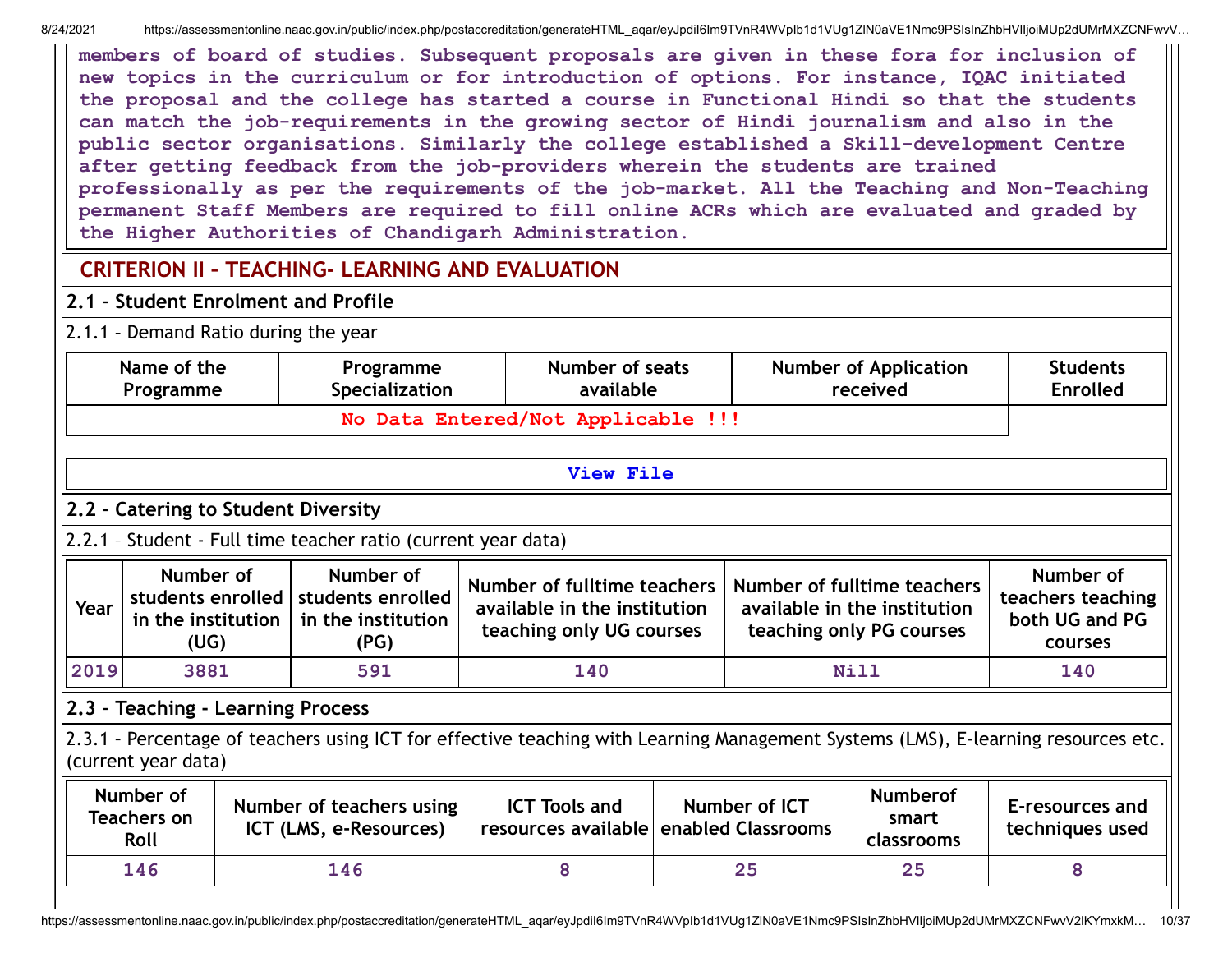**View File of ICT Tools and [resources](https://assessmentonline.naac.gov.in/public/Postacc/ict_tools/10691_ict_tools_1626677707.xlsx)**

#### **View File of [E-resources](https://assessmentonline.naac.gov.in/public/Postacc/e_resource/10691_e_resource_1626677699.xlsx) and techniques used**

2.3.2 – Students mentoring system available in the institution? Give details. (maximum 500 words)

The college has designed a Tutorial System wherein 40-50 students are assigned to each teacher. The tutorial meet is held on Saturdays and the students discuss institutional and personal issues with the teacher. The teacher-incharge is the mentor for these students. He/She guides them not only about the college concerns but also makes them aware of life-skills and emerging concerns in the society. Ours is a girls college, therefore special care is taken to bring to platform those issues which are genderrelated. Our mentors aim at women empowerment and many a times special talks are arranged on related areas. Professionals, representatives from NGOs and government officials deliver talks and have face to face interactions with the students. Through these talks and interactive sessions, the girl students are guided about the diverse career opportunities available to them. The college has many departmental and inter-disciplinary societies and clubs. They organise events like poster-making, sloganwriting, declamations, debates, paper-reading, power-point presentations etc. very frequently. The volunteers of these societies manage the events which polishes their organisational skills and develops their confidence. The college has 8 NSS units whose volunteers are busy in community-centric activities throughout the year. They develop a sense of solidarity, workmanship and a spirit of nation-building. By working for 'common-cause', they also develop a sense of pride. The Career Guidance Cell of the college organises workshops on employment-opportunities, resume-writing, interview etc. which hones the skills of the students and they can face the job-market successfully. Besides these formal mechanisms, all the members of the faculty encourage the students to adopt a 'beyond the text-book' approach for holistic development. The aim of the institution is not to churn out mechanical human beings, rather to shape the over-all personality of the students so that they realise their true and full potential, make use of it in constructive manner and become productive assets for the society. It is the objective of the college to sharpen the creativity, talent and imaginary potential of the students so that can carve a distinct niche for themselves.

|                                                                                                                                                                                                | Number of students enrolled in the institution |                     | Number of fulltime teachers                 | <b>Mentor: Mentee Ratio</b> |                             |  |  |
|------------------------------------------------------------------------------------------------------------------------------------------------------------------------------------------------|------------------------------------------------|---------------------|---------------------------------------------|-----------------------------|-----------------------------|--|--|
|                                                                                                                                                                                                | 4472                                           |                     | 147                                         | 1:30                        |                             |  |  |
| 2.4 - Teacher Profile and Quality                                                                                                                                                              |                                                |                     |                                             |                             |                             |  |  |
| 2.4.1 - Number of full time teachers appointed during the year                                                                                                                                 |                                                |                     |                                             |                             |                             |  |  |
| No. of sanctioned<br>positions                                                                                                                                                                 | No. of filled<br>positions                     | Vacant<br>positions | Positions filled during the current<br>year |                             | No. of faculty with<br>Ph.D |  |  |
| 146                                                                                                                                                                                            | 65                                             | 81                  |                                             |                             | 43                          |  |  |
| 2.4.2 - Honours and recognition received by teachers (received awards, recognition, fellowships at State, National, International<br>level from Government, recognised bodies during the year) |                                                |                     |                                             |                             |                             |  |  |
|                                                                                                                                                                                                |                                                |                     |                                             |                             |                             |  |  |

```
https://assessmentonline.naac.gov.in/public/index.php/postaccreditation/generateHTML_aqar/eyJpdiI6Im9TVnR4WVpIb1d1VUq1ZlN0aVE1Nmc9PSIsInZhbHVIIjoiMUp2dUMrMXZCNFwvV2lKYmxkM... 11/37
```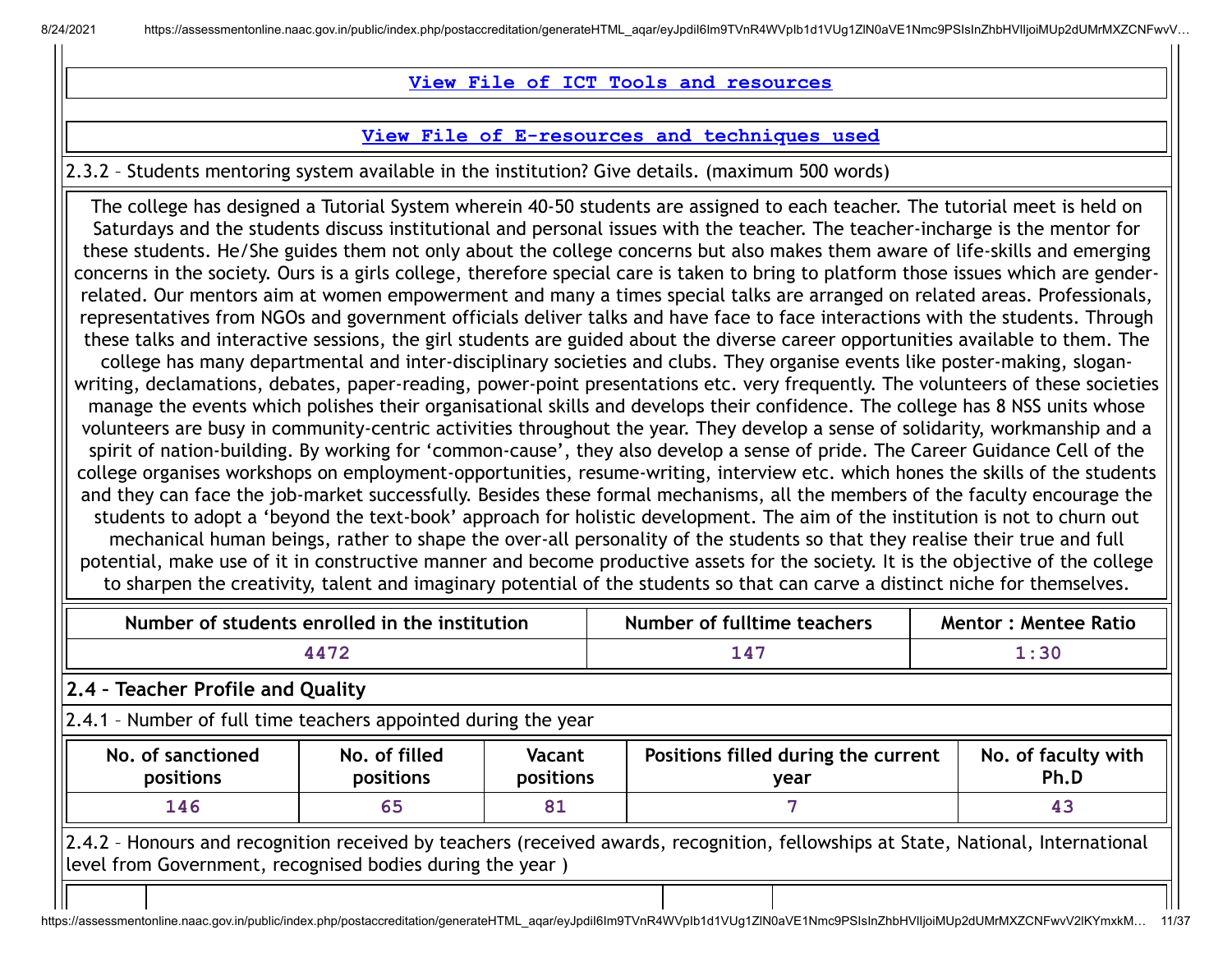| 8/24/2021                                                                                |                                                                      |                                            |                                                                                                                |  | https://assessmentonline.naac.gov.in/public/index.php/postaccreditation/generateHTML aqar/eyJpdil6lm9TVnR4WVplb1d1VUg1ZlN0aVE1Nmc9PSIsInZhbHVIIjoiMUp2dUMrMXZCNFwvV                                                                                                                                                                                                                                                                                                       |
|------------------------------------------------------------------------------------------|----------------------------------------------------------------------|--------------------------------------------|----------------------------------------------------------------------------------------------------------------|--|---------------------------------------------------------------------------------------------------------------------------------------------------------------------------------------------------------------------------------------------------------------------------------------------------------------------------------------------------------------------------------------------------------------------------------------------------------------------------|
| $\parallel$ Year of<br>Award                                                             | Name of full time teachers receiving awards from state   Designation | level, national level, international level | Name of the award, fellowship, received<br>from Government or recognized bodies                                |  |                                                                                                                                                                                                                                                                                                                                                                                                                                                                           |
|                                                                                          |                                                                      |                                            | No Data Entered/Not Applicable !!!                                                                             |  |                                                                                                                                                                                                                                                                                                                                                                                                                                                                           |
|                                                                                          |                                                                      |                                            | <b>View File</b>                                                                                               |  |                                                                                                                                                                                                                                                                                                                                                                                                                                                                           |
|                                                                                          | 2.5 - Evaluation Process and Reforms                                 |                                            |                                                                                                                |  |                                                                                                                                                                                                                                                                                                                                                                                                                                                                           |
|                                                                                          |                                                                      |                                            |                                                                                                                |  | 2.5.1 - Number of days from the date of semester-end/ year- end examination till the declaration of results during the year                                                                                                                                                                                                                                                                                                                                               |
| <b>Name</b>                                                                              | Programme   Programme   Semester /  <br>Code                         | year                                       | Last date of the last semester-end/<br>year-end examination                                                    |  | Date of declaration of results of semester-end/<br>year- end examination                                                                                                                                                                                                                                                                                                                                                                                                  |
|                                                                                          |                                                                      |                                            | No Data Entered/Not Applicable !!!                                                                             |  |                                                                                                                                                                                                                                                                                                                                                                                                                                                                           |
|                                                                                          |                                                                      |                                            | <b>View File</b>                                                                                               |  |                                                                                                                                                                                                                                                                                                                                                                                                                                                                           |
|                                                                                          |                                                                      |                                            | 2.5.2 - Reforms initiated on Continuous Internal Evaluation(CIE) system at the institutional level (250 words) |  |                                                                                                                                                                                                                                                                                                                                                                                                                                                                           |
| to time so that they keep abreast with class-progress. . Class discussion is facilitated |                                                                      |                                            |                                                                                                                |  | The college follows the curriculum and examination system as prescribed by Panjab<br>University, Chandigarh. . Mid-semester examinations are held each semester and are designed<br>in the format of PU examination so that the students can cultivate the culture of writing<br>answers as per the standard. . The students write answers for practice and the teacher's<br>guide them about necessary improvements. . Snap tests are assigned to the students from time |

**which creates conceptual clarity. • Students are also encouraged to make presentations in the class on topics of their choice. • The Panjab University provides for an internal assessment in all UG and PG classes. The teachers award internal assessment on the basis of marks secured on the mid semester examination, class participation/interaction of the student and regularity in the class.**

2.5.3 – Academic calendar prepared and adhered for conduct of Examination and other related matters (250 words)

**The college follows the academic calendar of Panjab University, Chandigarh and examinations are also conducted as per the schedule of the university.**

**2.6 – Student Performance and Learning Outcomes**

2.6.1 – Program outcomes, program specific outcomes and course outcomes for all programs offered by the institution are stated and displayed in website of the institution (to provide the weblink)

**[http://www.gcg11.ac.in](http://www.gcg11.ac.in/)**

https://assessmentonline.naac.gov.in/public/index.php/postaccreditation/generateHTML\_aqar/eyJpdiI6Im9TVnR4WVpIb1d1VUg1ZlN0aVE1Nmc9PSIsInZhbHVlIjoiMUp2dUMrMXZCNFwvV2lKYmxkM… 12/37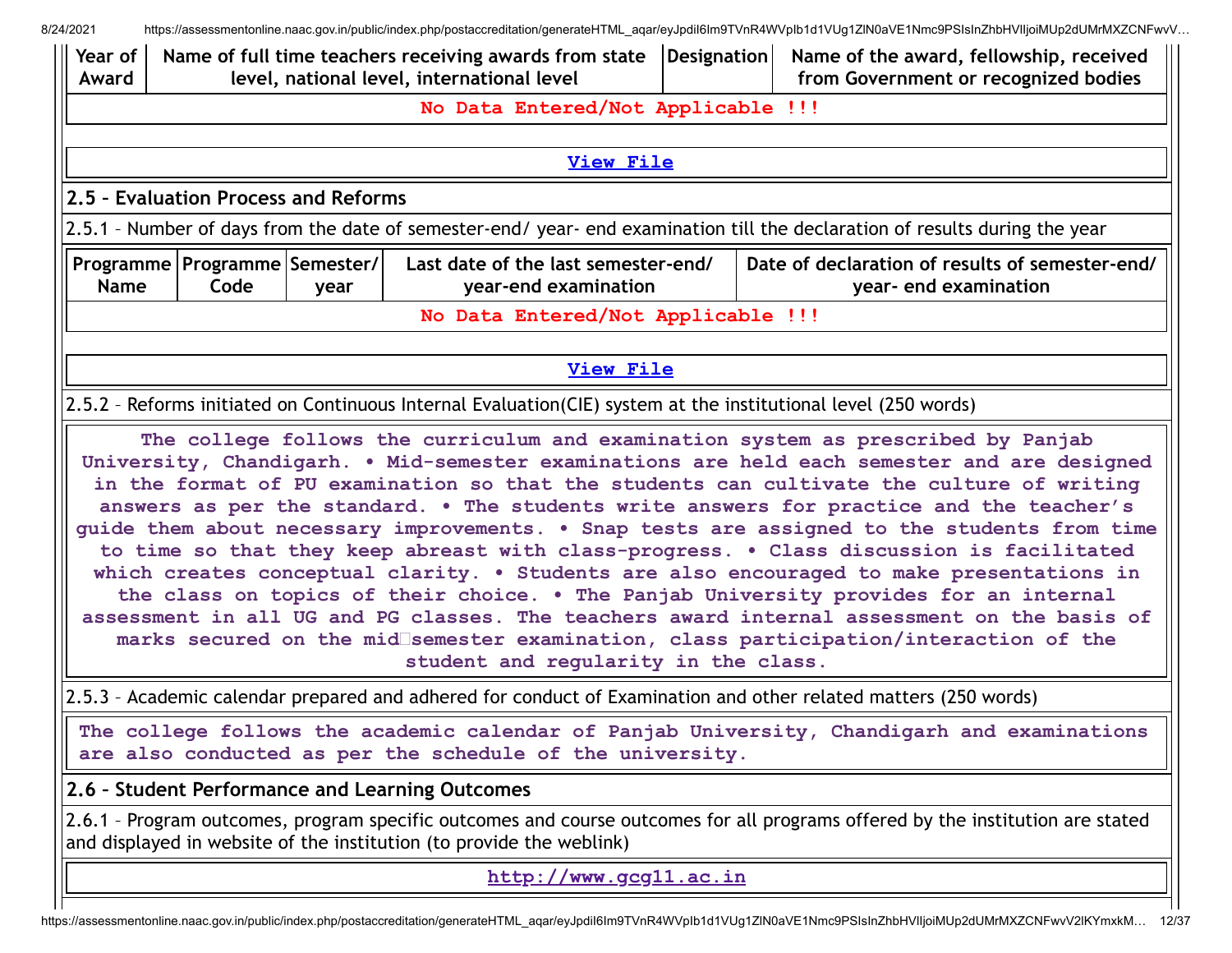8/24/2021 https://assessmentonline.naac.gov.in/public/index.php/postaccreditation/generateHTML\_aqar/eyJpdiI6Im9TVnR4WVpIb1d1VUg1ZlN0aVE1Nmc9PSIsInZhbHVIIjoiMUp2dUMrMXZCNFwvV...

|      | 2.6.2 - Pass percentage of students    |                                                                                |                                                                                                                                    |                               |                                                        |                           |
|------|----------------------------------------|--------------------------------------------------------------------------------|------------------------------------------------------------------------------------------------------------------------------------|-------------------------------|--------------------------------------------------------|---------------------------|
| Code | Programme Programme<br><b>Name</b>     | Programme<br>Specialization                                                    | Number of students appeared in the<br>final year examination                                                                       |                               | Number of students passed in<br>final year examination | <b>Pass</b><br>Percentage |
|      |                                        |                                                                                | No Data Entered/Not Applicable !!!                                                                                                 |                               |                                                        |                           |
|      |                                        |                                                                                |                                                                                                                                    |                               |                                                        |                           |
|      |                                        |                                                                                | <b>View File</b>                                                                                                                   |                               |                                                        |                           |
|      | 2.7 - Student Satisfaction Survey      |                                                                                |                                                                                                                                    |                               |                                                        |                           |
|      | and details be provided as weblink)    |                                                                                | 2.7.1 - Student Satisfaction Survey (SSS) on overall institutional performance (Institution may design the questionnaire) (results |                               |                                                        |                           |
|      |                                        |                                                                                | http://www.gcg11.ac.in                                                                                                             |                               |                                                        |                           |
|      |                                        |                                                                                | <b>CRITERION III - RESEARCH, INNOVATIONS AND EXTENSION</b>                                                                         |                               |                                                        |                           |
|      |                                        | 3.1 - Resource Mobilization for Research                                       |                                                                                                                                    |                               |                                                        |                           |
|      |                                        |                                                                                | 3.1.1 - Research funds sanctioned and received from various agencies, industry and other organisations                             |                               |                                                        |                           |
|      | Nature of the Project $ $ Duration $ $ |                                                                                | Name of the funding agency                                                                                                         | <b>Total grant sanctioned</b> | Amount received during the year                        |                           |
|      |                                        |                                                                                | No Data Entered/Not Applicable !!!                                                                                                 |                               |                                                        |                           |
|      |                                        |                                                                                |                                                                                                                                    |                               |                                                        |                           |
|      |                                        |                                                                                | <b>View File</b>                                                                                                                   |                               |                                                        |                           |
|      | 3.2 - Innovation Ecosystem             |                                                                                |                                                                                                                                    |                               |                                                        |                           |
| year |                                        |                                                                                | 3.2.1 - Workshops/Seminars Conducted on Intellectual Property Rights (IPR) and Industry-Academia Innovative practices during the   |                               |                                                        |                           |
|      |                                        |                                                                                | Title of workshop/seminar                                                                                                          |                               | Name of the Dept.                                      | <b>Date</b>               |
|      |                                        |                                                                                | India First Leadership Talk Series                                                                                                 |                               | Institution's<br><b>Innovation Council</b>             | 22/08/2019                |
|      |                                        | One Day Workshop on "Entrepreneurship and Innovation as Career<br>Opportunity" | Institution's<br>Innovation Council                                                                                                | 13/09/2019                    |                                                        |                           |
|      |                                        |                                                                                | My Story - Innovator's Life Crossroad- Motivational Speak - To<br>be Share by Innovators                                           |                               | Institution's<br><b>Innovation Council</b>             | 30/09/2019                |
|      |                                        |                                                                                | Innovation Day Campaign to mark Dr. A.P.J. Abdul Kalam's Birth<br>Anniversary.                                                     |                               | Institution's<br><b>Innovation Council</b>             | 23/09/2019                |
|      |                                        |                                                                                |                                                                                                                                    |                               |                                                        |                           |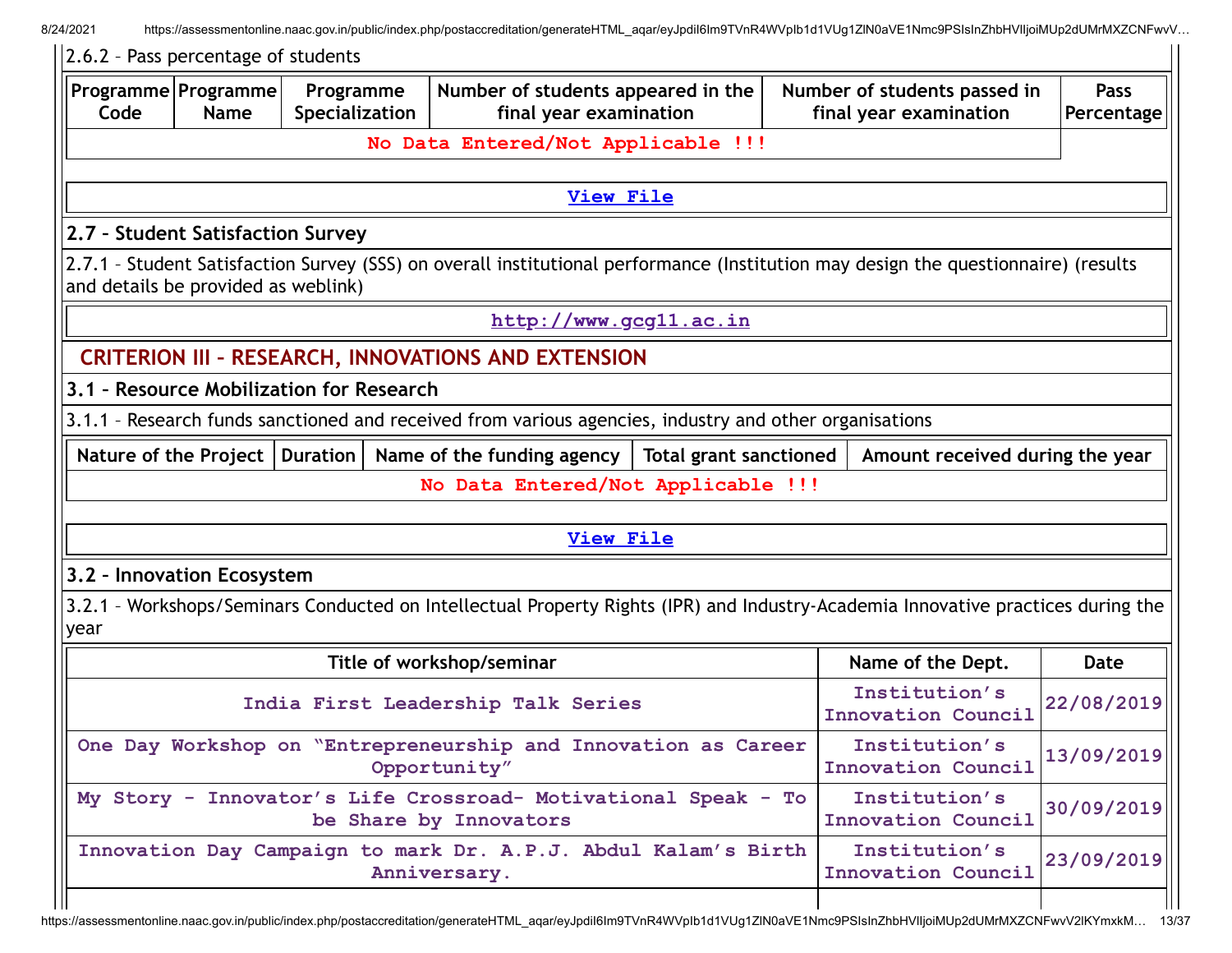| Institution's<br>Product Development Phases-Story Telling-Innovators in Campus<br>Innovation Council                |                                                                                                                                                                                   |           |                                                |                  |                        |  | 07/11/2019                                 |            |
|---------------------------------------------------------------------------------------------------------------------|-----------------------------------------------------------------------------------------------------------------------------------------------------------------------------------|-----------|------------------------------------------------|------------------|------------------------|--|--------------------------------------------|------------|
|                                                                                                                     |                                                                                                                                                                                   |           | Workshop on Social Innovation Entrepreneurship |                  |                        |  | Institution's<br>Innovation Council        | 08/11/2019 |
|                                                                                                                     | Seminar on Career Counselling Innovation                                                                                                                                          |           |                                                |                  |                        |  | Institution's<br><b>Innovation Council</b> | 11/11/2019 |
| Field Visit to Identify Real Life Problems Define Problem<br><b>Statements</b>                                      |                                                                                                                                                                                   |           |                                                |                  |                        |  | Institution's<br><b>Innovation Council</b> | 28/11/2019 |
| Workshop on National Innovation Start up Policy (NISP)                                                              |                                                                                                                                                                                   |           |                                                |                  |                        |  | Institution's<br>Innovation Council        | 21/12/2019 |
|                                                                                                                     | Institution's<br>One Day Mentoring Session "Hangout with Successful Start-ups"<br><b>Innovation Council</b>                                                                       |           |                                                |                  |                        |  |                                            | 25/01/2020 |
| One day Session on "How to plan for Start-up and legal and<br>Institution's<br>Ethical Steps"<br>Innovation Council |                                                                                                                                                                                   |           |                                                |                  |                        |  | 11/02/2020                                 |            |
|                                                                                                                     | Field Visit to understand Efficient Citizen e-Governance<br>Delivery System through e-Sampark Centres managed by SPIC                                                             |           |                                                |                  |                        |  | Institution's<br><b>Innovation Council</b> | 20/02/2020 |
| One Day Mentoring Session on IPR IP Management for Innovation                                                       |                                                                                                                                                                                   | Start-ups |                                                |                  |                        |  | Institution's<br><b>Innovation Council</b> | 09/03/2020 |
| 3.2.2 - Awards for Innovation won by Institution/Teachers/Research scholars/Students during the year                |                                                                                                                                                                                   |           |                                                |                  |                        |  |                                            |            |
| Title of the innovation                                                                                             |                                                                                                                                                                                   |           | <b>Name of Awardee</b>                         |                  | <b>Awarding Agency</b> |  | Date of award                              | Category   |
|                                                                                                                     |                                                                                                                                                                                   |           | No Data Entered/Not Applicable !!!             |                  |                        |  |                                            |            |
|                                                                                                                     |                                                                                                                                                                                   |           |                                                | <b>View File</b> |                        |  |                                            |            |
|                                                                                                                     |                                                                                                                                                                                   |           |                                                |                  |                        |  |                                            |            |
| 3.2.3 - No. of Incubation centre created, start-ups incubated on campus during the year                             |                                                                                                                                                                                   |           |                                                |                  |                        |  |                                            |            |
|                                                                                                                     | <b>Incubation Center</b><br>Sponsered By<br>Name of the Start-up<br><b>Nature of Start-up</b><br><b>Date of Commencement</b><br><b>Name</b><br>No Data Entered/Not Applicable !!! |           |                                                |                  |                        |  |                                            |            |
|                                                                                                                     |                                                                                                                                                                                   |           |                                                |                  |                        |  |                                            |            |
|                                                                                                                     |                                                                                                                                                                                   |           |                                                | <b>View File</b> |                        |  |                                            |            |
| 3.3 - Research Publications and Awards                                                                              |                                                                                                                                                                                   |           |                                                |                  |                        |  |                                            |            |
| 3.3.1 - Incentive to the teachers who receive recognition/awards                                                    |                                                                                                                                                                                   |           |                                                |                  |                        |  |                                            |            |
|                                                                                                                     |                                                                                                                                                                                   |           |                                                |                  |                        |  |                                            |            |

https://assessmentonline.naac.gov.in/public/index.php/postaccreditation/generateHTML\_aqar/eyJpdiI6Im9TVnR4WVpIb1d1VUg1ZlN0aVE1Nmc9PSIsInZhbHVlIjoiMUp2dUMrMXZCNFwvV2lKYmxkM… 14/37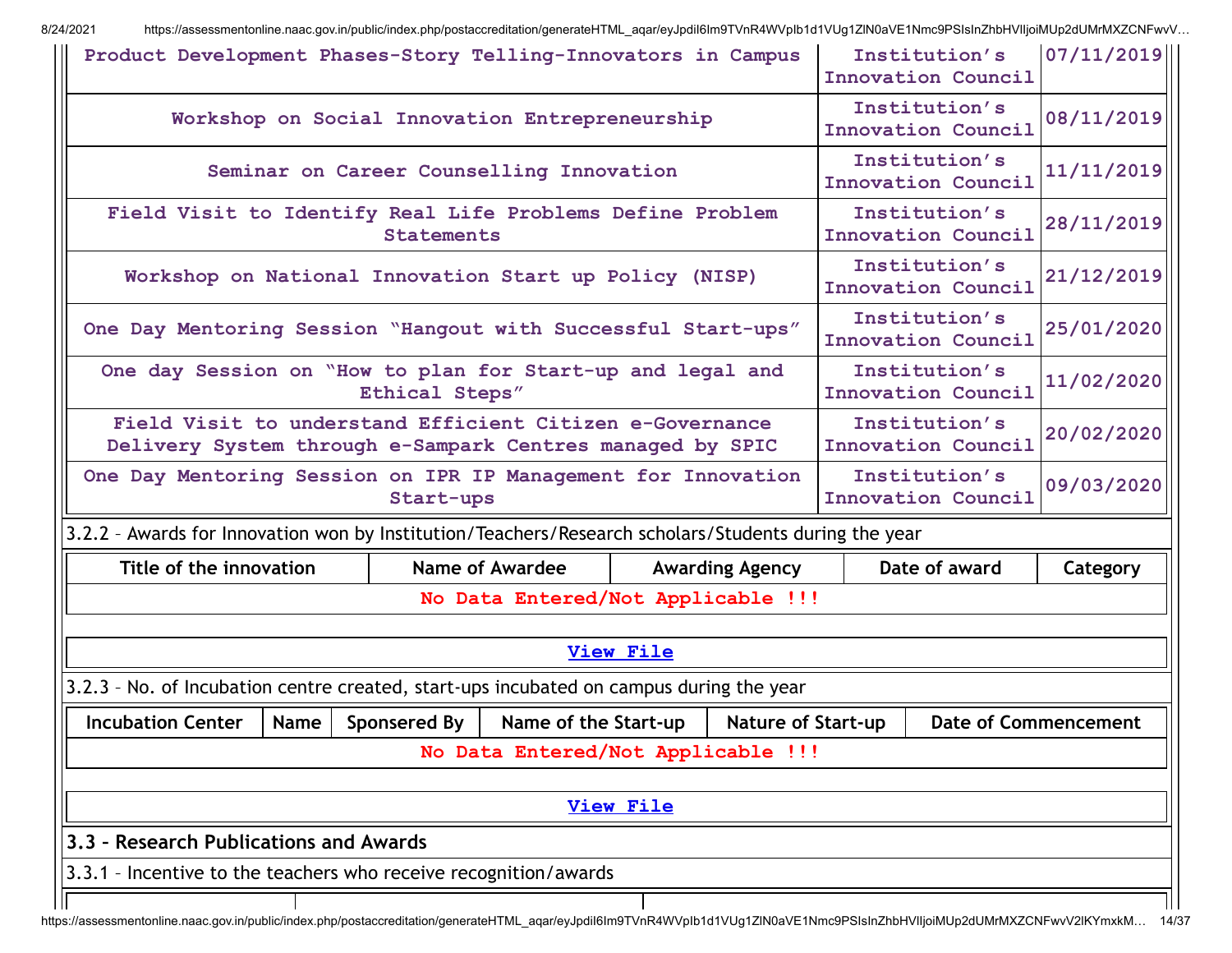|                                                                  | <b>State</b>                     |                        | <b>National</b>        |             |                                                                                                      |                              | International                  |                                                                                                                                   |  |
|------------------------------------------------------------------|----------------------------------|------------------------|------------------------|-------------|------------------------------------------------------------------------------------------------------|------------------------------|--------------------------------|-----------------------------------------------------------------------------------------------------------------------------------|--|
| 0 <sub>0</sub>                                                   |                                  |                        | 0 <sub>0</sub>         |             |                                                                                                      |                              |                                | 0 <sub>0</sub>                                                                                                                    |  |
|                                                                  |                                  |                        |                        |             | 3.3.2 - Ph. Ds awarded during the year (applicable for PG College, Research Center)                  |                              |                                |                                                                                                                                   |  |
|                                                                  |                                  | Name of the Department |                        |             |                                                                                                      |                              | Number of PhD's Awarded        |                                                                                                                                   |  |
|                                                                  |                                  | Psychology             |                        |             |                                                                                                      |                              | 1                              |                                                                                                                                   |  |
|                                                                  |                                  |                        |                        |             | 3.3.3 - Research Publications in the Journals notified on UGC website during the year                |                              |                                |                                                                                                                                   |  |
| <b>Number of Publication</b><br><b>Department</b><br><b>Type</b> |                                  |                        |                        |             |                                                                                                      |                              | Average Impact Factor (if any) |                                                                                                                                   |  |
|                                                                  |                                  |                        |                        |             | No Data Entered/Not Applicable !!!                                                                   |                              |                                |                                                                                                                                   |  |
|                                                                  |                                  |                        |                        |             | View File                                                                                            |                              |                                |                                                                                                                                   |  |
|                                                                  |                                  |                        |                        |             |                                                                                                      |                              |                                |                                                                                                                                   |  |
|                                                                  | Teacher during the year          |                        |                        |             |                                                                                                      |                              |                                | 3.3.4 - Books and Chapters in edited Volumes / Books published, and papers in National/International Conference Proceedings per   |  |
|                                                                  | <b>Department</b>                |                        |                        |             |                                                                                                      | <b>Number of Publication</b> |                                |                                                                                                                                   |  |
|                                                                  |                                  |                        |                        |             | No Data Entered/Not Applicable !!!                                                                   |                              |                                |                                                                                                                                   |  |
|                                                                  |                                  |                        |                        |             | <b>View File</b>                                                                                     |                              |                                |                                                                                                                                   |  |
|                                                                  | or PubMed/ Indian Citation Index |                        |                        |             |                                                                                                      |                              |                                | 3.3.5 - Bibliometrics of the publications during the last Academic year based on average citation index in Scopus/ Web of Science |  |
| Title of the<br>Paper                                            | Name of<br><b>Author</b>         | Title of<br>journal    | Year of<br>publication | Index       | Citation   Institutional affiliation as mentioned                                                    | in the publication           |                                | <b>Number of citations</b><br>excluding self citation                                                                             |  |
|                                                                  |                                  |                        |                        |             | No Data Entered/Not Applicable !!!                                                                   |                              |                                |                                                                                                                                   |  |
|                                                                  |                                  |                        |                        |             | <b>View File</b>                                                                                     |                              |                                |                                                                                                                                   |  |
|                                                                  |                                  |                        |                        |             |                                                                                                      |                              |                                |                                                                                                                                   |  |
|                                                                  |                                  |                        |                        |             | 3.3.6 - h-Index of the Institutional Publications during the year. (based on Scopus/ Web of science) |                              |                                |                                                                                                                                   |  |
| Title of the<br>Paper                                            | Name of<br><b>Author</b>         | Title of<br>journal    | Year of<br>publication | h-<br>index | <b>Number of citations</b><br>excluding self citation                                                |                              |                                | Institutional affiliation as mentioned<br>in the publication                                                                      |  |
|                                                                  |                                  |                        |                        |             | No Data Entered/Not Applicable !!!                                                                   |                              |                                |                                                                                                                                   |  |
|                                                                  |                                  |                        |                        |             |                                                                                                      |                              |                                |                                                                                                                                   |  |
|                                                                  |                                  |                        |                        |             | <b>View File</b>                                                                                     |                              |                                |                                                                                                                                   |  |

https://assessmentonline.naac.gov.in/public/index.php/postaccreditation/generateHTML\_aqar/eyJpdiI6Im9TVnR4WVpIb1d1VUg1ZlN0aVE1Nmc9PSIsInZhbHVlIjoiMUp2dUMrMXZCNFwvV2lKYmxkM… 15/37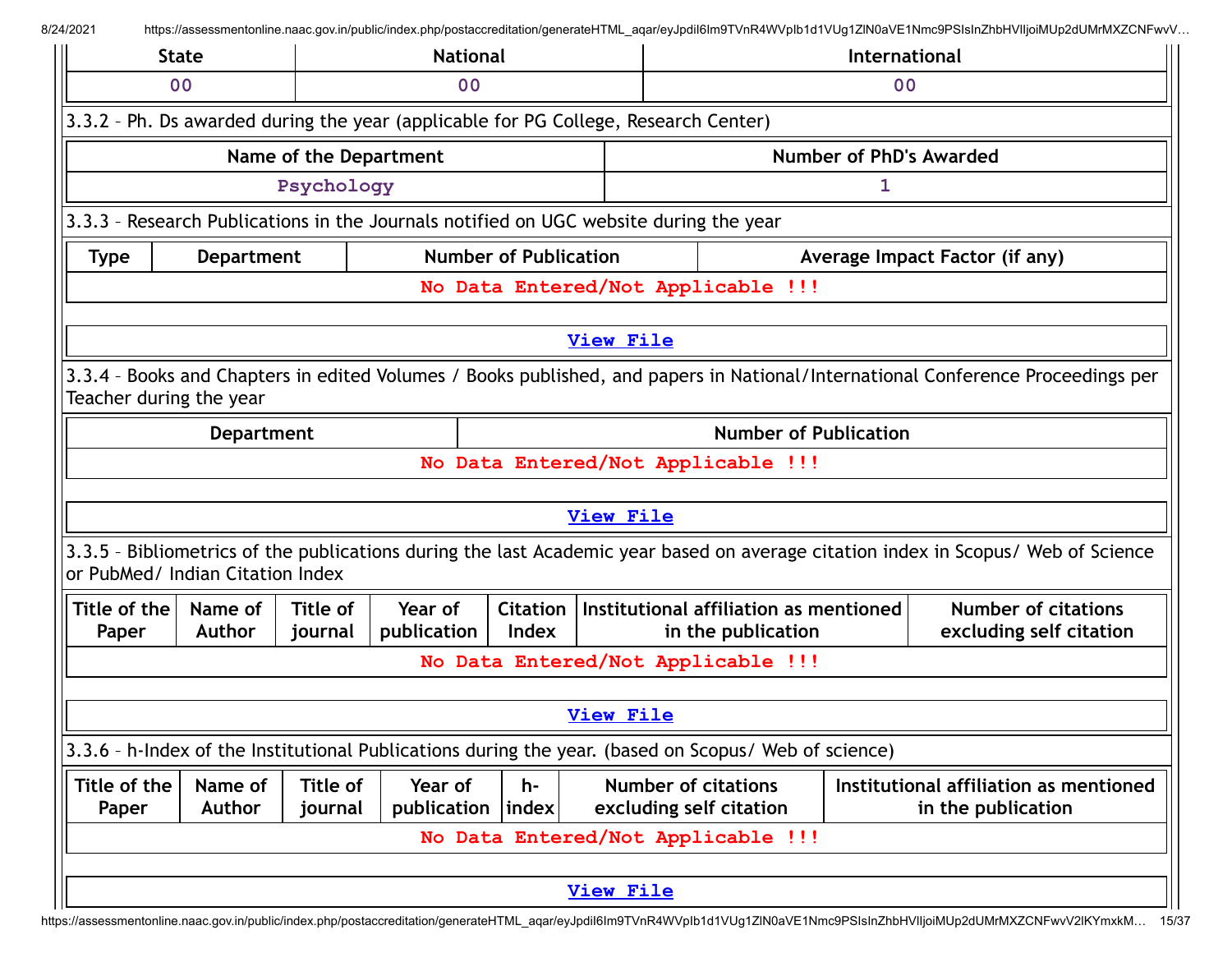$\blacksquare$ 

|                                                                                                                                                                                                 | 3.3.7 - Faculty participation in Seminars/Conferences and Symposia during the year :                                                                                                                              |                          |  |                                    |  |  |                              |  |
|-------------------------------------------------------------------------------------------------------------------------------------------------------------------------------------------------|-------------------------------------------------------------------------------------------------------------------------------------------------------------------------------------------------------------------|--------------------------|--|------------------------------------|--|--|------------------------------|--|
| International<br><b>Number of Faculty</b><br><b>State</b><br><b>National</b><br>Local                                                                                                           |                                                                                                                                                                                                                   |                          |  |                                    |  |  |                              |  |
| No Data Entered/Not Applicable !!!                                                                                                                                                              |                                                                                                                                                                                                                   |                          |  |                                    |  |  |                              |  |
|                                                                                                                                                                                                 |                                                                                                                                                                                                                   |                          |  |                                    |  |  |                              |  |
|                                                                                                                                                                                                 |                                                                                                                                                                                                                   |                          |  | <b>View File</b>                   |  |  |                              |  |
| 3.4 - Extension Activities                                                                                                                                                                      |                                                                                                                                                                                                                   |                          |  |                                    |  |  |                              |  |
|                                                                                                                                                                                                 | 3.4.1 - Number of extension and outreach programmes conducted in collaboration with industry, community and Non-Government<br>Organisations through NSS/NCC/Red cross/Youth Red Cross (YRC) etc., during the year |                          |  |                                    |  |  |                              |  |
| Title of the<br>Organising unit/agency/<br>Number of teachers participated in<br>Number of students participated in<br>collaborating agency<br>such activities<br>such activities<br>activities |                                                                                                                                                                                                                   |                          |  |                                    |  |  |                              |  |
|                                                                                                                                                                                                 |                                                                                                                                                                                                                   |                          |  | No Data Entered/Not Applicable !!! |  |  |                              |  |
|                                                                                                                                                                                                 |                                                                                                                                                                                                                   |                          |  |                                    |  |  |                              |  |
|                                                                                                                                                                                                 |                                                                                                                                                                                                                   |                          |  | <b>View File</b>                   |  |  |                              |  |
|                                                                                                                                                                                                 | 3.4.2 - Awards and recognition received for extension activities from Government and other recognized bodies during the year                                                                                      |                          |  |                                    |  |  |                              |  |
| Name of the activity                                                                                                                                                                            |                                                                                                                                                                                                                   | <b>Award/Recognition</b> |  | <b>Awarding Bodies</b>             |  |  | Number of students Benefited |  |
|                                                                                                                                                                                                 |                                                                                                                                                                                                                   |                          |  | No Data Entered/Not Applicable !!! |  |  |                              |  |
|                                                                                                                                                                                                 |                                                                                                                                                                                                                   |                          |  |                                    |  |  |                              |  |
|                                                                                                                                                                                                 |                                                                                                                                                                                                                   |                          |  | <b>View File</b>                   |  |  |                              |  |
|                                                                                                                                                                                                 | 3.4.3 - Students participating in extension activities with Government Organisations, Non-Government Organisations and<br>programmes such as Swachh Bharat, Aids Awareness, Gender Issue, etc. during the year    |                          |  |                                    |  |  |                              |  |
| Name of the<br>scheme                                                                                                                                                                           | Organising<br>Name of the Number of teachers participated Number of students participated<br>unit/Agency/collaborating<br>in such activites<br>in such activites<br>activity<br>agency                            |                          |  |                                    |  |  |                              |  |
|                                                                                                                                                                                                 |                                                                                                                                                                                                                   |                          |  | No Data Entered/Not Applicable !!! |  |  |                              |  |
|                                                                                                                                                                                                 |                                                                                                                                                                                                                   |                          |  |                                    |  |  |                              |  |
|                                                                                                                                                                                                 |                                                                                                                                                                                                                   |                          |  | <b>View File</b>                   |  |  |                              |  |
| 3.5 - Collaborations                                                                                                                                                                            |                                                                                                                                                                                                                   |                          |  |                                    |  |  |                              |  |
|                                                                                                                                                                                                 | 3.5.1 - Number of Collaborative activities for research, faculty exchange, student exchange during the year                                                                                                       |                          |  |                                    |  |  |                              |  |
|                                                                                                                                                                                                 | Source of financial support<br>Nature of activity<br><b>Duration</b><br>Participant                                                                                                                               |                          |  |                                    |  |  |                              |  |

https://assessmentonline.naac.gov.in/public/index.php/postaccreditation/generateHTML\_aqar/eyJpdiI6Im9TVnR4WVpIb1d1VUg1ZlN0aVE1Nmc9PSIsInZhbHVlIjoiMUp2dUMrMXZCNFwvV2lKYmxkM… 16/37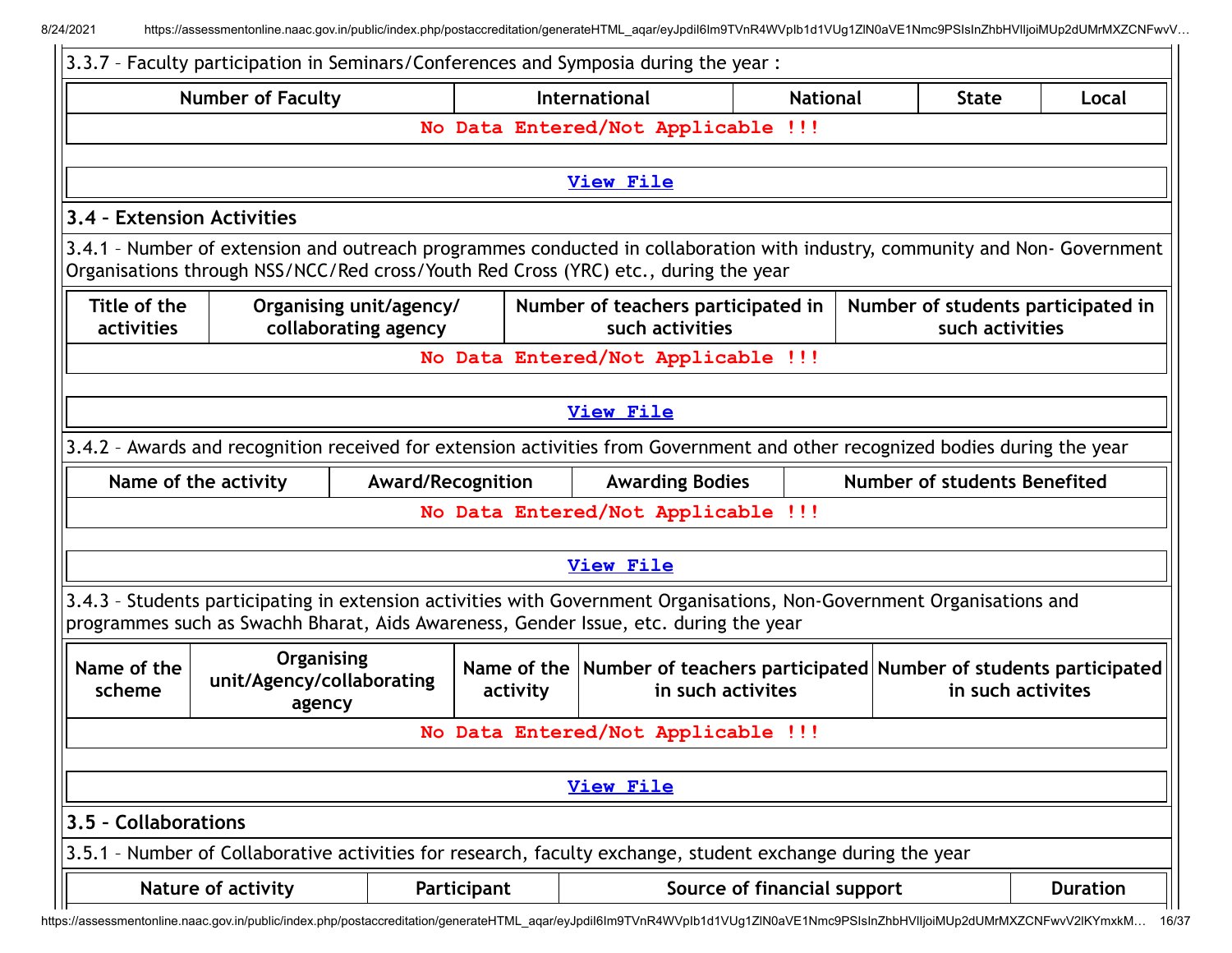8/24/2021 https://assessmentonline.naac.gov.in/public/index.php/postaccreditation/generateHTML\_aqar/eyJpdiI6Im9TVnR4WVpIb1d1VUg1ZlN0aVE1Nmc9PSIsInZhbHVIIjoiMUp2dUMrMXZCNFwvV...

|                           |                                      |          |                                                                                                                                               | No Data Entered/Not Applicable !!!                  |          |  |             |  |
|---------------------------|--------------------------------------|----------|-----------------------------------------------------------------------------------------------------------------------------------------------|-----------------------------------------------------|----------|--|-------------|--|
|                           |                                      |          |                                                                                                                                               | <b>View File</b>                                    |          |  |             |  |
| during the year           |                                      |          | 3.5.2 - Linkages with institutions/industries for internship, on-the- job training, project work, sharing of research facilities etc.         |                                                     |          |  |             |  |
| Nature of<br>linkage      | Title of the<br>linkage              |          | <b>Duration</b><br>Name of the partnering institution/ industry /research lab<br><b>Duration</b><br>with contact details<br><b>From</b><br>To |                                                     |          |  | Participant |  |
|                           |                                      |          |                                                                                                                                               | No Data Entered/Not Applicable !!!                  |          |  |             |  |
|                           |                                      |          |                                                                                                                                               | <b>View File</b>                                    |          |  |             |  |
| during the year           |                                      |          | 3.5.3 - MoUs signed with institutions of national, international importance, other universities, industries, corporate houses etc.            |                                                     |          |  |             |  |
| Organisation              | Date of MoU signed                   |          | <b>Purpose/Activities</b>                                                                                                                     | Number of students/teachers participated under MoUs |          |  |             |  |
|                           |                                      |          |                                                                                                                                               | No Data Entered/Not Applicable !!!                  |          |  |             |  |
|                           |                                      |          |                                                                                                                                               | <b>View File</b>                                    |          |  |             |  |
|                           |                                      |          | <b>CRITERION IV - INFRASTRUCTURE AND LEARNING RESOURCES</b>                                                                                   |                                                     |          |  |             |  |
| 4.1 - Physical Facilities |                                      |          |                                                                                                                                               |                                                     |          |  |             |  |
|                           |                                      |          | 4.1.1 - Budget allocation, excluding salary for infrastructure augmentation during the year                                                   |                                                     |          |  |             |  |
|                           |                                      |          | Budget allocated for infrastructure augmentation                                                                                              | Budget utilized for infrastructure development      |          |  |             |  |
|                           |                                      | 14613000 |                                                                                                                                               |                                                     | 13768572 |  |             |  |
|                           |                                      |          | 4.1.2 - Details of augmentation in infrastructure facilities during the year                                                                  |                                                     |          |  |             |  |
|                           | <b>Facilities</b>                    |          |                                                                                                                                               | <b>Existing or Newly Added</b>                      |          |  |             |  |
|                           |                                      |          |                                                                                                                                               | No Data Entered/Not Applicable !!!                  |          |  |             |  |
|                           |                                      |          |                                                                                                                                               | <b>View File</b>                                    |          |  |             |  |
|                           | 4.2 - Library as a Learning Resource |          |                                                                                                                                               |                                                     |          |  |             |  |
|                           |                                      |          | 4.2.1 - Library is automated {Integrated Library Management System (ILMS)}                                                                    |                                                     |          |  |             |  |
|                           |                                      |          |                                                                                                                                               |                                                     |          |  |             |  |

https://assessmentonline.naac.gov.in/public/index.php/postaccreditation/generateHTML\_aqar/eyJpdiI6Im9TVnR4WVpIb1d1VUg1ZlN0aVE1Nmc9PSIsInZhbHVlIjoiMUp2dUMrMXZCNFwvV2lKYmxkM… 17/37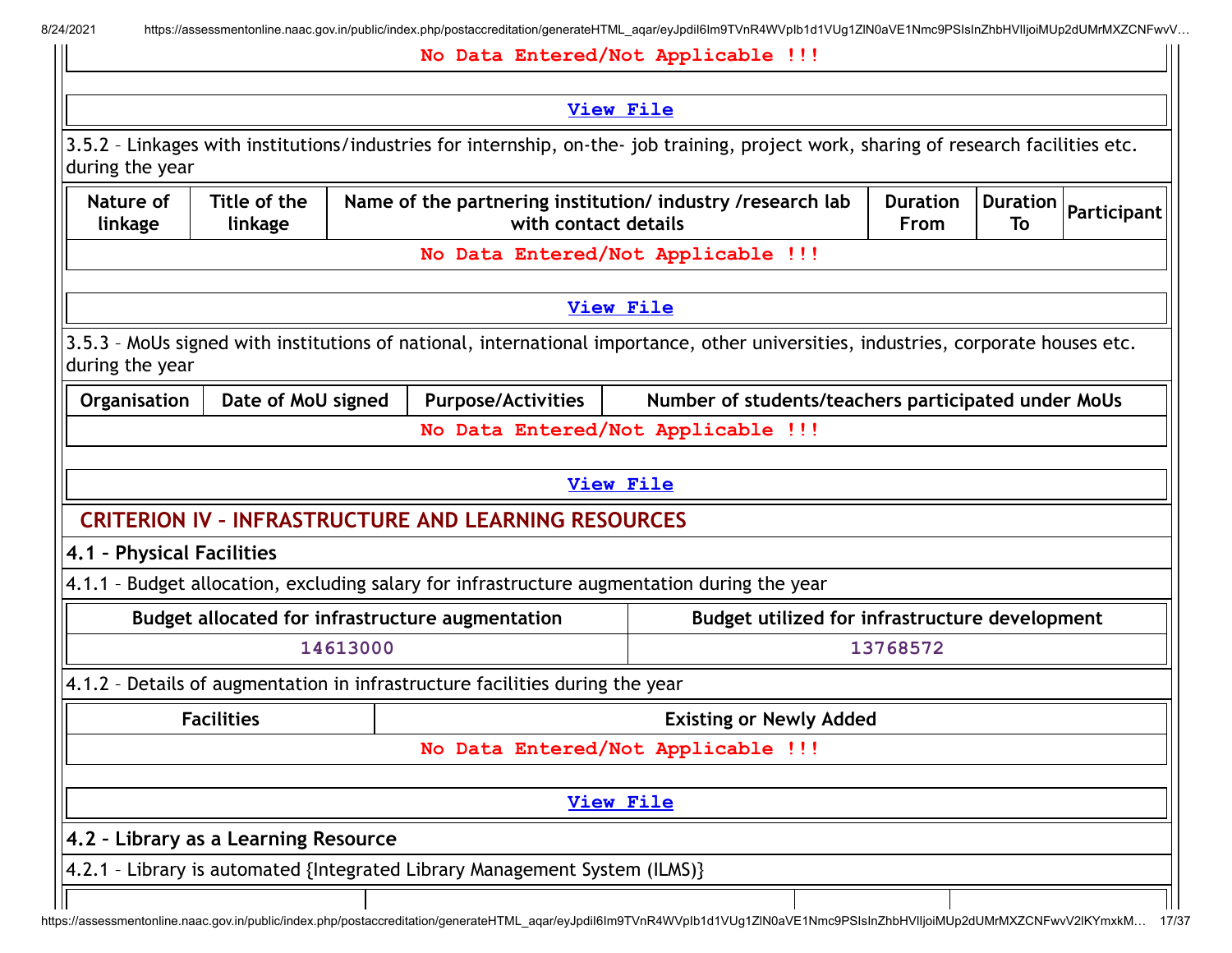8/24/2021 https://assessmentonline.naac.gov.in/public/index.php/postaccreditation/generateHTML\_aqar/eyJpdil6Im9TVnR4WVpIb1d1VUg1ZlN0aVE1Nmc9PSIsInZhbHVIIjoiMUp2dUMrMXZCNFwvV...

|                          | Name of the ILMS software                  |                             | Nature of automation (fully or patially) |                                            |                                                                                                                                                                                                                                                      |              | <b>Year of automation</b><br><b>Version</b> |                                                                           |  |               |
|--------------------------|--------------------------------------------|-----------------------------|------------------------------------------|--------------------------------------------|------------------------------------------------------------------------------------------------------------------------------------------------------------------------------------------------------------------------------------------------------|--------------|---------------------------------------------|---------------------------------------------------------------------------|--|---------------|
|                          | <b>LIBSYS</b>                              |                             |                                          |                                            | Fully                                                                                                                                                                                                                                                |              |                                             | 2010<br>$LSEASE-6.0$                                                      |  |               |
| 4.2.2 - Library Services |                                            |                             |                                          |                                            |                                                                                                                                                                                                                                                      |              |                                             |                                                                           |  |               |
|                          |                                            | <b>Library Service Type</b> |                                          |                                            | <b>Existing</b>                                                                                                                                                                                                                                      |              | <b>Newly Added</b>                          |                                                                           |  | <b>Total</b>  |
|                          |                                            |                             |                                          |                                            | No Data Entered/Not Applicable !!!                                                                                                                                                                                                                   |              |                                             |                                                                           |  |               |
|                          |                                            |                             |                                          |                                            |                                                                                                                                                                                                                                                      |              |                                             |                                                                           |  |               |
|                          |                                            |                             |                                          |                                            | <b>View File</b>                                                                                                                                                                                                                                     |              |                                             |                                                                           |  |               |
|                          |                                            |                             |                                          |                                            | 4.2.3 - E-content developed by teachers such as: e-PG- Pathshala, CEC (under e-PG- Pathshala CEC (Under Graduate) SWAYAM<br>other MOOCs platform NPTEL/NMEICT/any other Government initiatives & institutional (Learning Management System (LMS) etc |              |                                             |                                                                           |  |               |
| Name of the Teacher      |                                            | Name of the Module          |                                          |                                            | Platform on which module is developed                                                                                                                                                                                                                |              |                                             | Date of launching e-content                                               |  |               |
|                          |                                            |                             |                                          |                                            | No Data Entered/Not Applicable !!!                                                                                                                                                                                                                   |              |                                             |                                                                           |  |               |
|                          |                                            |                             |                                          |                                            |                                                                                                                                                                                                                                                      |              |                                             |                                                                           |  |               |
|                          |                                            |                             |                                          |                                            | <b>View File View File</b>                                                                                                                                                                                                                           |              |                                             |                                                                           |  |               |
| 4.3 - IT Infrastructure  |                                            |                             |                                          |                                            |                                                                                                                                                                                                                                                      |              |                                             |                                                                           |  |               |
|                          | 4.3.1 - Technology Upgradation (overall)   |                             |                                          |                                            |                                                                                                                                                                                                                                                      |              |                                             |                                                                           |  |               |
| <b>Type</b>              | <b>Total</b><br><b>Computers</b>           | Computer<br>Lab             | Internet                                 | <b>Browsing</b><br>centers                 | Computer<br><b>Centers</b>                                                                                                                                                                                                                           |              | <b>Office Departments</b>                   | <b>Available Bandwidth</b><br>(MBPS/GBPS)                                 |  | <b>Others</b> |
| Existing                 | 228                                        | 7                           | 10                                       | $\mathbf{1}$                               | $\mathbf{1}$                                                                                                                                                                                                                                         | $\mathbf{1}$ | 22                                          | 10                                                                        |  | 7             |
| <b>Added</b>             | $\mathbf 0$                                | $\mathbf 0$                 | $\mathbf 0$                              | $\mathbf 0$                                | $\mathbf 0$                                                                                                                                                                                                                                          | $\mathbf 0$  | $\mathbf 0$                                 | $\mathbf{O}$                                                              |  | $\mathbf 0$   |
| Total                    | 228                                        | 7                           | 10                                       | 1                                          | $\mathbf{1}$                                                                                                                                                                                                                                         | 1            | 22                                          | 10                                                                        |  | 7             |
|                          |                                            |                             |                                          |                                            | 4.3.2 - Bandwidth available of internet connection in the Institution (Leased line)                                                                                                                                                                  |              |                                             |                                                                           |  |               |
|                          |                                            |                             |                                          |                                            | 10 MBPS/ GBPS                                                                                                                                                                                                                                        |              |                                             |                                                                           |  |               |
|                          | 4.3.3 - Facility for e-content             |                             |                                          |                                            |                                                                                                                                                                                                                                                      |              |                                             |                                                                           |  |               |
|                          |                                            |                             |                                          | Name of the e-content development facility |                                                                                                                                                                                                                                                      |              |                                             | Provide the link of the videos and<br>media centre and recording facility |  |               |
|                          |                                            |                             |                                          |                                            | P.G.G.C.G.-11, E-Content Portal (eContent Developed by the<br>Faculty of ARTS, Science, Commerce , Computer , Performing Arts)                                                                                                                       |              |                                             | http://cms.gcg11.ac.in/                                                   |  |               |
|                          | 4.4 - Maintenance of Campus Infrastructure |                             |                                          |                                            |                                                                                                                                                                                                                                                      |              |                                             |                                                                           |  |               |
|                          |                                            |                             |                                          |                                            |                                                                                                                                                                                                                                                      |              |                                             |                                                                           |  |               |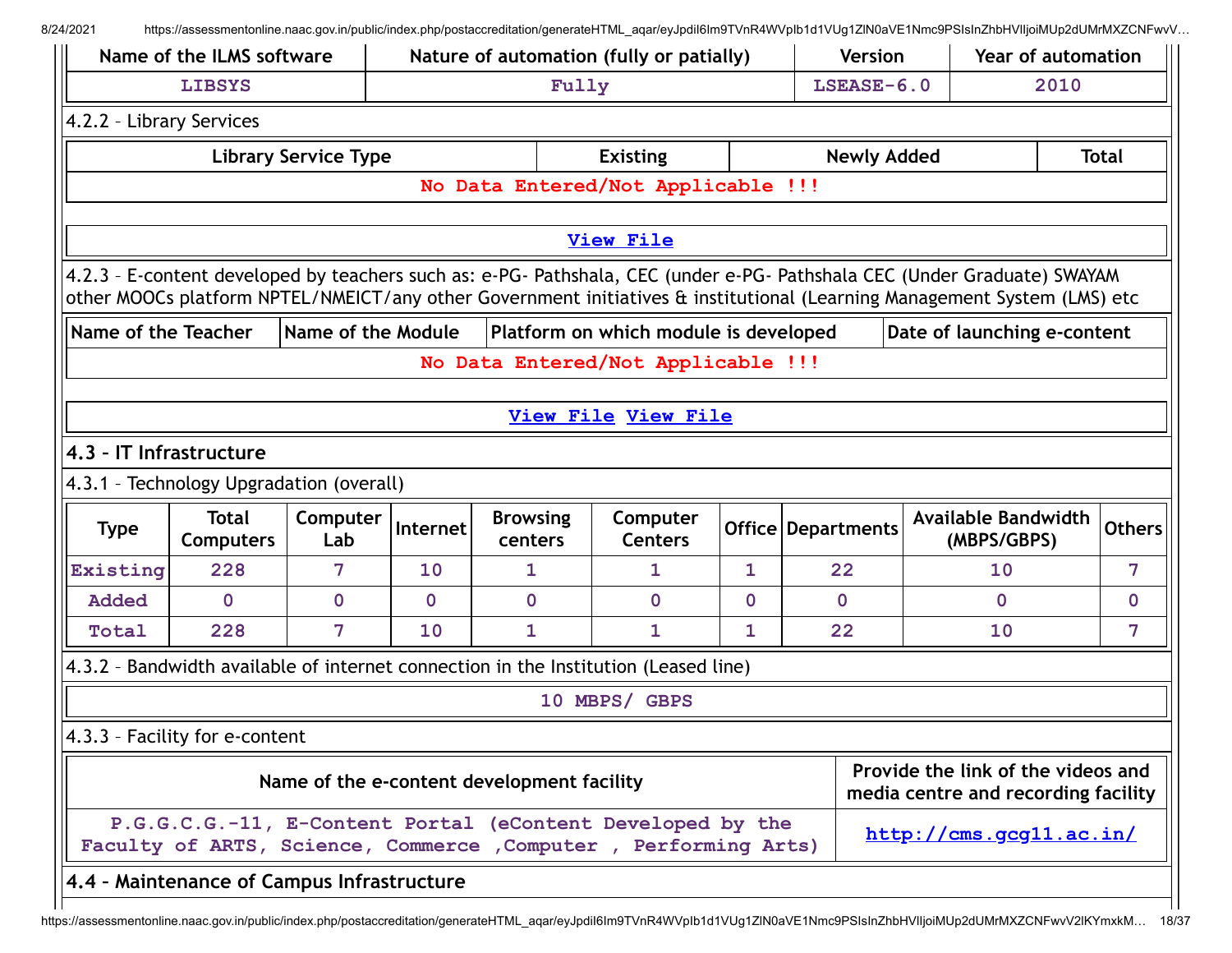8/24/2021 https://assessmentonline.naac.gov.in/public/index.php/postaccreditation/generateHTML\_aqar/eyJpdil6Im9TVnR4WVpIb1d1VUq1ZlN0aVE1Nmc9PSIsInZhbHVIIjoiMUp2dUMrMXZCNFwvV...

4.4.1 – Expenditure incurred on maintenance of physical facilities and academic support facilities, excluding salary component, during the year

| Assigned Budget on  | Expenditure incurred on            | Assigned budget on  | Expenditure incurredon            |
|---------------------|------------------------------------|---------------------|-----------------------------------|
| academic facilities | maintenance of academic facilities | physical facilities | maintenance of physical facilites |
| 14613000            | 218144                             | 13768572            | 13768572                          |

4.4.2 – Procedures and policies for maintaining and utilizing physical, academic and support facilities - laboratory, library, sports complex, computers, classrooms etc. (maximum 500 words) (information to be available in institutional Website, provide link)

**Maintenance of Academic and Support Facilities: The overall maintenance of the college campus is undertaken by the Engineering Department of the Chandigarh Administration on need basis. Staff has been deployed by the Engineering Department for the said purpose under Maintenance Wing. Furtherneed base maintenance of the equipment and campus facilities, etc. is undertaken by the college at its own level through various committees constituted for the purpose like Repair Committee, Technical Committee, Building Repair and Campus Beautification, Inspection and Physical Verification Committee and purchase committee. Being a Government institution, the mandatory procedure as per the Chandigarh Administration and GFR are being followed for expenditure to be incurred on maintaining the academic and support facilities including Library, hostels, Gym and Common room for students Utilising the Academic and Support Facilities: College has smart classrooms, fully equipped subject labs, Skill Development Lab, etc. for the students and rooms/labs are assigned to the different streams as per the Time Table. There are three college hostels and the accommodation is provided to the students on merit basis. College Library is open for all the students. Students are issued library Cards for issuing the books, journals and academic content. College Gym and Common rooms are available to the students and the facilities are supervised by the assigned staff.**

<http://www.gcg11.ac.in/>

# **CRITERION V – STUDENT SUPPORT AND PROGRESSION**

#### **5.1 – Student Support**

5.1.1 – Scholarships and Financial Support

|                                          | Name/Title of the scheme | 0f<br>students Rupees | Number   Amount   <br>1n |  |
|------------------------------------------|--------------------------|-----------------------|--------------------------|--|
| Financial<br>Support from<br>institution | Tuition Fee Concession   | 343                   | 494424                   |  |

https://assessmentonline.naac.gov.in/public/index.php/postaccreditation/generateHTML\_aqar/eyJpdiI6Im9TVnR4WVpIb1d1VUg1ZlN0aVE1Nmc9PSIsInZhbHVlIjoiMUp2dUMrMXZCNFwvV2lKYmxkM… 19/37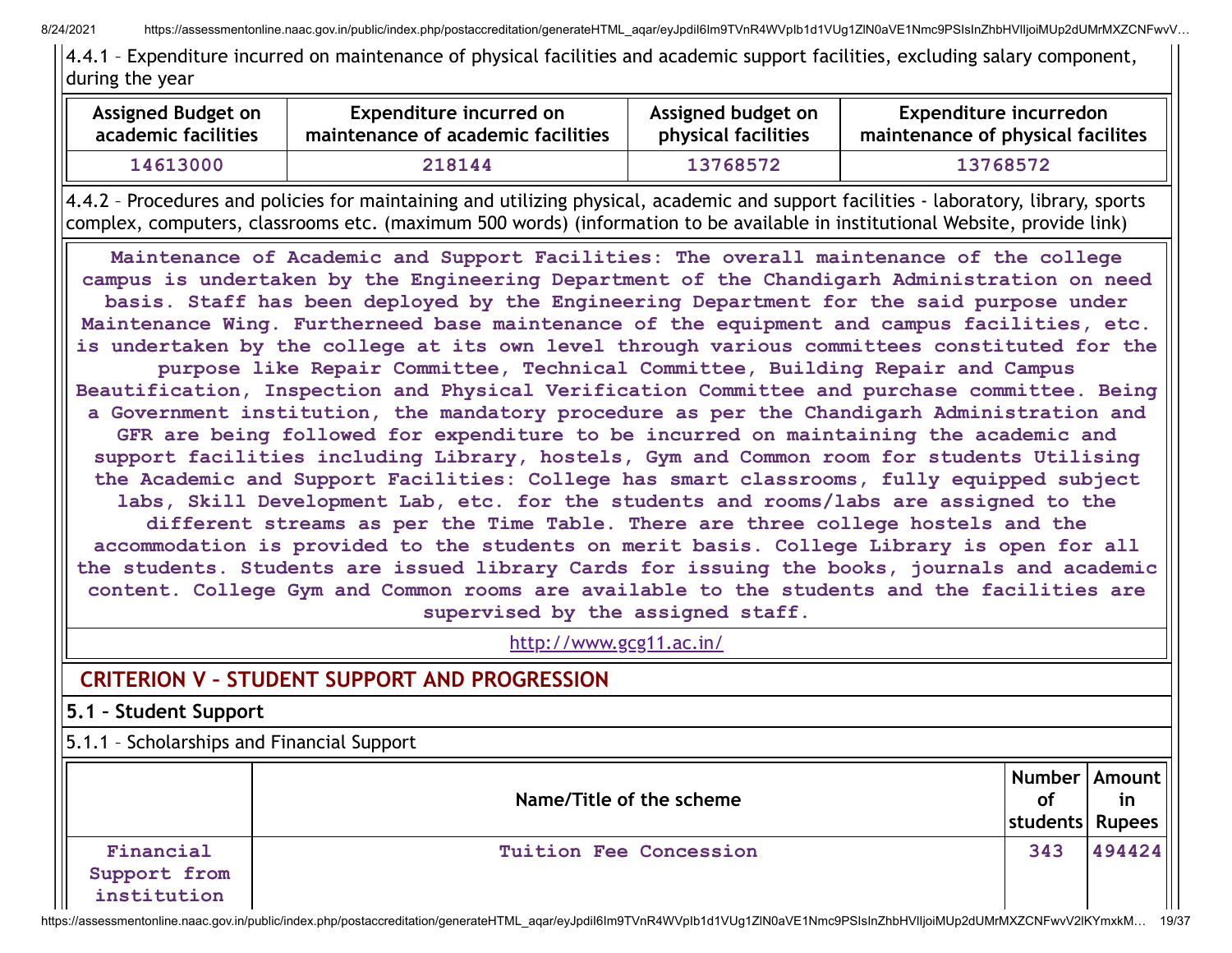8/24/2021 https://assessmentonline.naac.gov.in/public/index.php/postaccreditation/generateHTML\_aqar/eyJpdiI6Im9TVnR4WVpIb1d1VUg1ZlN0aVE1Nmc9PSIsInZhbHVIIjoiMUp2dUMrMXZCNFwvV...

| Financial<br>Support from<br>Other Sources                                                                                                                     |                           |                                                                                                                                                                                                                                                                              |                                                                                 |  |                                                                                                                                  |  |                                  |
|----------------------------------------------------------------------------------------------------------------------------------------------------------------|---------------------------|------------------------------------------------------------------------------------------------------------------------------------------------------------------------------------------------------------------------------------------------------------------------------|---------------------------------------------------------------------------------|--|----------------------------------------------------------------------------------------------------------------------------------|--|----------------------------------|
| a) National                                                                                                                                                    |                           | ABS Foundation Scholarship Students got Help Blind Foundation<br>Scholarship Sanskrti Scholarship: Meritorous students who had<br>20<br>170550<br>taken up sanskrit in 102 exam and opt for Sanskrit as and<br>elective subject in B.A . Iare eligible to apply for Sanskrit |                                                                                 |  |                                                                                                                                  |  |                                  |
| b) International                                                                                                                                               |                           | Kirpal Singh Chauli Trust Scholarship                                                                                                                                                                                                                                        |                                                                                 |  |                                                                                                                                  |  | 771963                           |
|                                                                                                                                                                |                           |                                                                                                                                                                                                                                                                              | View File                                                                       |  |                                                                                                                                  |  |                                  |
|                                                                                                                                                                |                           |                                                                                                                                                                                                                                                                              | lab, Bridge courses, Yoga, Meditation, Personal Counselling and Mentoring etc., |  | 5.1.2 - Number of capability enhancement and development schemes such as Soft skill development, Remedial coaching, Language     |  |                                  |
|                                                                                                                                                                |                           | Name of the capability enhancement scheme                                                                                                                                                                                                                                    | Date of implemetation                                                           |  | Number of students enrolled                                                                                                      |  | Agencies involved                |
|                                                                                                                                                                |                           |                                                                                                                                                                                                                                                                              | No Data Entered/Not Applicable !!!                                              |  |                                                                                                                                  |  |                                  |
|                                                                                                                                                                |                           |                                                                                                                                                                                                                                                                              | <b>View File</b>                                                                |  |                                                                                                                                  |  |                                  |
| year                                                                                                                                                           |                           |                                                                                                                                                                                                                                                                              |                                                                                 |  | 5.1.3 - Students benefited by guidance for competitive examinations and career counselling offered by the institution during the |  |                                  |
| Name of<br>Year<br>the<br>scheme                                                                                                                               |                           | Number of benefited students<br>for competitive examination                                                                                                                                                                                                                  | Number of benefited students<br>by career counseling activities                 |  | Number of students who<br>have passedin the comp.<br>exam                                                                        |  | Number of<br>studentsp<br>placed |
|                                                                                                                                                                |                           |                                                                                                                                                                                                                                                                              | No Data Entered/Not Applicable !!!                                              |  |                                                                                                                                  |  |                                  |
|                                                                                                                                                                |                           |                                                                                                                                                                                                                                                                              | <b>View File</b>                                                                |  |                                                                                                                                  |  |                                  |
| 5.1.4 - Institutional mechanism for transparency, timely redressal of student grievances, Prevention of sexual harassment and<br>ragging cases during the year |                           |                                                                                                                                                                                                                                                                              |                                                                                 |  |                                                                                                                                  |  |                                  |
| Avg. number of days for grievance redressal<br><b>Total grievances received</b><br>Number of grievances redressed                                              |                           |                                                                                                                                                                                                                                                                              |                                                                                 |  |                                                                                                                                  |  |                                  |
| Nill                                                                                                                                                           |                           |                                                                                                                                                                                                                                                                              | <b>Nill</b>                                                                     |  | Nill                                                                                                                             |  |                                  |
|                                                                                                                                                                | 5.2 - Student Progression |                                                                                                                                                                                                                                                                              |                                                                                 |  |                                                                                                                                  |  |                                  |
| 5.2.1 - Details of campus placement during the year                                                                                                            |                           |                                                                                                                                                                                                                                                                              |                                                                                 |  |                                                                                                                                  |  |                                  |
|                                                                                                                                                                |                           |                                                                                                                                                                                                                                                                              |                                                                                 |  |                                                                                                                                  |  |                                  |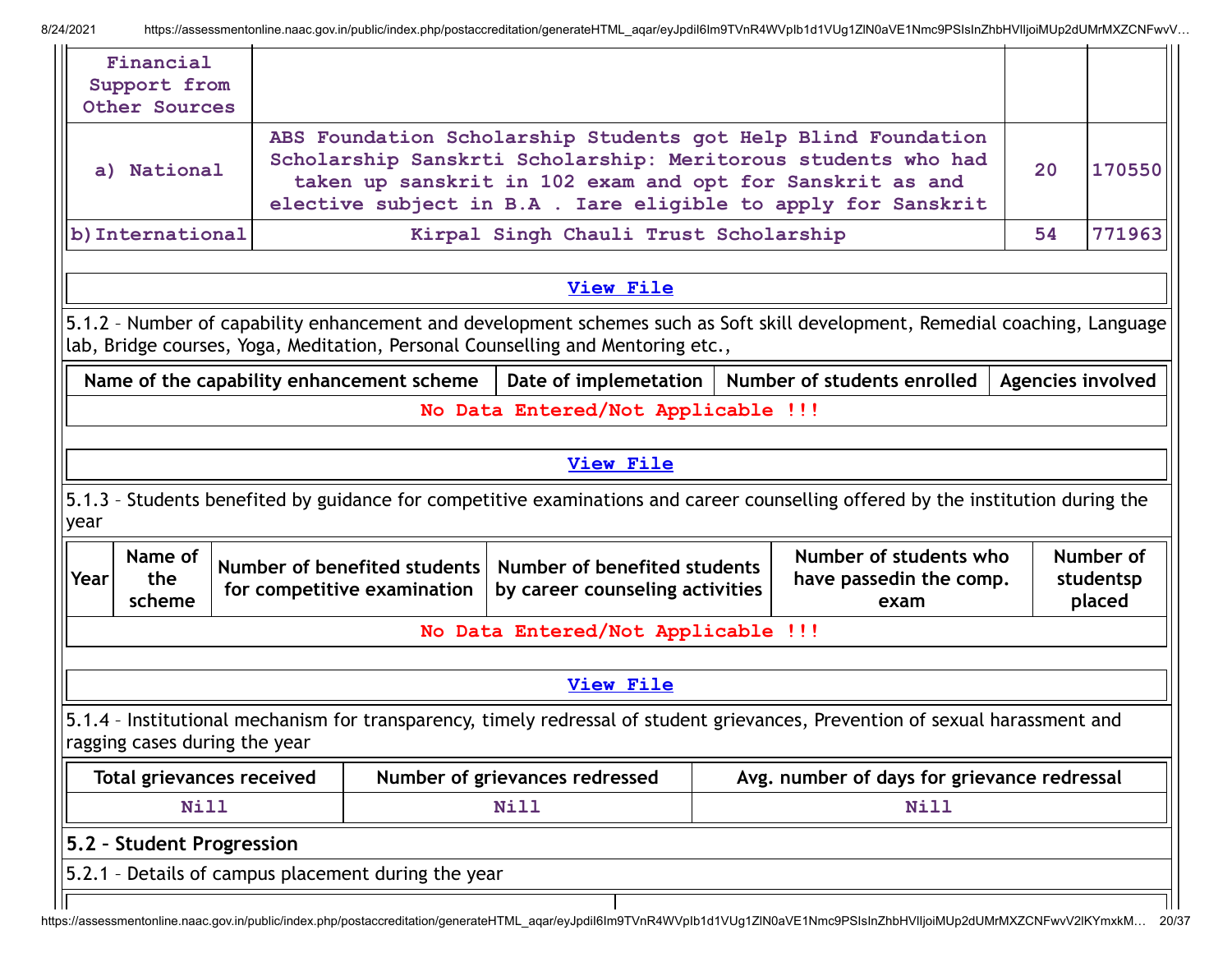| Off campus<br>On campus                   |                                                                                                                                                                                        |                                       |                                           |                                                                    |                                  |  |  |  |
|-------------------------------------------|----------------------------------------------------------------------------------------------------------------------------------------------------------------------------------------|---------------------------------------|-------------------------------------------|--------------------------------------------------------------------|----------------------------------|--|--|--|
| <b>Nameof</b><br>organizations<br>visited | <b>Number of students</b><br>participated                                                                                                                                              | Number of<br>stduents placed          | <b>Nameof</b><br>organizations<br>visited | Number of<br>Number of students<br>stduents placed<br>participated |                                  |  |  |  |
|                                           | No Data Entered/Not Applicable !!!                                                                                                                                                     |                                       |                                           |                                                                    |                                  |  |  |  |
|                                           |                                                                                                                                                                                        |                                       | <b>View File</b>                          |                                                                    |                                  |  |  |  |
|                                           |                                                                                                                                                                                        |                                       |                                           |                                                                    |                                  |  |  |  |
|                                           | 5.2.2 - Student progression to higher education in percentage during the year                                                                                                          |                                       |                                           |                                                                    |                                  |  |  |  |
| Year                                      | Number of students enrolling into<br>higher education                                                                                                                                  | Programme<br>graduated from           | <b>Depratment</b><br>graduated from       | Name of<br>institution joined                                      | Name of programme<br>admitted to |  |  |  |
|                                           |                                                                                                                                                                                        | No Data Entered/Not Applicable        |                                           | <b>111</b>                                                         |                                  |  |  |  |
|                                           |                                                                                                                                                                                        |                                       |                                           |                                                                    |                                  |  |  |  |
|                                           |                                                                                                                                                                                        |                                       | <b>View File</b>                          |                                                                    |                                  |  |  |  |
|                                           | 5.2.3 - Students qualifying in state/ national/ international level examinations during the year<br>(eg:NET/SET/SLET/GATE/GMAT/CAT/GRE/TOFEL/Civil Services/State Government Services) |                                       |                                           |                                                                    |                                  |  |  |  |
| <b>Items</b>                              |                                                                                                                                                                                        |                                       | Number of students selected/ qualifying   |                                                                    |                                  |  |  |  |
|                                           |                                                                                                                                                                                        |                                       | No Data Entered/Not Applicable !!!        |                                                                    |                                  |  |  |  |
|                                           |                                                                                                                                                                                        |                                       |                                           |                                                                    |                                  |  |  |  |
|                                           |                                                                                                                                                                                        |                                       | View File                                 |                                                                    |                                  |  |  |  |
|                                           | 5.2.4 - Sports and cultural activities / competitions organised at the institution level during the year                                                                               |                                       |                                           |                                                                    |                                  |  |  |  |
| Activity                                  | Level                                                                                                                                                                                  |                                       |                                           | <b>Number of Participants</b>                                      |                                  |  |  |  |
|                                           |                                                                                                                                                                                        |                                       | No Data Entered/Not Applicable !!!        |                                                                    |                                  |  |  |  |
|                                           |                                                                                                                                                                                        |                                       |                                           |                                                                    |                                  |  |  |  |
|                                           |                                                                                                                                                                                        |                                       | View File                                 |                                                                    |                                  |  |  |  |
|                                           | 5.3 - Student Participation and Activities                                                                                                                                             |                                       |                                           |                                                                    |                                  |  |  |  |
|                                           | 5.3.1 - Number of awards/medals for outstanding performance in sports/cultural activities at national/international level (award<br>for a team event should be counted as one)         |                                       |                                           |                                                                    |                                  |  |  |  |
| Name of the<br>Year<br>award/medal        | National/<br>Internaional                                                                                                                                                              | Number of awards for<br><b>Sports</b> | Number of awards for<br>Cultural          | <b>Student ID</b><br>number                                        | Name of the<br>student           |  |  |  |
|                                           |                                                                                                                                                                                        |                                       |                                           |                                                                    |                                  |  |  |  |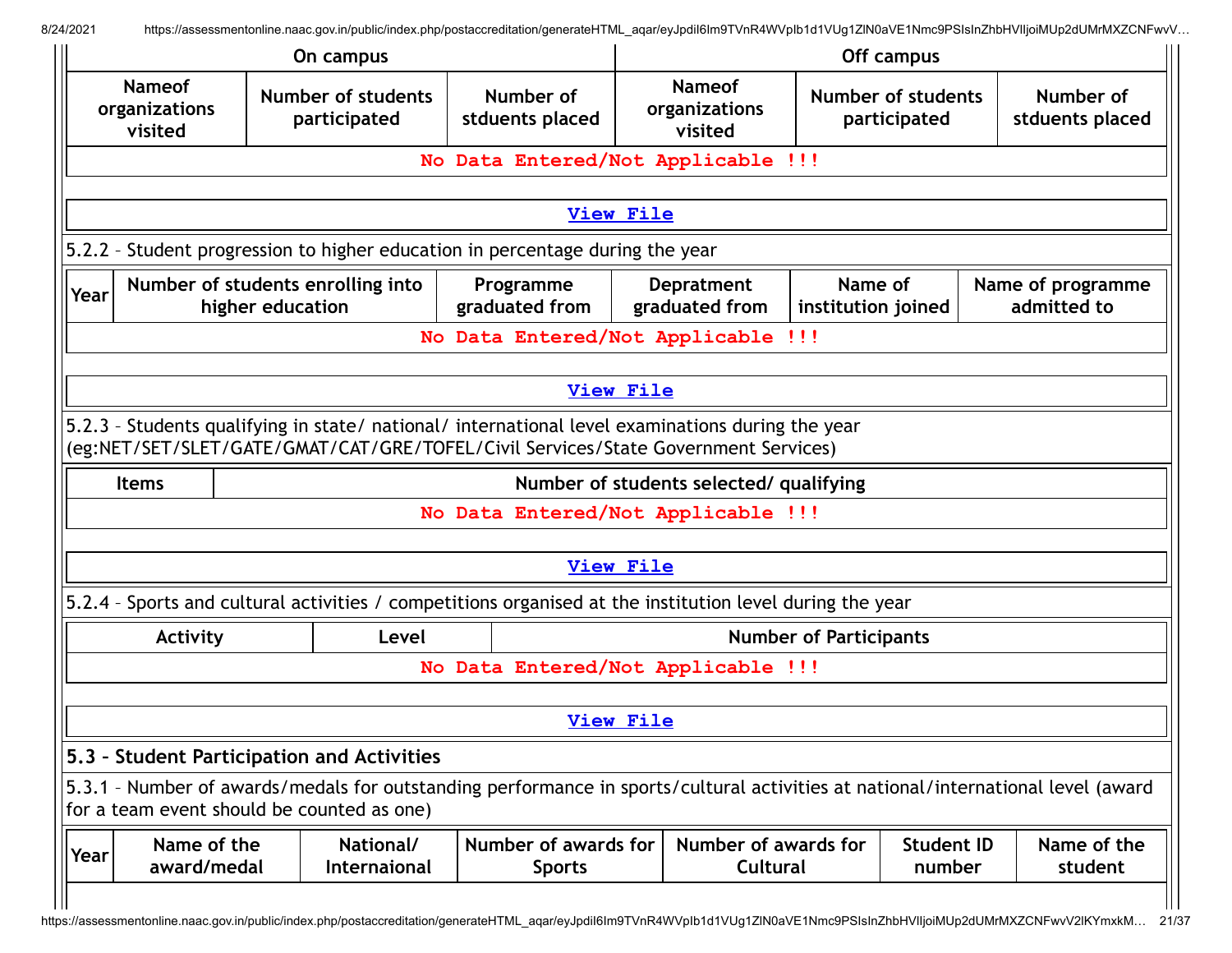8/24/2021 https://assessmentonline.naac.gov.in/public/index.php/postaccreditation/generateHTML aqar/eyJpdil6Im9TVnR4WVpIb1d1VUg1ZlN0aVE1Nmc9PSIsInZhbHVIIjoiMUp2dUMrMXZCNFwvV...

**No Data Entered/Not Applicable !!!**

#### **[View](https://assessmentonline.naac.gov.in/public/Postacc/awards_in_activities/10691_awards_in_activities_1626764294.xlsx) File**

5.3.2 – Activity of Student Council & representation of students on academic & administrative bodies/committees of the institution (maximum 500 words)

**The College Students Council is an elected body comprising President, Vice-President, General Secretary, Joint Secretary and Class Representatives of all UG and PG classes. The members of the Student Council provide their inputs and proposals regarding various matters. The College Advisory Council considers these propositions and acts as per the prescribed rules and conditions. These members play a significant role in the organisation and management of all the events of the college. Ours is a government institution and the composition of the academic and administrative bodies is as per the rules of Chandigarh Administration. However, the college makes all possible efforts that the students are involved in all student-centric activities. The college has many inter-disciplinary societies and clubs on concerns like Environment Conservation, Gender Equity, Road Safety, HIV-AIDS awareness, Community Hygiene and Public Health etc. Every department also has a society like Globus (Geography), Prashasnika (Public Administration and Political Science), Manorang (Psychology), Kala Srijan (Fine Arts) Literati (English), etc. Rasaynika (Chemistry), Jeevansh (Zoology), Green Thumbs (Botany) and Galaxy (Physics) work under the umbrella of Science Society. These societies and NSS organise Inter-college and Intracollege activities and competitions such as poster-making, slogan-writing, rangoli, quiz, declamations, debates, paper-reading, power-point presentations etc. very frequently. All such events are organised and managed by the volunteers of these societies.**

#### **5.4 – Alumni Engagement**

5.4.1 – Whether the institution has registered Alumni Association?

**Yes**

**The college was established in 1956 and the alumnae range from all walks of life viz., public service, politics, judiciary, media, medicine, entrepreneurship, sports, management, technology, IT, academics, films and performing arts etc. The college therefore has an Alumni Association registered under the name "Nostalgia". Nostalgia functions under a core Alumni Association Committee which takes care of all the activities to be performed under its aegis. The Alumni Meet is organised twice every year and all the members are informed well in advance. A large number of alumnae attend and participate in various events during the meet. It is noteworthy and praiseworthy that alumnae from as old as four to five decades participate with great enthusiasm. It is a matter of great pride that not only many faculty**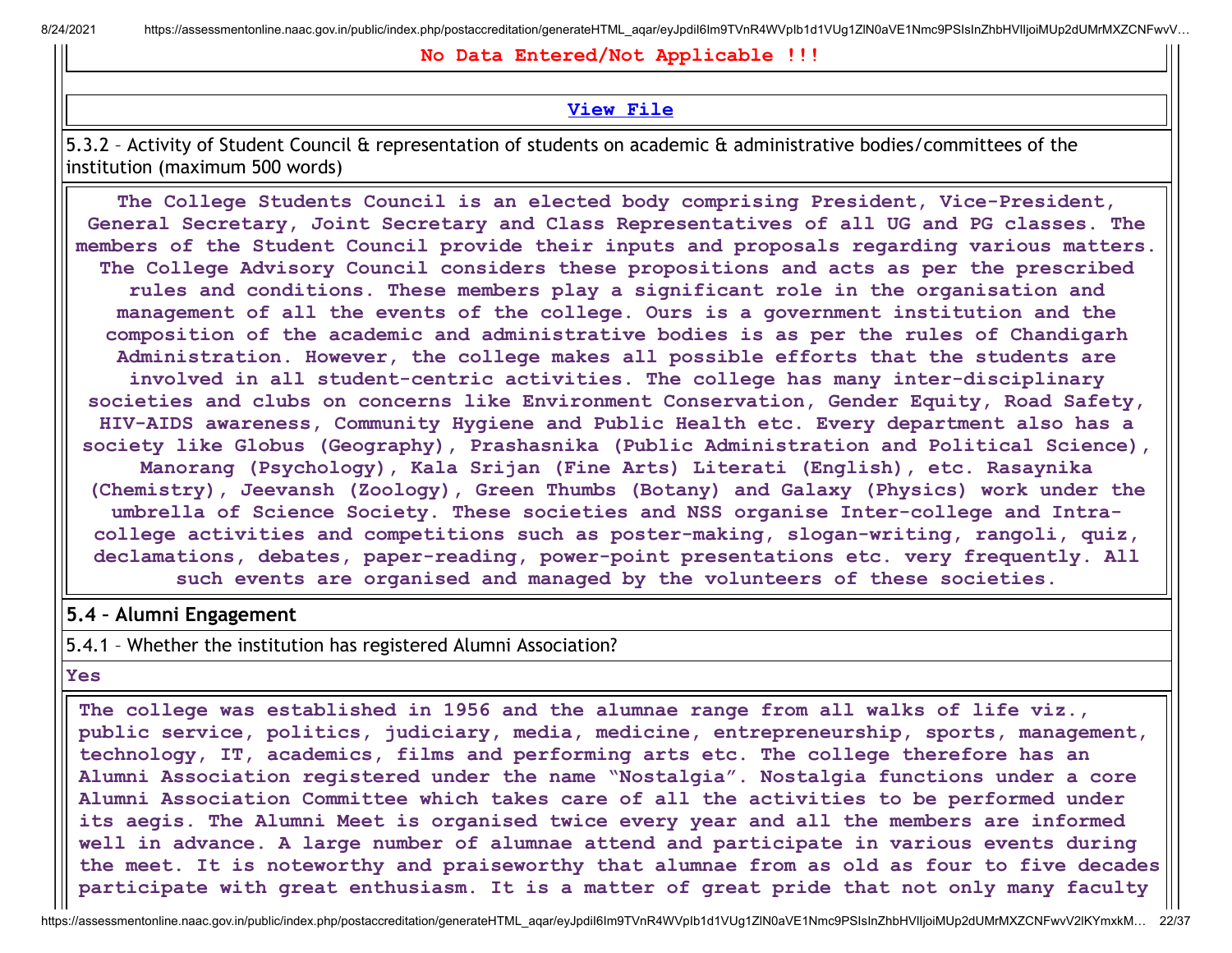**members of the college have been the alumnae, rather the college has been the alma mater to many principals too. The members of Nostalgia are forthcoming enough to not to limit their participation solely to these meets. Additionally, they are involved in many other events and activities organised from time to time. Events like Blood Donation and awareness rallies on community-centric issues like green deepawali, traffic awareness, women empowerment can be identified as the core ones wherein the contribution of the alumnae has been significant. Many alumnae are also invited to the college to deliver expert talks/lectures and interact with the students. They serve as motivators and guides for our students, and their presence and dialogue/multilogue encourages the girls to excel in life. They narrate real-life situations which serve as examples for the students and helps them in dealing with similar circumstances in career and life.**

5.4.2 – No. of enrolled Alumni:

**1078**

5.4.3 – Alumni contribution during the year (in Rupees) :

#### **219200**

5.4.4 – Meetings/activities organized by Alumni Association :

**The following activities were undertaken by the alumni association: Tree plantation drive in association with the environment society of the college 31 July, 2019 Blood donation camp on 12 September, 2019 In association with the blood bank Society Traffic awareness committee organized a talk on 14 September , 2019 . Dr Guneet Kaur , an alumnus, and working in pgi delivered a talk. Manorang society organized various competitions. Ms Simrat Rana, an alumnus of the college judged the events. The function was held on 21 September, 2019 14 November, 2019 Annual Alumni meet was organized. Release of 5th edition of newsletter of Nostalgia , the Alumni Association on 15 February, 2020 by Dr Arpana Baniwal, a distinguished alumna of the college.**

## **CRITERION VI – GOVERNANCE, LEADERSHIP AND MANAGEMENT**

**6.1 – Institutional Vision and Leadership**

6.1.1 – Mention two practices of decentralization and participative management during the last year (maximum 500 words)

**Principal is the over-all head of the institution, and is assisted by Dean and Viceprincipal. The Dean has been delegated the authority to take care of all the new measures that need to be put in place in the college, may it be upgradation of infrastructure, repairs, maintenance, etc. Vice-Principal is responsible for conduction of Mid-semester examination, eligibility conditions, redress of students' grievances on academic issues,**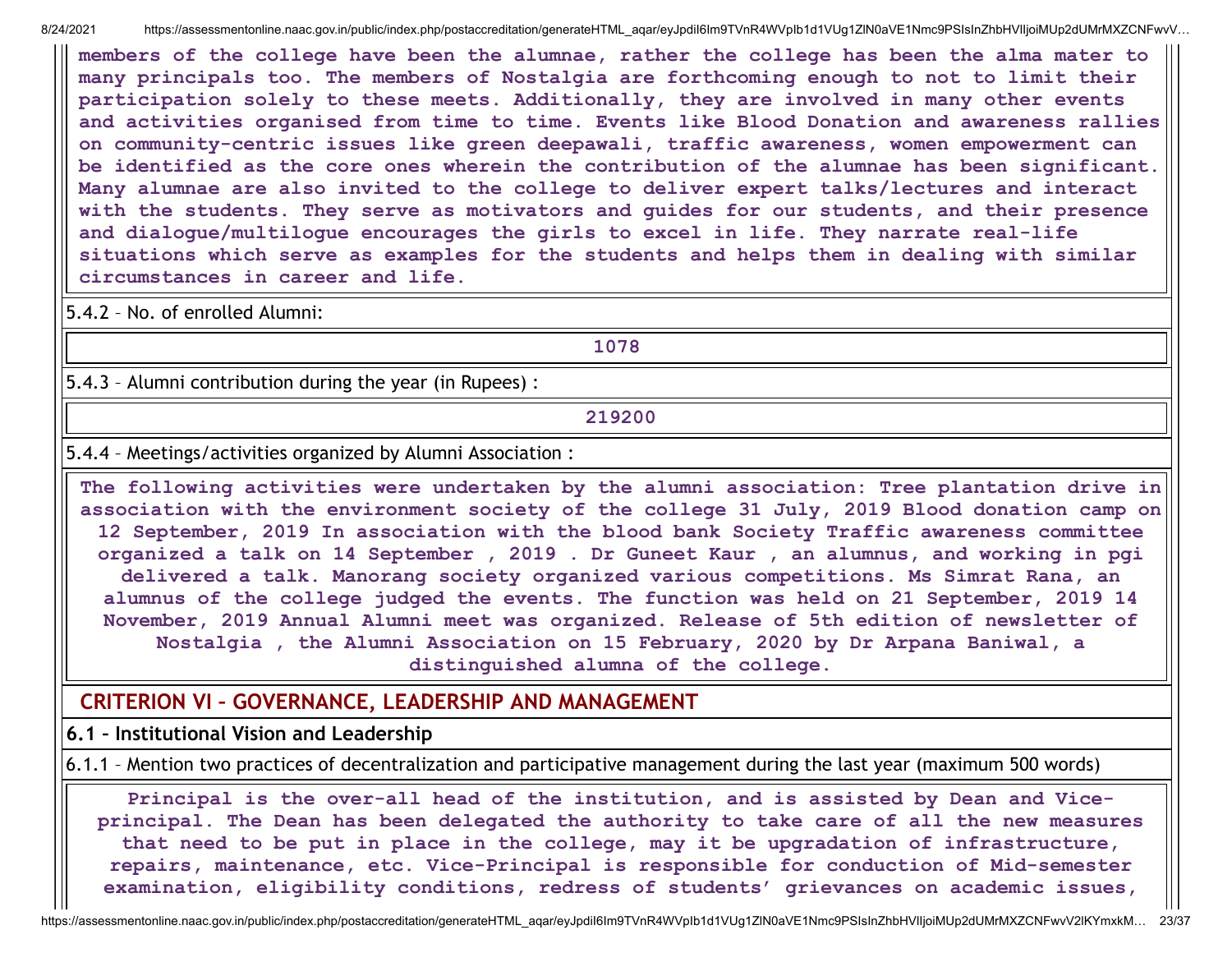**conduction of Students' Council Elections etc. • Participative Management is realised through the functioning of various inter-disciplinary societies in which pertinent issues such as environment, gender sensitivity, hygiene and cleanliness, community health, road safety, HIV/AIDS awareness etc. are given attention and due course of action. Communitycentric activities in these domains are organised by these societies which comprise a Teacher-Convener, volunteer-office bearers and student-volunteers. All the activities are**

**autonomously looked after by these societies at the operational level and proceedings/progress conveyed to the college authorities. This is a totally decentralised activity, as they have freedom about nature, content and extent of activity. Rashtriya Uchchatar Shiksha Abhiyan, a centrally sponsored programme, which aims to raise the bar of campus life, has been a boon to the institutional overall development since 2015. It is noteworthy that our college was selected for Rs.2.00Cr. under RUSA Infrastructure Grant on the basis of its excellent NAAC ranking with 3.52CGPA. Out of the various benchmarking activities undertaken by the college to strengthen and upscale its infrastructure at international standard, Post Graduate Government College for Girls, Sec-11, Chandigarh, took a big leap forward and various projects and initiatives were undertaken under RUSA Infrastructure Grant. To effectively utilize the grant the college has constituted Board of Governors which plans and proposes various facilities to be acquired under RUSA grant. College also has a Project Monitoring Board which looks after the various stages of acquisition/construction. Various committees worked in coordination to plan the effective utilization of RUSA Grant. Quality enhancement in various quarters likes Infrastructure, Equipment, Physical facilities, Staff Development through various seminars/workshops and faculty development programs are quite visible in the campus. Student centric initiatives like skill development Lab, water boosting arrangements, RFID in Library, upgraded labs, classroom and hostel infrastructure facilities, Ramps for Divyang jan to name few have been enjoyed and appreciated by the students. The college has renovated and equipped the Administrative Block which houses one of its kind Centralized Data Resource Centre in addition to RUSA office, UGC Office, Dean and Vice Principal's offices. Since its inception it is servicing as one point stop for various collecting, organising and analysing data from various stake holders which become source of preparing various reports to be submitted to various agencies/institutions like NIRF, UGC, AISHE, RUSA, etc. It is noteworthy that three major projects have already been inaugurated and two projects Multimedia Centre and Research Block are ready for inauguration. The RUSA Grant has enabled the institution in creating benchmark progress in Skill Development initiatives, Research and Innovation, co-curricular aspects, Hostel and class room infrastructure. The progression is continuous and the institution**

6.1.2 – Does the institution have a Management Information System (MIS)?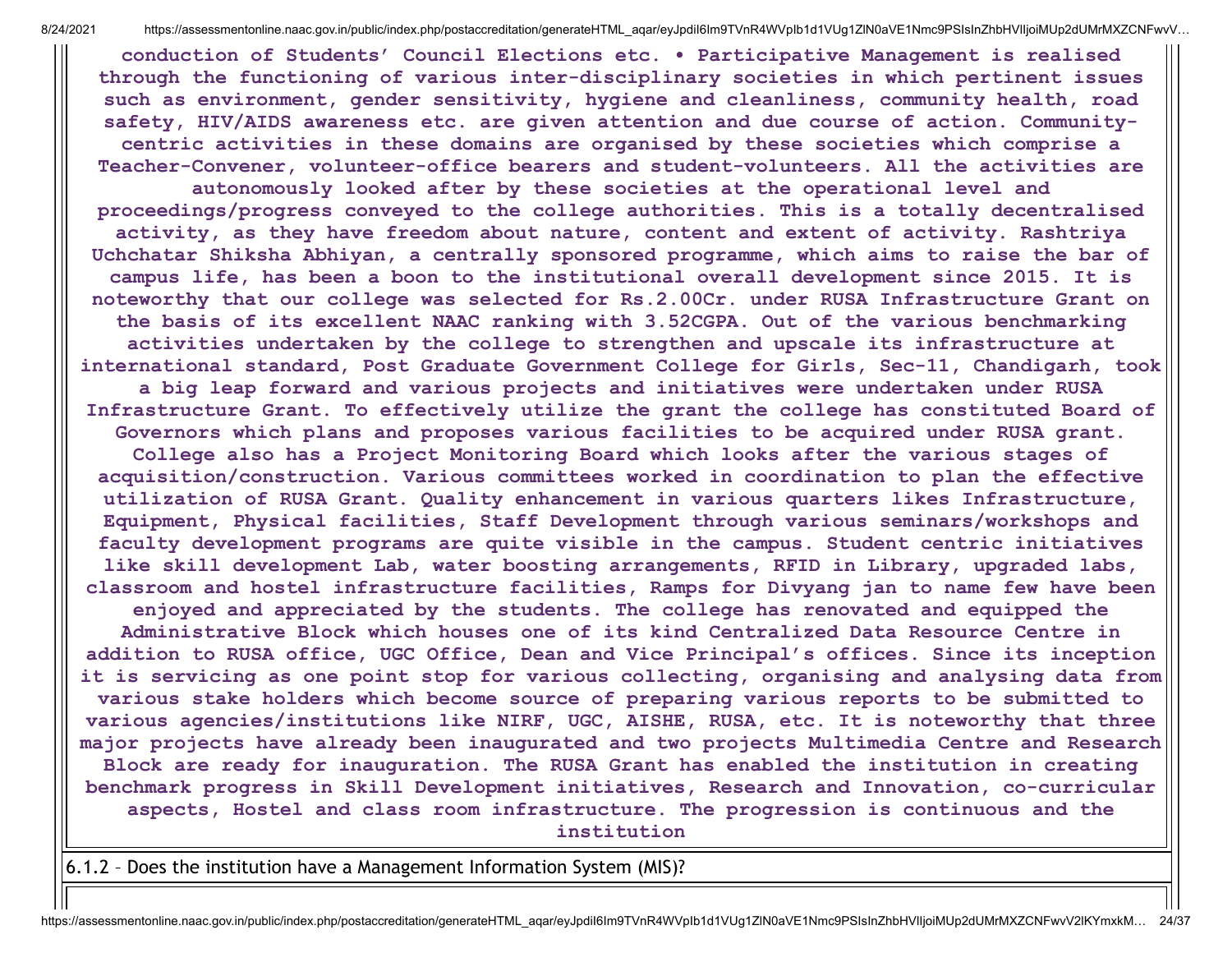8/24/2021 https://assessmentonline.naac.gov.in/public/index.php/postaccreditation/generateHTML\_aqar/eyJpdil6Im9TVnR4WVpIb1d1VUg1ZlN0aVE1Nmc9PSIsInZhbHVIIjoiMUp2dUMrMXZCNFwvV...

|                                            | <b>Yes</b>                                                                                                                                                                                                                                                                                                                                                                                                                                                                                                                                                                                                                                                                                                                                                                                                                                                                                                                                                                                                                                                                                                                                                                                                                                                                                                                                           |
|--------------------------------------------|------------------------------------------------------------------------------------------------------------------------------------------------------------------------------------------------------------------------------------------------------------------------------------------------------------------------------------------------------------------------------------------------------------------------------------------------------------------------------------------------------------------------------------------------------------------------------------------------------------------------------------------------------------------------------------------------------------------------------------------------------------------------------------------------------------------------------------------------------------------------------------------------------------------------------------------------------------------------------------------------------------------------------------------------------------------------------------------------------------------------------------------------------------------------------------------------------------------------------------------------------------------------------------------------------------------------------------------------------|
|                                            | 6.2 - Strategy Development and Deployment                                                                                                                                                                                                                                                                                                                                                                                                                                                                                                                                                                                                                                                                                                                                                                                                                                                                                                                                                                                                                                                                                                                                                                                                                                                                                                            |
|                                            | 6.2.1 - Quality improvement strategies adopted by the institution for each of the following (with in 100 words each):                                                                                                                                                                                                                                                                                                                                                                                                                                                                                                                                                                                                                                                                                                                                                                                                                                                                                                                                                                                                                                                                                                                                                                                                                                |
| <b>Strategy Type</b>                       | <b>Details</b>                                                                                                                                                                                                                                                                                                                                                                                                                                                                                                                                                                                                                                                                                                                                                                                                                                                                                                                                                                                                                                                                                                                                                                                                                                                                                                                                       |
| Admission of<br><b>Students</b>            | The college is a highly sought after academic destination. For admission in<br>the current session, approximately 10,000 candidates applied online for<br>various courses in the college and about 4,500 were admitted. . The college<br>adheres strictly to merit in admissions. . It is remarkable that the<br>institution attracts a significant number of students from distant states/UTs<br>like Leh and Ladakh, Manipur, Nagaland, Uttarakhand etc. . Students from<br>other countries like Nepal, Afghanistan etc. are also enrolled in the current<br>session. . The entire process of admission is online. The admission-form is<br>filled online by the candidates and merit-list is displayed on the website of<br>the college. The candidates report for admission to the respective committees<br>as per the notified schedule. . The college follows the procedure of<br>Centralised online admission in some courses like Commerce, Computer<br>Applications, and Science. In case of admission to hostels also, the college<br>follows the merit-basis very strictly.                                                                                                                                                                                                                                                               |
| Industry<br>Interaction /<br>Collaboration | There is frequent interaction of the faculty and students with<br>representatives from the industrial sector. Many departments have signed MOUs<br>with other organisations, both public and private, for practical and<br>demonstrative knowledge to the students. . English department has an MOU with<br>newspaper/print media groups and the students of Functional English<br>collaborate with these media houses periodically. . Students of Psychology<br>department pursue their internships in medical/health care agencies to polish<br>their skills in guidance and counselling. . The department of Commerce has an<br>MOU with ICFAI wherein the under-graduate and post-graduate students get a<br>hand-on experience in their specialised fields. . The students of M.Sc. IT<br>pursue a 6-months internship in industrial sector. . Collaboration with NGOs<br>such as Jago Re develops a spirit of and dedication for social welfare, a<br>much required area in the contemporary context. . The Inter-disciplinary<br>societies of the college team-up with agencies like Traffic Police,<br>Department of Science and Technology, Meteorological Institute etc. for<br>sensitization and skill upgradation of students. . The Career Guidance and<br>Placement Cell of the college invites experts/resource persons from industry |

 $\mathbf{H}$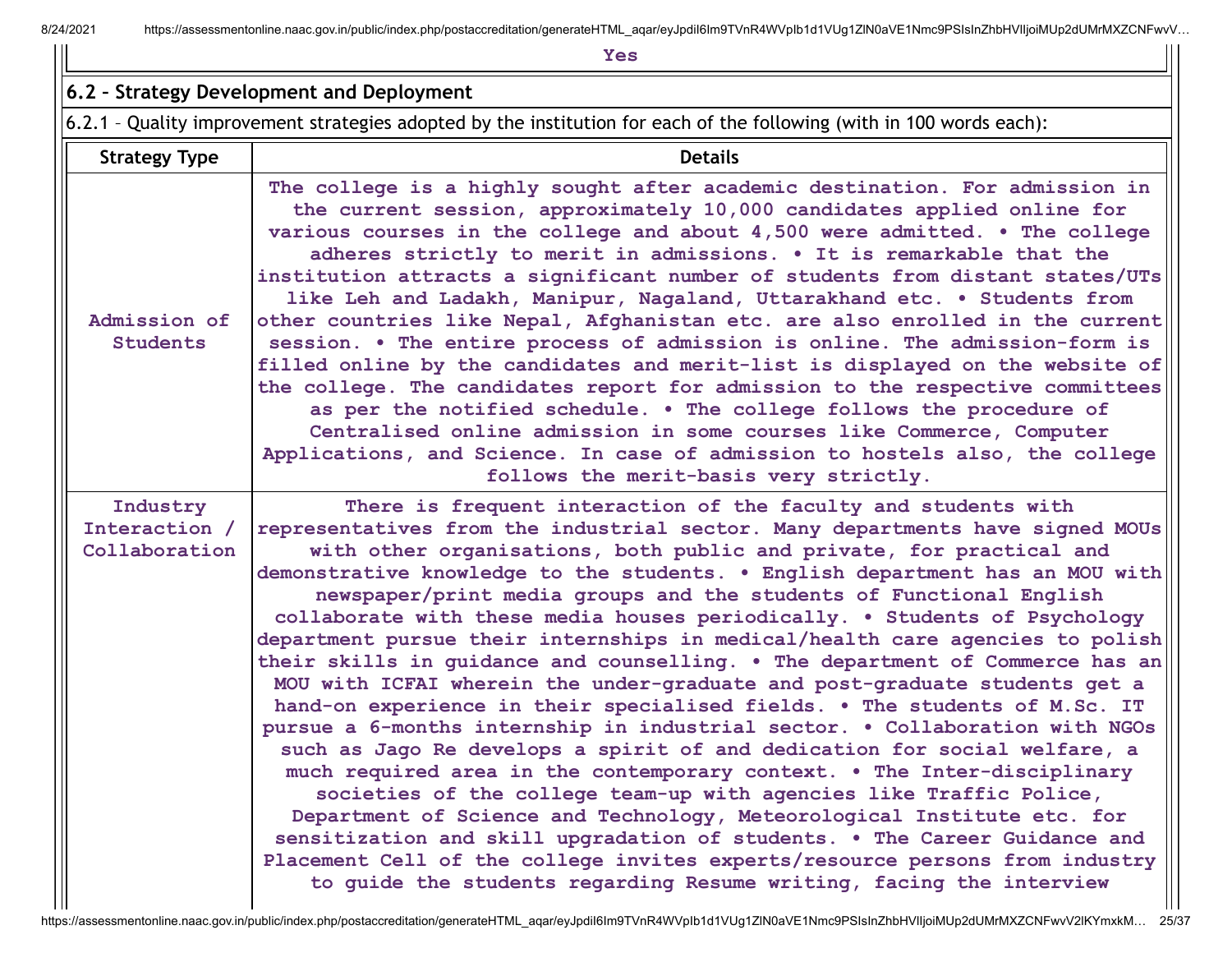|                                                                   | personality development etc. . Career Youth Club organises seminars on job-<br>opportunities for students.                                                                                                                                                                                                                                                                                                                                                                                                                                                                                                                                                                                                                                                                                                                                                                                                                                                                                                                                                                                                                                                                                                                                                                                                                                                                                                                                                                                                                                                                                                                                                                                                                                                                                                                                               |
|-------------------------------------------------------------------|----------------------------------------------------------------------------------------------------------------------------------------------------------------------------------------------------------------------------------------------------------------------------------------------------------------------------------------------------------------------------------------------------------------------------------------------------------------------------------------------------------------------------------------------------------------------------------------------------------------------------------------------------------------------------------------------------------------------------------------------------------------------------------------------------------------------------------------------------------------------------------------------------------------------------------------------------------------------------------------------------------------------------------------------------------------------------------------------------------------------------------------------------------------------------------------------------------------------------------------------------------------------------------------------------------------------------------------------------------------------------------------------------------------------------------------------------------------------------------------------------------------------------------------------------------------------------------------------------------------------------------------------------------------------------------------------------------------------------------------------------------------------------------------------------------------------------------------------------------|
| Human Resource<br>Management                                      | The college maintains complete service records of all the personnel. .<br>Chandigarh Administration has made all the staff to register on human<br>resource management portal of GoI www.ehrms.gov.in which provides a secure<br>access to faculty for all information related to personnel matters. . The<br>faculty upload their APARs (Annual Performance Appraisal Report) and have<br>access to their reviewed and disclosed report. Personnel also use this portal<br>for uploading the APR (Annual Property Return). . The portal admser.nic.in<br>provides links to the officials for accessing their personal official details<br>and salary statements.                                                                                                                                                                                                                                                                                                                                                                                                                                                                                                                                                                                                                                                                                                                                                                                                                                                                                                                                                                                                                                                                                                                                                                                        |
| Library, ICT<br>and Physical<br>Infrastructure<br>Instrumentation | . Library has a collection of more than 96,000 books and 88 magazines have<br>been subscribed for. . The college has the facility of INFLIBNET and faculty<br>and research scholars can access latest journals and literature online. .<br>Faculty Research Centre has been established in the Library for ease in<br>reference to the researchers. . NDLI membership has been subscribed for by<br>the faculty whereby they can access the latest reference/academic material<br>for learning, teaching and research. . A Divyang corner has been established<br>in the Library which is equipped with tools for visually-impaired students<br>such as JAWS software, zoom scanner and magnifier, daisy players. . Library<br>is also equipped with RFID for ease in issuance and safety of reading<br>material. . The college has 25 Smart classrooms and classrooms are also<br>equipped with digital podiums, interactive boards and projectors. . There is<br>wifi connectivity in some specific zones in the campus. . All the departments<br>have the facility of computers, printers, scanners, etc. and faculty members<br>have been issued laptops for academic and administrative convenience. • To<br>facilitate resident students fully equipped computer rooms are available in<br>their hostels. . The campus has been fitted with cctv cameras for safety, and<br>fire-safety equipment has also been installed throughout the campus in the<br>larger interest of life and property. • A hooter/siren has been fixed at a<br>prominent place for issuing a warning signal in case of any mishap. . The<br>college has a Central Instrumentation Centre which houses latest equipment<br>and gadgets for science subjects. Research scholars and faculty members<br>engage in experimentation in the centre for investigation and study. |
| Research and<br>Development                                       | . The college has five Research centres in the Music Instrumental, Music<br>Vocal, Dance, English and Chemistry approved by the Panjab University which<br>serve as platforms for study and investigation. . Faculty Research Centre has                                                                                                                                                                                                                                                                                                                                                                                                                                                                                                                                                                                                                                                                                                                                                                                                                                                                                                                                                                                                                                                                                                                                                                                                                                                                                                                                                                                                                                                                                                                                                                                                                 |

 $\mathbf{I}$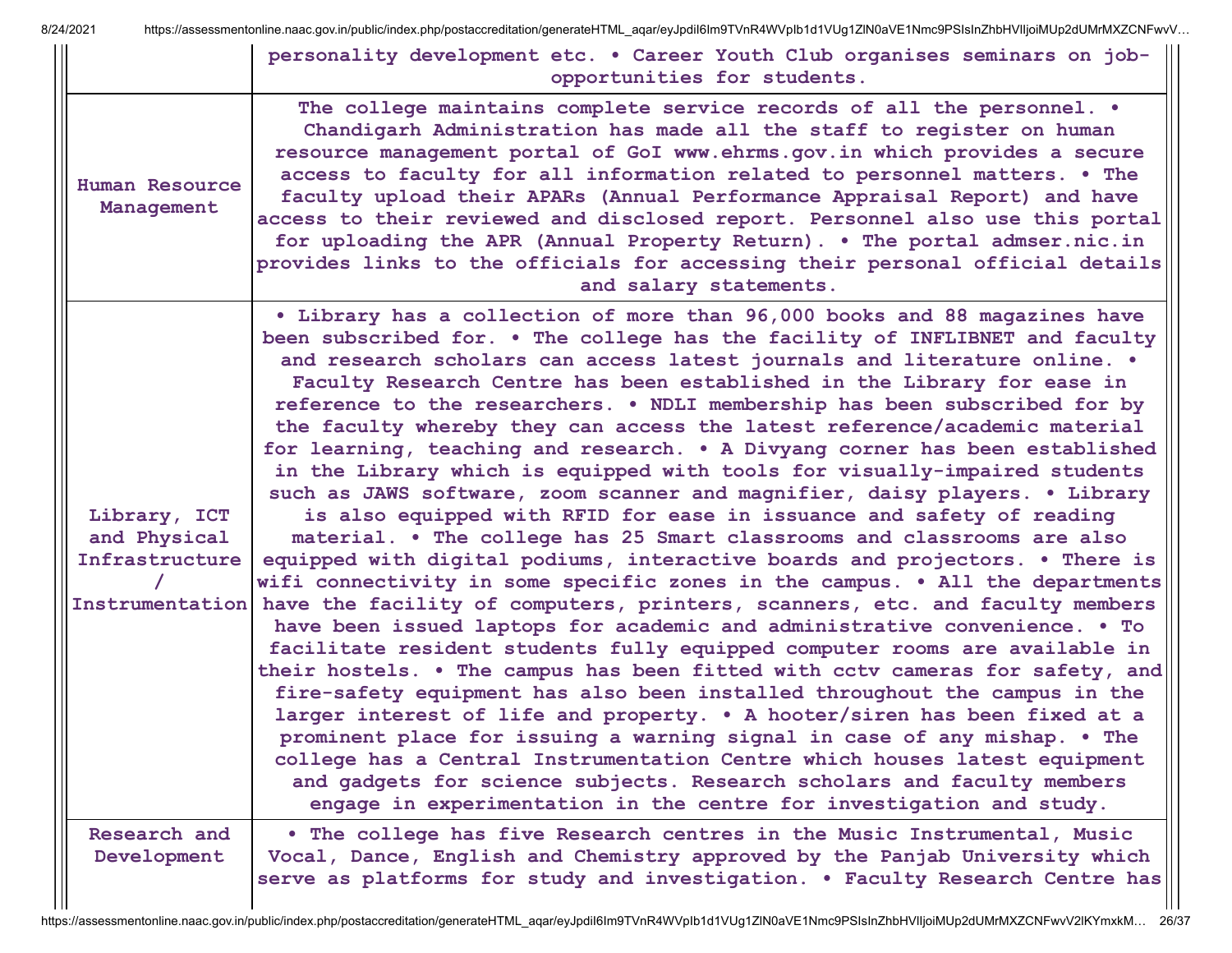|                                 | been established in the college catering to the specific research needs of<br>the teachers/research scholars. . A large number of teachers present research<br>papers/articles in regional/national/international conferences/seminars, have<br>publications in journals of repute, and published books in their respective<br>areas of specialization. . In-house research projects are carried out be our<br>PG students of Commerce and Sciences. . Duty leave is sanctioned to the<br>faculty for pursuance of M.Phil./Ph.D. . Research in inter-disciplinary areas<br>is promoted viz. environmental sciences. . IQAC collaborates with agencies<br>like UGC, ICSSR, PU, ICPR etc. for conduction of national<br>conferences/seminars/workshops. • It is noteworthy that the Innovation Cell<br>has been accredited by MHRD, GoI and within the first year of its inception<br>it has been given a three-star rating. |
|---------------------------------|----------------------------------------------------------------------------------------------------------------------------------------------------------------------------------------------------------------------------------------------------------------------------------------------------------------------------------------------------------------------------------------------------------------------------------------------------------------------------------------------------------------------------------------------------------------------------------------------------------------------------------------------------------------------------------------------------------------------------------------------------------------------------------------------------------------------------------------------------------------------------------------------------------------------------|
| Examination and<br>Evaluation   | College follows semester system and there are two internal mid-semester<br>examinations during a year. . The mid-semester examinations are conducted in<br>a manner that the students are able to attempt the university examinations<br>according to the format required. . Analytical answer-writing practice is<br>facilitated to make the students well-versed with the skills required for the<br>competitive examinations. . Additionally, Snap-tests in the class keep the<br>students abreast with curricular progression and also help the teachers in<br>monitoring the students' progress. . In social sciences, benefit in<br>evaluation is given to those students who give pertinent facts and quote<br>contemporary examples. . They are specially guided about managing their<br>writing-speed within the given timeframe during examination.                                                              |
| <b>Teaching and</b><br>Learning | The college engages a very creative and effective system to teach and assess<br>the students. . Teachers make use of ICT in the classroom and students are<br>also guided to make use of ICT tools available in the campus for learning. .<br>More emphasis is given on interactive teaching and classroom discussions are<br>encouraged. . The teachers follow a 'beyond the book' approach so that the<br>curriculum doesn't become restrictive. . Teachers who conduct research or<br>present papers also share the concepts and findings with the post-graduate<br>students so that they are also motivated for research. . Case-studies are<br>frequently carried out for clarity of perception and field-trips are<br>organised to make the teaching process inclusive and practice-oriented.                                                                                                                        |
| Curriculum<br>Development       | Some of our faculty members are members of Boards of Studies of Panjab<br>University, Chandigarh, both for the under-graduate and post-graduate level.<br>They give their intellectual inputs and play a prominent role in<br>restructuring the curriculum as per the developments in their specific                                                                                                                                                                                                                                                                                                                                                                                                                                                                                                                                                                                                                       |

 $\mathbf{H}$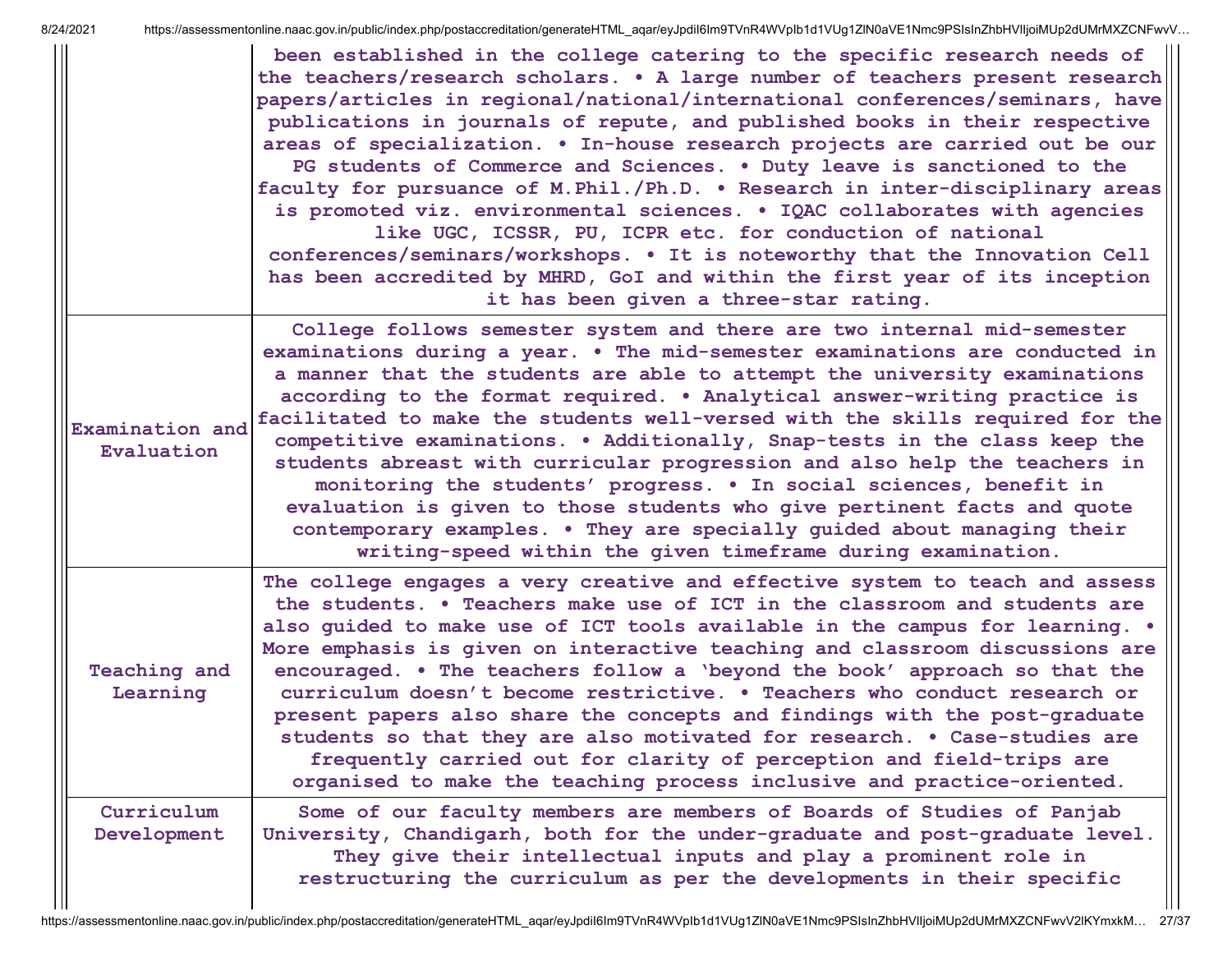8/24/2021 https://assessmentonline.naac.gov.in/public/index.php/postaccreditation/generateHTML\_aqar/eyJpdiI6Im9TVnR4WVpIb1d1VUg1ZlN0aVE1Nmc9PSIsInZhbHVIIjoiMUp2dUMrMXZCNFwvV...

| disciplines. It is noteworthy that these faculty members also get inputs from |
|-------------------------------------------------------------------------------|
| students and other faculty members with respect to the reforms or             |
| modifications in the syllabi. While giving inputs, board of study members     |
| also interact with industry to make the course-content job-oriented.          |

6.2.2 – Implementation of e-governance in areas of operations:

| E-governace area                    | <b>Details</b>                                                                                                                                                                                                                                                                                                                                                                                                                                                                                                                                                                                                                                                                                                                                                                                                  |
|-------------------------------------|-----------------------------------------------------------------------------------------------------------------------------------------------------------------------------------------------------------------------------------------------------------------------------------------------------------------------------------------------------------------------------------------------------------------------------------------------------------------------------------------------------------------------------------------------------------------------------------------------------------------------------------------------------------------------------------------------------------------------------------------------------------------------------------------------------------------|
| Planning and<br>Development         | . The College committees as stated above invite requirements/suggestions from<br>the Departments and Faculty online and then the proposals are discussed and<br>forwarded to the Chandigarh Administration for approval. . The college has<br>been selected for RUSA Infrastructural grant and the proposals for<br>infrastructural improvements and renovations, equipment, etc. are uploaded on<br>the MIS portal of RUSA. . Project monitoring and project completion statuses<br>are also uploaded on the portal                                                                                                                                                                                                                                                                                            |
| Administration                      | The administrative block is fully equipped and various functions are fully<br>computerised. . There is direct link through online interface between<br>Chandigarh Administration and the college through various portals like<br>www.ehrms.gov.in, www. http://admser.chd.nic.in, www.dhe.chd.gov.in. • The<br>college maintains complete service records of all the personnel. The faculty<br>upload their APARs (Annual Performance Appraisal Report) and the reports are<br>evaluated, graded and reviewed online by the officers which are disclosed to<br>the employees subsequently. Personnel also use this portal for uploading the<br>APR (Annual Property Return). . The portal admser.nic.in provides links to the<br>officials for accessing their personal official details and salary statements. |
| Finance and<br><b>Accounts</b>      | . The funds are allocated online through PFMS portal to the institution under<br>various heads by the Chandigarh Administration. . Fee is also collected online<br>from the students. Expenditure is met out of the available accounts online and<br>through PFMS portal, transferring directly to the vendors/beneficiaries<br>through their bank/Post office account. . It aims at bringing efficiency,<br>effectiveness, transparency and accountability in the financial system. .<br>Purchase of items and hiring of various services is entirely through online<br>through GeM (Government eMarket Place) portal as per the mandate of Government<br>of India.                                                                                                                                            |
| Student<br>Admission and<br>Support | The admission procedure for students is online, and all the<br>quidelines/instructions/rules of admission are available to the students. .<br>The students upload their admission forms and scanned copies of their<br>supporting documents at the centralised portal of Department of Higher                                                                                                                                                                                                                                                                                                                                                                                                                                                                                                                   |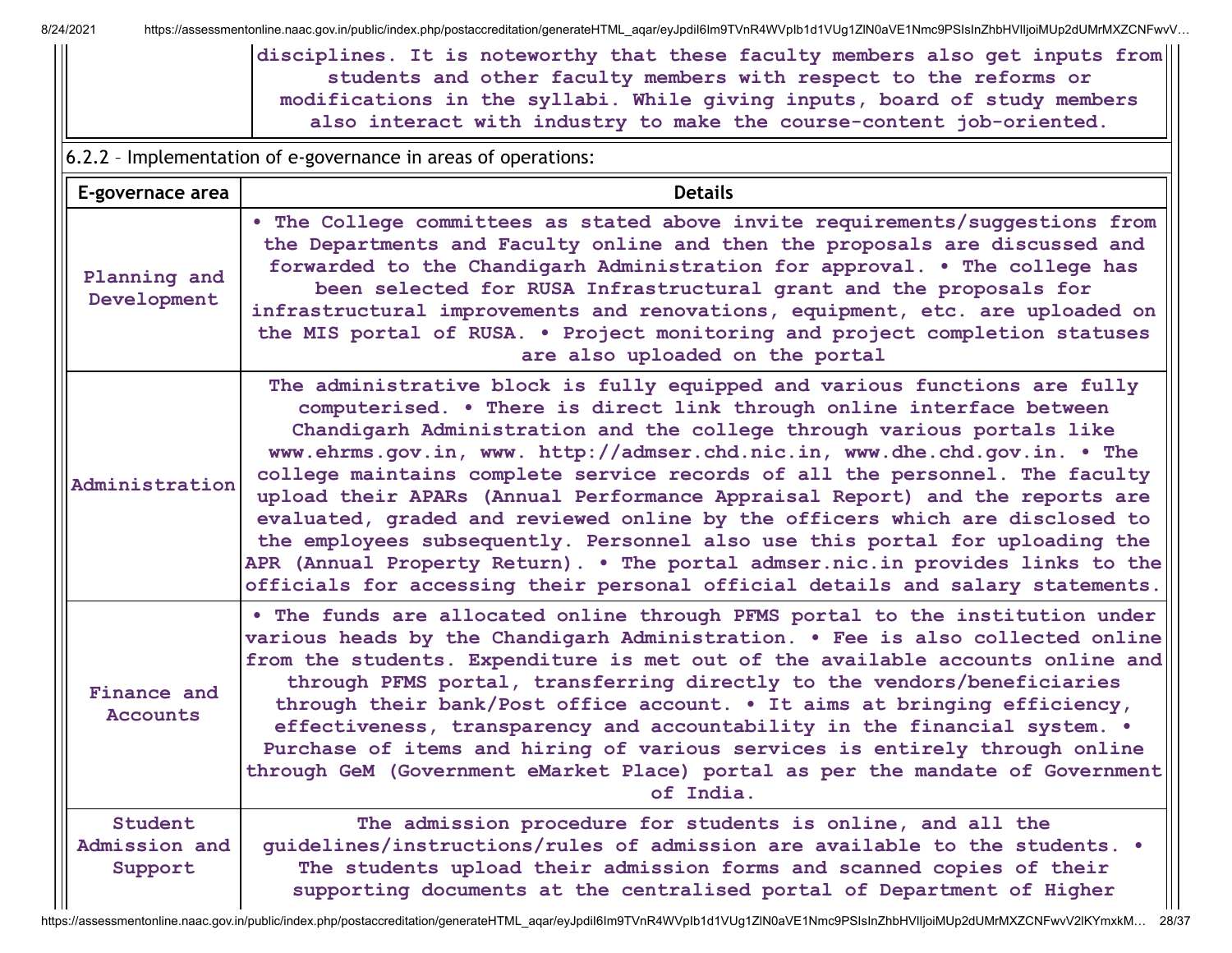| HZUZ I |                                                                                                                                                                                                                                                                                                                                                                                                                                                                                                                                                                                                                                              |                                                                                    | ntips://assessmentonine.naac.gov.in/public/index.php/postaccreditation/generateHTML_aqar/eyJpunom9TVnR4WVplDTdTVOgTZhV0aVETNmc9PSISINZhDHVIIJ0IMOpZuOMNAZCNFWVV<br>Education, Chandigarh Administration www.dhe.chd.gov.in. . Merit lists, |  |                   |    |                                                                       |  |                                                    |  |
|--------|----------------------------------------------------------------------------------------------------------------------------------------------------------------------------------------------------------------------------------------------------------------------------------------------------------------------------------------------------------------------------------------------------------------------------------------------------------------------------------------------------------------------------------------------------------------------------------------------------------------------------------------------|------------------------------------------------------------------------------------|--------------------------------------------------------------------------------------------------------------------------------------------------------------------------------------------------------------------------------------------|--|-------------------|----|-----------------------------------------------------------------------|--|----------------------------------------------------|--|
|        | stream/class-wise are prepared and displayed on the website/admission portal<br>and the students report to the respective committees as per the notified<br>schedule. . The college issues an admission slip to the admitted student and<br>the fee is deposited online. The Roll No. is issued automatically along with<br>the fee receipt. . Admitted Students' return is sent online to the Panjab<br>University through Panjab University portal                                                                                                                                                                                         |                                                                                    |                                                                                                                                                                                                                                            |  |                   |    |                                                                       |  |                                                    |  |
|        | . The examination forms of the students are filled online on the website of<br>Panjab University, Chandigarh. . Roll No. is issued by the university and the<br>college issues Roll No. slips to the students after downloading the same. .<br>The college conducts Mid-semester Examination and marks are uploaded on the<br>Examination<br>centralised portal of the Department of Higher Education, Chandigarh<br>Administration www. http://dhe.chd.gov.in/.and the students can access their<br>details. . The faculty also finds it easier to maintain the examination record<br>online as it is quicker, safer and readily available. |                                                                                    |                                                                                                                                                                                                                                            |  |                   |    |                                                                       |  |                                                    |  |
|        |                                                                                                                                                                                                                                                                                                                                                                                                                                                                                                                                                                                                                                              | 6.3 - Faculty Empowerment Strategies                                               |                                                                                                                                                                                                                                            |  |                   |    |                                                                       |  |                                                    |  |
|        | bodies during the year                                                                                                                                                                                                                                                                                                                                                                                                                                                                                                                                                                                                                       |                                                                                    | 6.3.1 - Teachers provided with financial support to attend conferences / workshops and towards membership fee of professional                                                                                                              |  |                   |    |                                                                       |  |                                                    |  |
| Year   | Name of<br><b>Teacher</b>                                                                                                                                                                                                                                                                                                                                                                                                                                                                                                                                                                                                                    |                                                                                    | Name of conference/ workshop attended for<br>which financial support provided                                                                                                                                                              |  |                   |    | Name of the professional body for which<br>membership fee is provided |  | Amount of<br>support                               |  |
|        |                                                                                                                                                                                                                                                                                                                                                                                                                                                                                                                                                                                                                                              |                                                                                    | No Data Entered/Not Applicable !!!                                                                                                                                                                                                         |  |                   |    |                                                                       |  |                                                    |  |
|        |                                                                                                                                                                                                                                                                                                                                                                                                                                                                                                                                                                                                                                              |                                                                                    |                                                                                                                                                                                                                                            |  |                   |    |                                                                       |  |                                                    |  |
|        |                                                                                                                                                                                                                                                                                                                                                                                                                                                                                                                                                                                                                                              |                                                                                    | <b>View File View File</b>                                                                                                                                                                                                                 |  |                   |    |                                                                       |  |                                                    |  |
|        | teaching staff during the year                                                                                                                                                                                                                                                                                                                                                                                                                                                                                                                                                                                                               |                                                                                    | 6.3.2 - Number of professional development / administrative training programmes organized by the College for teaching and non                                                                                                              |  |                   |    |                                                                       |  |                                                    |  |
| Year   |                                                                                                                                                                                                                                                                                                                                                                                                                                                                                                                                                                                                                                              | Title of the professional<br>development programme<br>organised for teaching staff | Title of the administrative training<br>programme organised for non-<br>teaching staff                                                                                                                                                     |  | From<br>date Date | To | Number of<br>participants<br>(Teaching staff)                         |  | Number of<br>participants (non-<br>teaching staff) |  |
|        |                                                                                                                                                                                                                                                                                                                                                                                                                                                                                                                                                                                                                                              |                                                                                    | No Data Entered/Not Applicable !!!                                                                                                                                                                                                         |  |                   |    |                                                                       |  |                                                    |  |
|        |                                                                                                                                                                                                                                                                                                                                                                                                                                                                                                                                                                                                                                              |                                                                                    | <b>View File</b>                                                                                                                                                                                                                           |  |                   |    |                                                                       |  |                                                    |  |
|        |                                                                                                                                                                                                                                                                                                                                                                                                                                                                                                                                                                                                                                              |                                                                                    |                                                                                                                                                                                                                                            |  |                   |    |                                                                       |  |                                                    |  |
|        |                                                                                                                                                                                                                                                                                                                                                                                                                                                                                                                                                                                                                                              | Term Course, Faculty Development Programmes during the year                        | 6.3.3 - No. of teachers attending professional development programmes, viz., Orientation Programme, Refresher Course, Short                                                                                                                |  |                   |    |                                                                       |  |                                                    |  |

https://assessmentonline.naac.gov.in/public/index.php/postaccreditation/generateHTML\_aqar/eyJpdiI6Im9TVnR4WVpIb1d1VUg1ZlN0aVE1Nmc9PSIsInZhbHVlIjoiMUp2dUMrMXZCNFwvV2lKYmxkM… 29/37

 $\overline{\phantom{a}}$ 

┯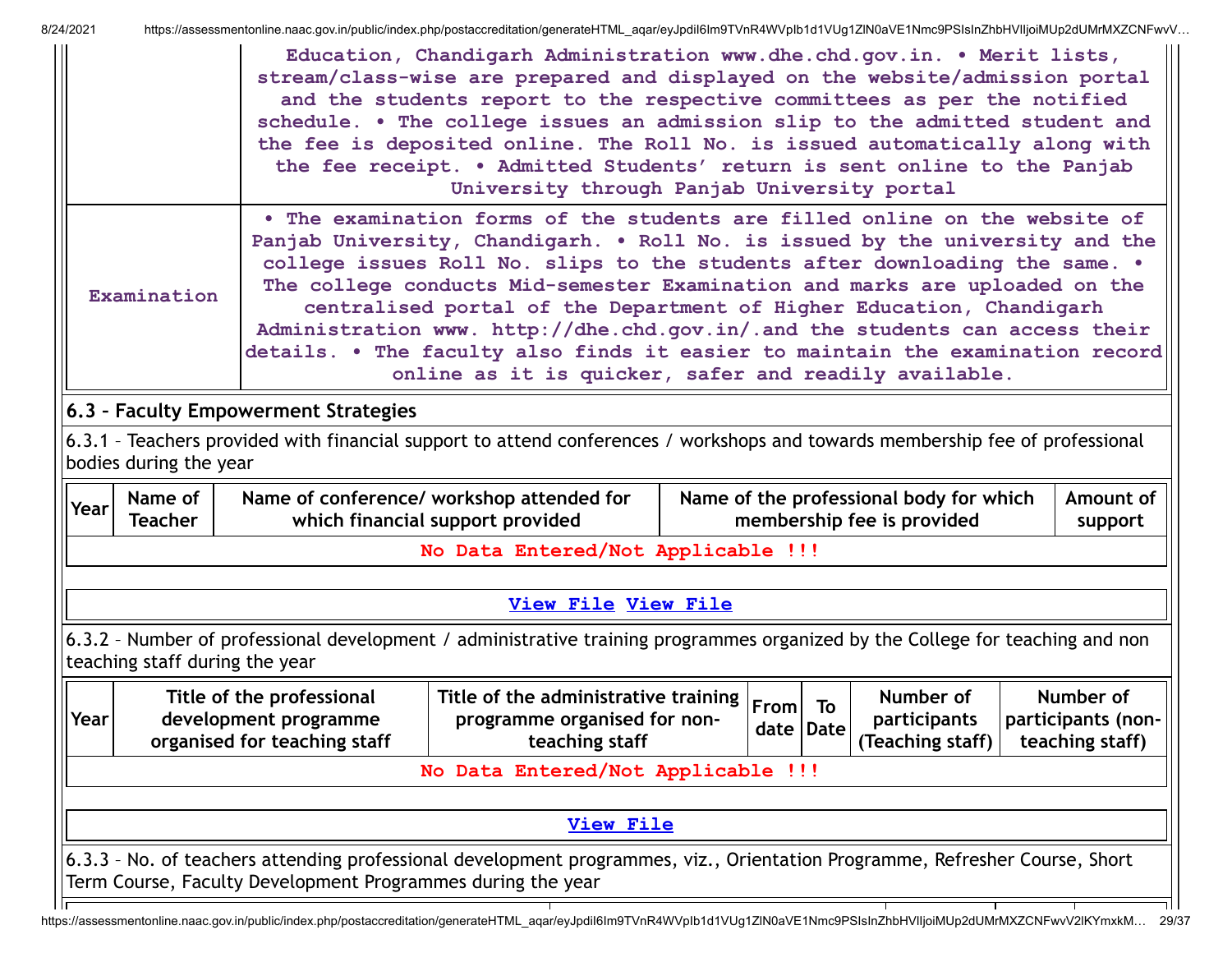8/24/2021 https://assessmentonline.naac.gov.in/public/index.php/postaccreditation/generateHTML aqar/eyJpdil6Im9TVnR4WVpIb1d1VUg1ZlN0aVE1Nmc9PSIsInZhbHVIIjoiMUp2dUMrMXZCNFwvV...

| Title of the professional development programme                                                                                                          |                                                                                                                                                                                                                                                                                                                                                                                                                                                                                                                                                                                                                                                                                                                                                                                                                                                                                                                                                                                                                                   |                                    |              | Number of teachers who attended |           |  | From Date   To date   Duration |                  |         |  |  |
|----------------------------------------------------------------------------------------------------------------------------------------------------------|-----------------------------------------------------------------------------------------------------------------------------------------------------------------------------------------------------------------------------------------------------------------------------------------------------------------------------------------------------------------------------------------------------------------------------------------------------------------------------------------------------------------------------------------------------------------------------------------------------------------------------------------------------------------------------------------------------------------------------------------------------------------------------------------------------------------------------------------------------------------------------------------------------------------------------------------------------------------------------------------------------------------------------------|------------------------------------|--------------|---------------------------------|-----------|--|--------------------------------|------------------|---------|--|--|
|                                                                                                                                                          |                                                                                                                                                                                                                                                                                                                                                                                                                                                                                                                                                                                                                                                                                                                                                                                                                                                                                                                                                                                                                                   | No Data Entered/Not Applicable !!! |              |                                 |           |  |                                |                  |         |  |  |
| <b>View File</b>                                                                                                                                         |                                                                                                                                                                                                                                                                                                                                                                                                                                                                                                                                                                                                                                                                                                                                                                                                                                                                                                                                                                                                                                   |                                    |              |                                 |           |  |                                |                  |         |  |  |
| 6.3.4 - Faculty and Staff recruitment (no. for permanent recruitment):                                                                                   |                                                                                                                                                                                                                                                                                                                                                                                                                                                                                                                                                                                                                                                                                                                                                                                                                                                                                                                                                                                                                                   |                                    |              |                                 |           |  |                                |                  |         |  |  |
|                                                                                                                                                          | <b>Teaching</b><br>Non-teaching                                                                                                                                                                                                                                                                                                                                                                                                                                                                                                                                                                                                                                                                                                                                                                                                                                                                                                                                                                                                   |                                    |              |                                 |           |  |                                |                  |         |  |  |
| Permanent                                                                                                                                                |                                                                                                                                                                                                                                                                                                                                                                                                                                                                                                                                                                                                                                                                                                                                                                                                                                                                                                                                                                                                                                   | <b>Full Time</b>                   |              |                                 | Permanent |  |                                | <b>Full Time</b> |         |  |  |
| 65                                                                                                                                                       |                                                                                                                                                                                                                                                                                                                                                                                                                                                                                                                                                                                                                                                                                                                                                                                                                                                                                                                                                                                                                                   | 128                                |              |                                 | 55        |  |                                | 108              |         |  |  |
| 6.3.5 - Welfare schemes for                                                                                                                              |                                                                                                                                                                                                                                                                                                                                                                                                                                                                                                                                                                                                                                                                                                                                                                                                                                                                                                                                                                                                                                   |                                    |              |                                 |           |  |                                |                  |         |  |  |
| <b>Teaching</b>                                                                                                                                          |                                                                                                                                                                                                                                                                                                                                                                                                                                                                                                                                                                                                                                                                                                                                                                                                                                                                                                                                                                                                                                   |                                    | Non-teaching |                                 |           |  | <b>Students</b>                |                  |         |  |  |
| As Per Govt. Rules                                                                                                                                       |                                                                                                                                                                                                                                                                                                                                                                                                                                                                                                                                                                                                                                                                                                                                                                                                                                                                                                                                                                                                                                   |                                    |              | As Per Govt. Rules              |           |  | As Per Govt. Rules             |                  |         |  |  |
| 6.4 - Financial Management and Resource Mobilization                                                                                                     |                                                                                                                                                                                                                                                                                                                                                                                                                                                                                                                                                                                                                                                                                                                                                                                                                                                                                                                                                                                                                                   |                                    |              |                                 |           |  |                                |                  |         |  |  |
| 6.4.1 - Institution conducts internal and external financial audits regularly (with in 100 words each)                                                   |                                                                                                                                                                                                                                                                                                                                                                                                                                                                                                                                                                                                                                                                                                                                                                                                                                                                                                                                                                                                                                   |                                    |              |                                 |           |  |                                |                  |         |  |  |
|                                                                                                                                                          | matters. One senior faculty member is also assigned the duty of College Bursar who is<br>required to supervise the and approve the expenditure as per rules and regulations before<br>the final approval by the head of the institution. Two types of external audit are<br>conducted: 1. Audit of expenditure:- which is audit of government grants/funds such as Plan(<br>Material And Supply/ Other Charges/ Office Expenses) received for the Chandigarh<br>Administration. Such Audit is conducted by AG office (Accounts and general A and E) 2. Audit<br>of funds:- Audit of funds like PLA CFA (Students fees and funds) is also undertaken by the<br>Examiner, Local Fund Accounts, Chandigarh Administration. Additionally Annual Stock Checking<br>exercise is taken by the institution. Staff members are made part of the committee who is<br>assigned physical stock checking of consumable and non- consumable items as recorded in<br>stock registers maintained by various departments are checked and verified. |                                    |              |                                 |           |  |                                |                  |         |  |  |
| $ $ 6.4.2 - Funds / Grants received from management, non-government bodies, individuals, philanthropies during the year(not<br>covered in Criterion III) |                                                                                                                                                                                                                                                                                                                                                                                                                                                                                                                                                                                                                                                                                                                                                                                                                                                                                                                                                                                                                                   |                                    |              |                                 |           |  |                                |                  |         |  |  |
| Name of the non government funding agencies /individuals                                                                                                 |                                                                                                                                                                                                                                                                                                                                                                                                                                                                                                                                                                                                                                                                                                                                                                                                                                                                                                                                                                                                                                   |                                    |              |                                 |           |  | Funds/ Grnats received in Rs.  |                  | Purpose |  |  |
|                                                                                                                                                          |                                                                                                                                                                                                                                                                                                                                                                                                                                                                                                                                                                                                                                                                                                                                                                                                                                                                                                                                                                                                                                   | No Data Entered/Not Applicable !!! |              |                                 |           |  |                                |                  |         |  |  |
|                                                                                                                                                          |                                                                                                                                                                                                                                                                                                                                                                                                                                                                                                                                                                                                                                                                                                                                                                                                                                                                                                                                                                                                                                   |                                    |              | <b>View File</b>                |           |  |                                |                  |         |  |  |
|                                                                                                                                                          |                                                                                                                                                                                                                                                                                                                                                                                                                                                                                                                                                                                                                                                                                                                                                                                                                                                                                                                                                                                                                                   |                                    |              |                                 |           |  |                                |                  |         |  |  |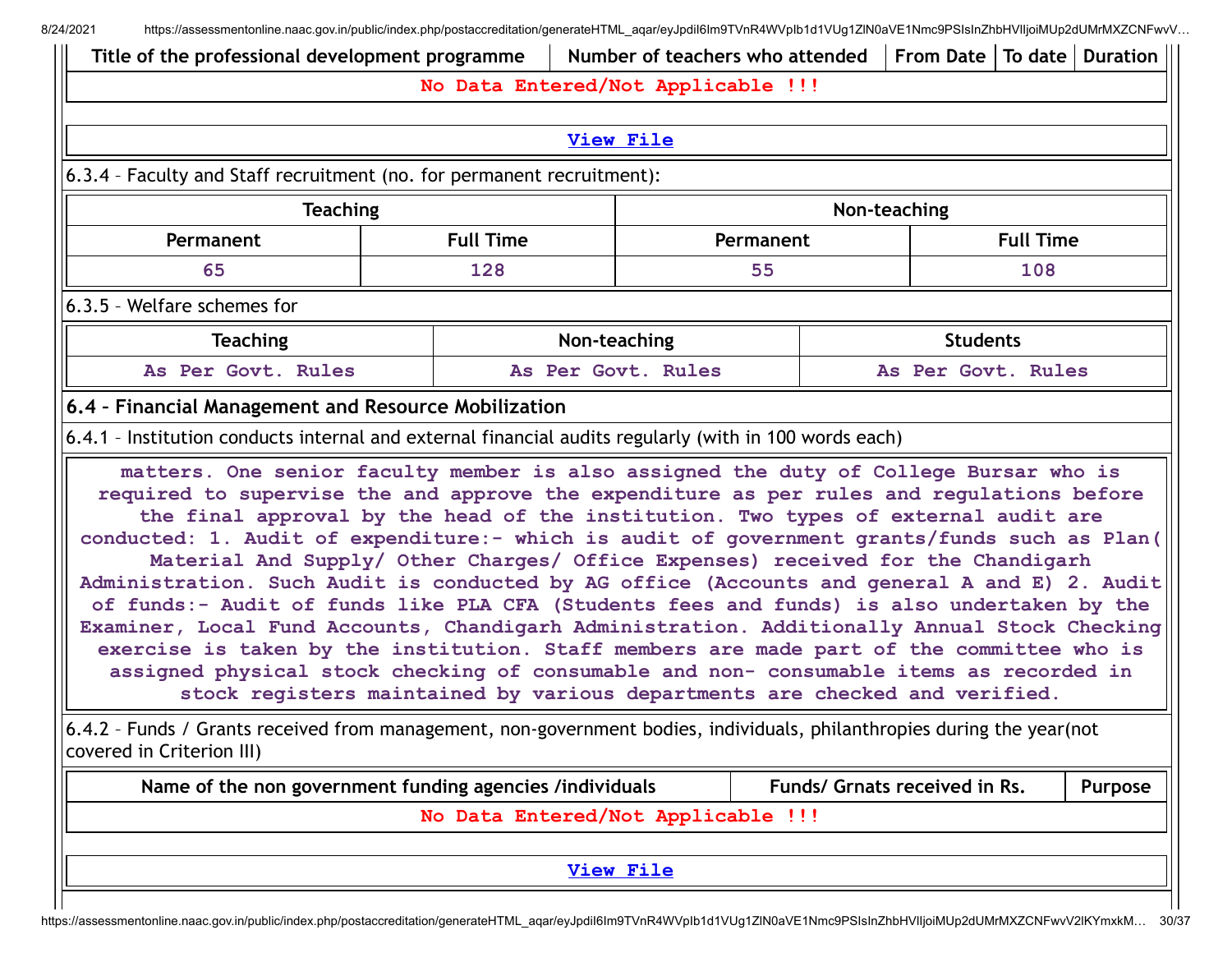8/24/2021 https://assessmentonline.naac.gov.in/public/index.php/postaccreditation/generateHTML\_aqar/eyJpdil6Im9TVnR4WVpIb1d1VUq1ZlN0aVE1Nmc9PSIsInZhbHVIIjoiMUp2dUMrMXZCNFwvV...

#### 6.4.3 – Total corpus fund generated

#### **00**

### **6.5 – Internal Quality Assurance System**

6.5.1 – Whether Academic and Administrative Audit (AAA) has been done?

| <b>Audit Type</b> | <b>External</b> |                     |           | <b>Internal</b> |
|-------------------|-----------------|---------------------|-----------|-----------------|
|                   | Yes/No          | Agency              | Yes/No    | Authority       |
| Academic          | <b>No</b>       | Nill                | <b>No</b> | <b>Nill</b>     |
| Administrative    | <b>Yes</b>      | A.G.U.T. Chandigarh | No        | Nill            |

6.5.2 – Activities and support from the Parent – Teacher Association (at least three)

**There is periodic interaction between faculty and parents, whereby feedback is reciprocated. Per se there is no Parent-Teacher Association.**

6.5.3 – Development programmes for support staff (at least three)

**Personnel development programmes/workshops are organised under the aegis of RUSA for upgradation of administrative, financial and e-skills. Awareness generation programmes health, environment and cleanliness are also undertaken for the support staff.**

6.5.4 – Post Accreditation initiative(s) (mention at least three)

**Open air gym for girls hostel and college campus • To improve experimental learning labs are renovated and new equipments are purchased • Academic audit is achieved by proctorial duties of teaching staff and frequent rounds by a team comprising of the College Principal, Vice-Principal and Dean.**

6.5.5 – Internal Quality Assurance System Details

|                                  |                                                                                                                       | <b>Yes</b>                         |  |  |  |  |  |  |  |  |  |
|----------------------------------|-----------------------------------------------------------------------------------------------------------------------|------------------------------------|--|--|--|--|--|--|--|--|--|
|                                  | b) Participation in NIRF                                                                                              |                                    |  |  |  |  |  |  |  |  |  |
|                                  | c)ISO certification                                                                                                   |                                    |  |  |  |  |  |  |  |  |  |
| d)NBA or any other quality audit |                                                                                                                       |                                    |  |  |  |  |  |  |  |  |  |
|                                  | $\vert$ 6.5.6 - Number of Quality Initiatives undertaken during the year                                              |                                    |  |  |  |  |  |  |  |  |  |
| Year                             | Duration From   Duration To   Number of participants<br>Name of quality initiative by IQAC<br>Date of conducting IQAC |                                    |  |  |  |  |  |  |  |  |  |
|                                  |                                                                                                                       | No Data Entered/Not Applicable !!! |  |  |  |  |  |  |  |  |  |

https://assessmentonline.naac.gov.in/public/index.php/postaccreditation/generateHTML\_aqar/eyJpdiI6Im9TVnR4WVpIb1d1VUg1ZlN0aVE1Nmc9PSIsInZhbHVlIjoiMUp2dUMrMXZCNFwvV2lKYmxkM… 31/37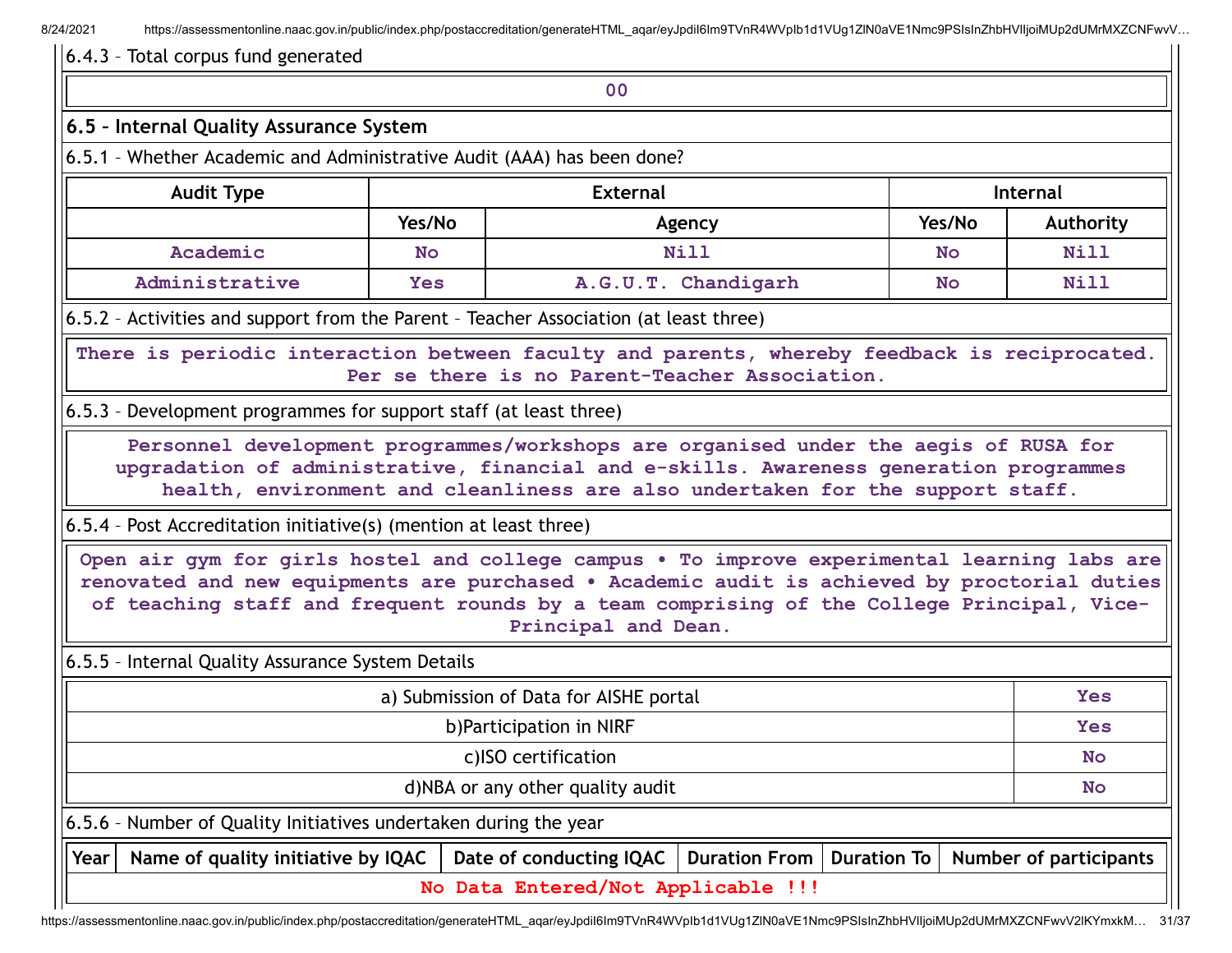## **[View](https://assessmentonline.naac.gov.in/public/Postacc/Quality_Initiatives_B/10691_Quality_Initiatives_B_1627031113.xlsx) File**

## **CRITERION VII – INSTITUTIONAL VALUES AND BEST PRACTICES**

## **7.1 – Institutional Values and Social Responsibilities**

7.1.1 – Gender Equity (Number of gender equity promotion programmes organized by the institution during the year)

| Title of the programme                                      | Period from | Period To             | Number of<br>Participants |             |
|-------------------------------------------------------------|-------------|-----------------------|---------------------------|-------------|
|                                                             |             |                       | <b>Female</b>             | Male        |
| Orientation                                                 |             | 20/08/2019 20/08/2019 | 100                       | Nill        |
| One Day Seminar on Women's Struggle for land and<br>Dignity |             | 07/09/2019 07/09/2019 |                           | <b>Nill</b> |
| One Billion Rising a Global Campaign                        |             | 26/02/2019 26/02/2019 | 45                        | 5           |
| Joy of Giving a Charity Fete                                |             | 17/03/2020 18/03/2020 | 100                       | Nill        |

7.1.2 – Environmental Consciousness and Sustainability/Alternate Energy initiatives such as:

**Percentage of power requirement of the University met by the renewable energy sources**

**This year we will work to achieve objective of being GREEN COLLEGE in Chandigarh. Our College has been adopted by the Department of Energy to provide 1MW Solar Power Station (in phased manner) for generation of Solar Electrical Energy. The first phase of generating 540 KW power is already in progress and solar panels are being installed on rooftops of the campus building. The extra solar energy generated will also be routed to meet electricity requirements of the Chandigarh city. Our College has rain water harvesting system which will be further augmented to meet its tertiary water requirements. Plantations drives will be undertaken in the campus and off-campus. Students will be trained to conserve energy.**

## 7.1.3 – Differently abled (Divyangjan) friendliness

| Item facilities                    | Yes/No | <b>Number of beneficiaries</b> |
|------------------------------------|--------|--------------------------------|
| Physical facilities                | Yes    | 12                             |
| Provision for lift                 | Yes    | 12                             |
| Ramp/Rails                         | Yes    | 12                             |
| <b>Braille Software/facilities</b> | Yes    | 12                             |
| Scribes for examination            | Yes    | 12                             |

https://assessmentonline.naac.gov.in/public/index.php/postaccreditation/generateHTML\_aqar/eyJpdiI6Im9TVnR4WVpIb1d1VUg1ZlN0aVE1Nmc9PSIsInZhbHVlIjoiMUp2dUMrMXZCNFwvV2lKYmxkM… 32/37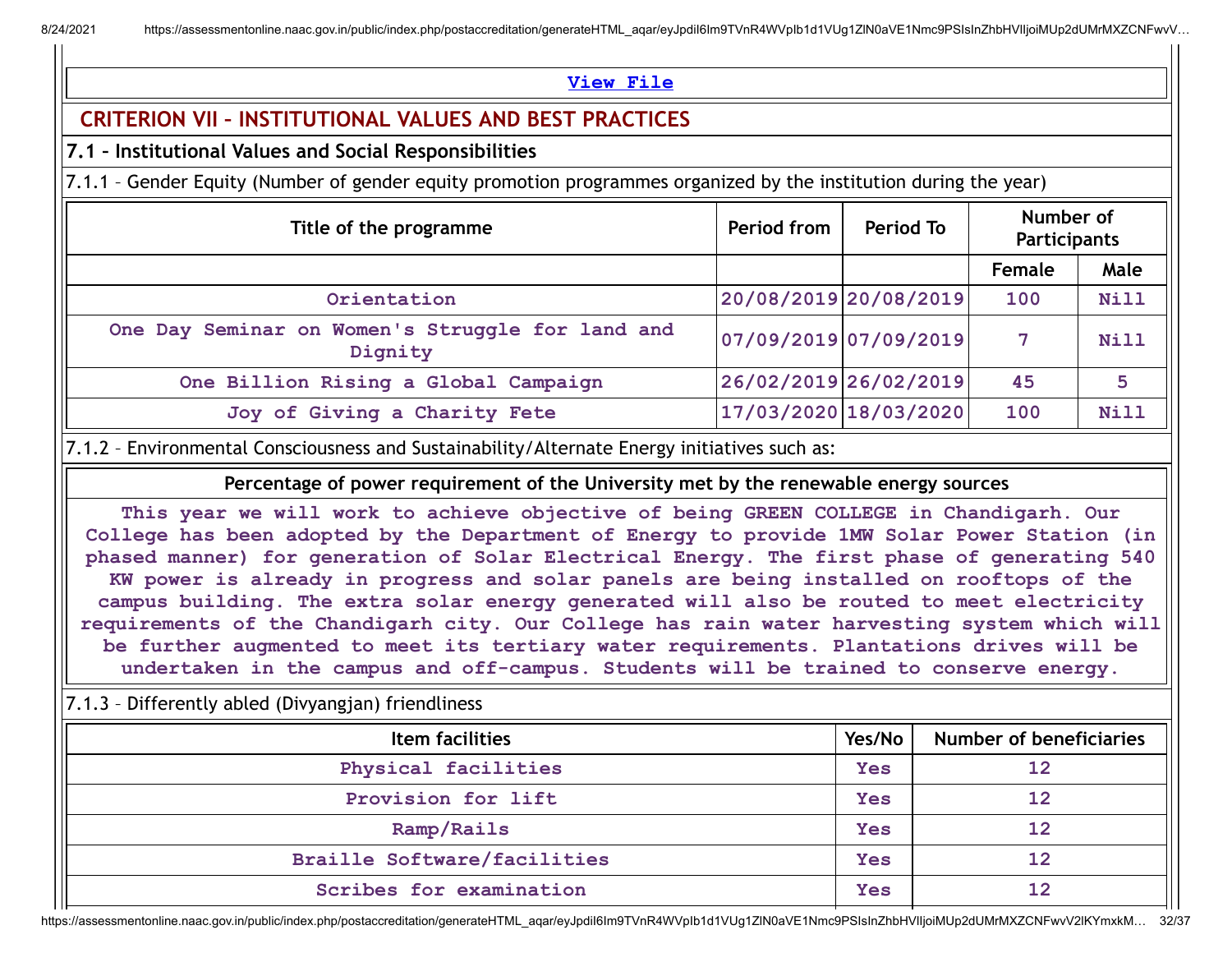|                                                                                                                                                                                                                                                                                                                                                                                                                                                                                                                                                                                                                                                                                                                                         |                                                                                |                                                                             | Special skill development for differently abled students                                          |  |               | <b>Yes</b> | 12            |                                                                          |
|-----------------------------------------------------------------------------------------------------------------------------------------------------------------------------------------------------------------------------------------------------------------------------------------------------------------------------------------------------------------------------------------------------------------------------------------------------------------------------------------------------------------------------------------------------------------------------------------------------------------------------------------------------------------------------------------------------------------------------------------|--------------------------------------------------------------------------------|-----------------------------------------------------------------------------|---------------------------------------------------------------------------------------------------|--|---------------|------------|---------------|--------------------------------------------------------------------------|
|                                                                                                                                                                                                                                                                                                                                                                                                                                                                                                                                                                                                                                                                                                                                         |                                                                                | Any other similar facility                                                  |                                                                                                   |  |               | <b>Yes</b> | 12            |                                                                          |
|                                                                                                                                                                                                                                                                                                                                                                                                                                                                                                                                                                                                                                                                                                                                         | 7.1.4 - Inclusion and Situatedness                                             |                                                                             |                                                                                                   |  |               |            |               |                                                                          |
| Year                                                                                                                                                                                                                                                                                                                                                                                                                                                                                                                                                                                                                                                                                                                                    | Number of initiatives to address<br>locational advantages and<br>disadvantages |                                                                             | Number of initiatives taken to<br>engage with and contribute to<br>local community                |  | Date Duration | Name of    | <b>Issues</b> | Number of<br>participating<br>initiative addressed students and<br>staff |
|                                                                                                                                                                                                                                                                                                                                                                                                                                                                                                                                                                                                                                                                                                                                         |                                                                                |                                                                             | No Data Entered/Not Applicable !!!                                                                |  |               |            |               |                                                                          |
|                                                                                                                                                                                                                                                                                                                                                                                                                                                                                                                                                                                                                                                                                                                                         |                                                                                |                                                                             | <b>View File</b>                                                                                  |  |               |            |               |                                                                          |
|                                                                                                                                                                                                                                                                                                                                                                                                                                                                                                                                                                                                                                                                                                                                         |                                                                                |                                                                             | 7.1.5 - Human Values and Professional Ethics Code of conduct (handbooks) for various stakeholders |  |               |            |               |                                                                          |
| <b>Title</b>                                                                                                                                                                                                                                                                                                                                                                                                                                                                                                                                                                                                                                                                                                                            | Date of<br>publication                                                         |                                                                             | Follow up(max 100 words)                                                                          |  |               |            |               |                                                                          |
| Panjab University rule Book is published and released by Panjab<br>PU Rule<br>17/05/2019<br>University Chandigarh for its Affiliated colleges every year in the<br><b>Book</b><br>month of June                                                                                                                                                                                                                                                                                                                                                                                                                                                                                                                                         |                                                                                |                                                                             |                                                                                                   |  |               |            |               |                                                                          |
| Our college is affiliated to Panjab University, Chandigarh and follows<br>the rules, curricula prescribed by the university. The college<br>prospectus includes Number of courses offered, availability of seats in<br>the respective courses, faculty and college information, dates of<br>admission to different courses, complete information regarding<br>College<br>05/06/2019<br>Prospectus<br>reservations and rules to follow for admission process. It provides<br>information to all those students seeking admission in hostels<br>regarding number of seats etc. The Joint Prospectus of all the<br>government colleges functioning under Chandigarh Administration is<br>launched by Director Higher Education Chandigarh. |                                                                                |                                                                             |                                                                                                   |  |               |            |               |                                                                          |
|                                                                                                                                                                                                                                                                                                                                                                                                                                                                                                                                                                                                                                                                                                                                         |                                                                                |                                                                             | 7.1.6 - Activities conducted for promotion of universal Values and Ethics                         |  |               |            |               |                                                                          |
| Activity                                                                                                                                                                                                                                                                                                                                                                                                                                                                                                                                                                                                                                                                                                                                |                                                                                | <b>Duration From</b><br><b>Duration To</b><br><b>Number of participants</b> |                                                                                                   |  |               |            |               |                                                                          |
|                                                                                                                                                                                                                                                                                                                                                                                                                                                                                                                                                                                                                                                                                                                                         |                                                                                |                                                                             | No Data Entered/Not Applicable !!!                                                                |  |               |            |               |                                                                          |
|                                                                                                                                                                                                                                                                                                                                                                                                                                                                                                                                                                                                                                                                                                                                         |                                                                                |                                                                             |                                                                                                   |  |               |            |               |                                                                          |

https://assessmentonline.naac.gov.in/public/index.php/postaccreditation/generateHTML\_aqar/eyJpdiI6Im9TVnR4WVpIb1d1VUg1ZlN0aVE1Nmc9PSIsInZhbHVlIjoiMUp2dUMrMXZCNFwvV2lKYmxkM… 33/37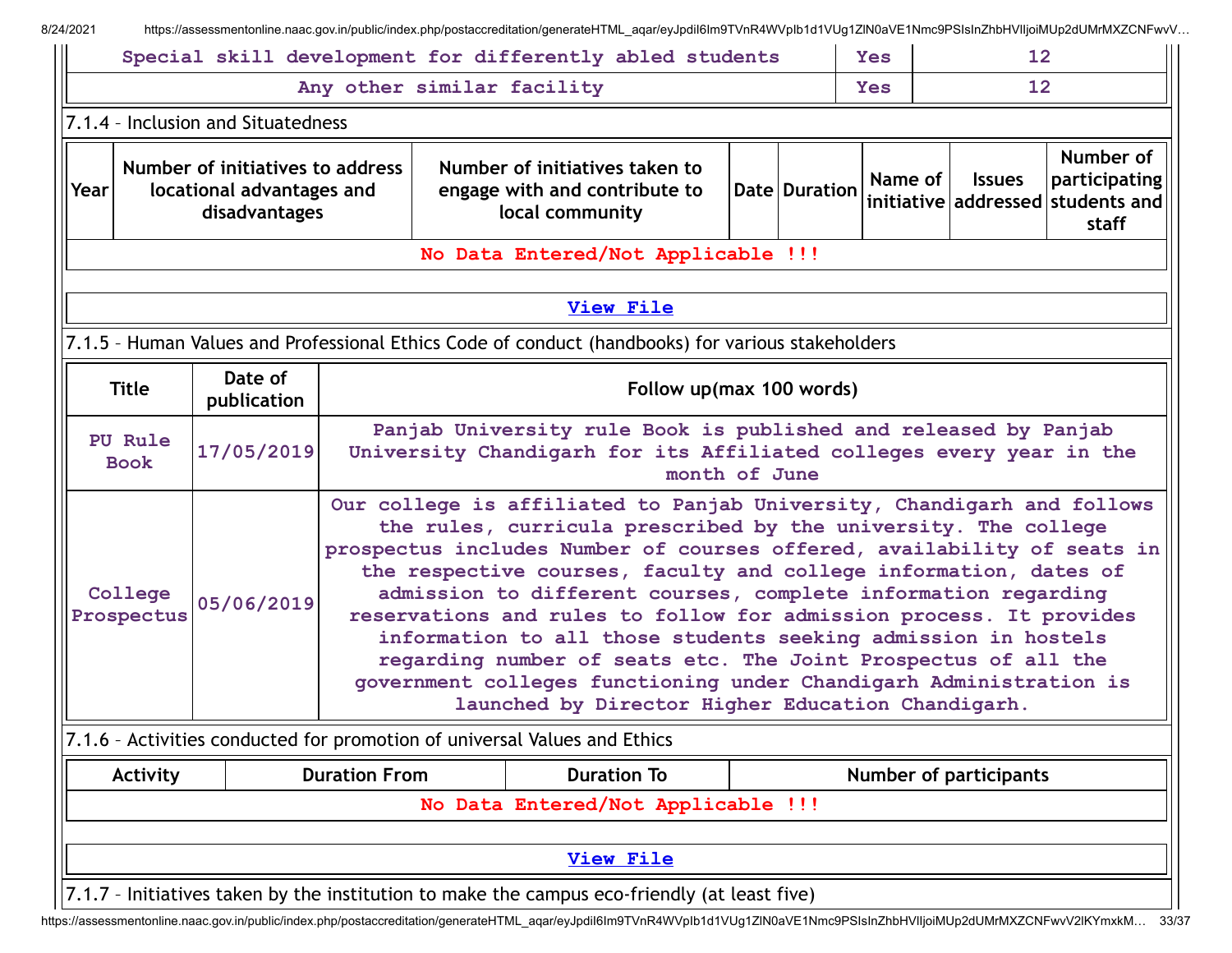8/24/2021 https://assessmentonline.naac.gov.in/public/index.php/postaccreditation/generateHTML\_aqar/eyJpdil6Im9TVnR4WVpIb1d1VUq1ZlN0aVE1Nmc9PSIsInZhbHVIIjoiMUp2dUMrMXZCNFwvV...

**The college has gained the strength and repute of much sought-after institution not only in the region, but for students from distant areas like Leh/Ladakh, J K, Uttarakhand, and north-eastern states. We also get students from other countries like Afghanistan, Nepal etc. The harmony is well-reflected when the students from these regions present their customs and culture on stage during various cultural events. All students have an equal access to the infrastructural and academic resources. The departmental and inter-disciplinary societies of the college welcome volunteers from across the sections. These volunteers organise on-campus and off-campus activities which are reflective of the harmonious spirit with which the students interact with and learn from each other. The hostels of the college are a home to students from numerous states ranging from Leh to Uttarakhand, and from Rajasthan to Manipur. They stay together and relish as a well-knit family in an inclusive atmosphere.**

#### **7.2 – Best Practices**

7.2.1 – Describe at least two institutional best practices

**FIRST BEST PRACTICE ECO-FRIENDLY STEPS (i) VERMICOMPOSTING The biodegradable waste i.e. agro waste and leaf litter is successfully being converted to vermin-compost in environment field laboratory of botanical garden in four pits below ground level. The other pits are being used for partial composting to prepare the feed for the red earthworms (Eisenia fetida). Besides vermicomposting is also being carried aboveground. Every 2-3 months the vermincompost is being harvested, graded and utilized. The entire leaf litter of the college is periodically being added to the pits. This Vermi-compost so produced is issued to various gardeners who are incharge of the various gardens of the college, hostels and the residence lawns within the College campus. It is calculated that 1540 kg of vermicompost was produced** during the period July 5, 2017 to May 8, 2018. Cost of 1kg of Vermicompost is 20 Rs. (1540 x

**20 Rs30,800). This amount is saved by the department. (ii) RAIN WATER HARVESTING The principle of collecting and using precipitation from a catchment surface is called as Rain Water Harvesting. Any man-made scheme or facility that adds water to an aquifer may be considered as artificial recharge system. There are two main techniques of rain water harvesting: Storage of rain water on surface for future use and artificial recharge of ground water. Ground water level in most areas of Chandigarh particularly the northern sector is declining at the rate of about 10 cm to 80 cm per year. Hence, this necessitates the imperative requirement of rain water harvesting. For the purpose of conserving water and artificial recharge of groundwater, the rain water harvesting system is set up in the college campus. For this, 22 trapping units have been installed near the building of Geography, Botany and all around the BCA Block for roof top harvesting of rain water. The rain water collected from these units is sent to filtration tank (containing sand and gravel particles) and then to bore well for recharge of ground water. (iii) TERTIARY WATER To**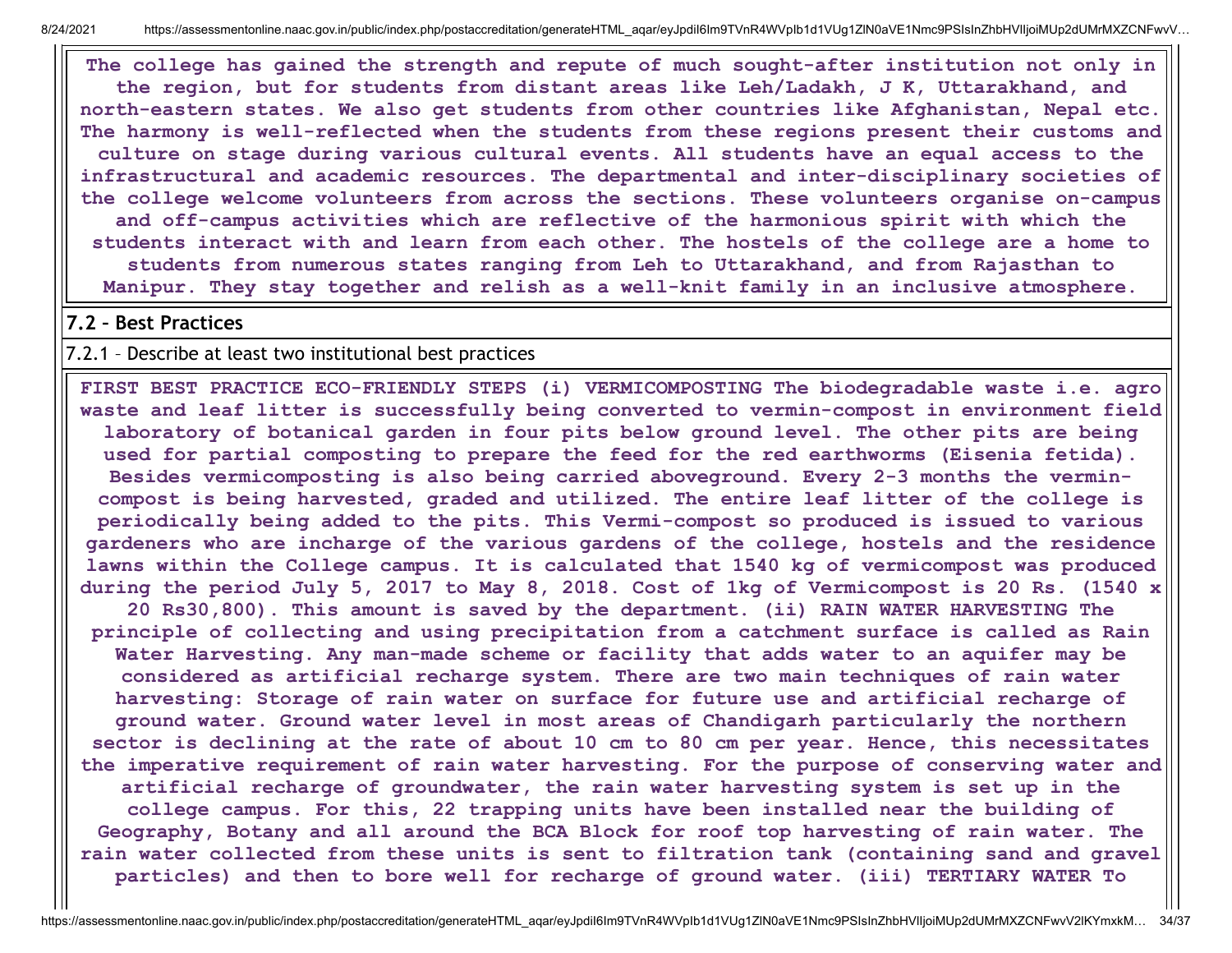**conserve and to prevent the wastage of potable fresh water, the college has taken connection of tertiary water supply from sewerage treatment plant (STP) situated at Diggian village in Mohali. This treated water is used to water the various areas such as sports ground, lawns, herbal garden, solace garden, botanical garden and principal's lodge by 10 hydrants. SECOND BEST PRACTICE INSTITUTIONAL SOCIAL CONSCIOUSNESS AND RESPONSIVENESS The college aims at awareness generation on pertinent issues of concern and relevance and to sensitize the masses on questions that relate to them. The youth of today, especially the girls can play a more far-reaching role keeping in view their natural gifts of sensitivity, compassion and empathy. It is, therefore, the primary aim of the college not to merely shape and polish the academic skills of the students but to provide education coupled with co-curricular activities in a way that leads to their holistic development. The current society is facing numerous concerns. The identification of the core areas that needed to be dealt with sincere attention was indeed an arduous task. These sensitive areas were hence identified to be dealt with so that their upcoming challenges can be nailed. The college caters to students from Chandigarh, Punjab, Haryana, Himachal Pradesh, Jammu and Kashmir, Uttarakhand, Manipur etc. They can therefore serve as suitable means in this effort and make the implementation an ongoing process even after their college-terms. The college has formed societies in the identified areas: Prakriti, Road Safety and Traffic Awareness, Drug-De addiction, Gender Equity, Health and Hygiene, Red Ribbon Club, Cancer Awareness, Blood Donation. Awarenessgeneration campaigns are carried out by way of rallies, human-chains, candle-marches, helmet rallies, anti-cracker and green Diwali drives. The volunteers perform Nukkad Nataks (street plays) at strategic locations so that a wide section of the society can be covered. The venue and time of the performance is so chosen that a maximum gathering can be sensitized. Interaction with citizens helps in collection of opinions/views/ideas/problems on sensitive issues. Most of these activities are undertaken in coordination with volunteers of NSS, as the college has eight units of NSS with 100 volunteers in each unit. These societies collaborate with various agencies and stakeholders like Post-graduate Institute of Medical Education and Research Govt. Medical College and Hospital State AIDS Control Society Chandigarh Traffic Police Forest Department, Chandigarh Administration Department of Science and technology, Chandigarh Department of Social Welfare, Chandigarh Special Olympics and various NGOs. It is notable that the students have developed organizational skills and communication skills after participating in such activities. They have also developed a sense of concern and responsibility towards society and identified their roles for awareness generation and sensitization. The Day Care Centre established on the campus has increased the satisfaction levels of the staff as they do not need to feel concerned about their kids. Additionally, their kids are now in more congenial surroundings and can make and move about, play and enjoy with new friends.**

**Upload details of two best practices successfully implemented by the institution as per NAAC format in your institution**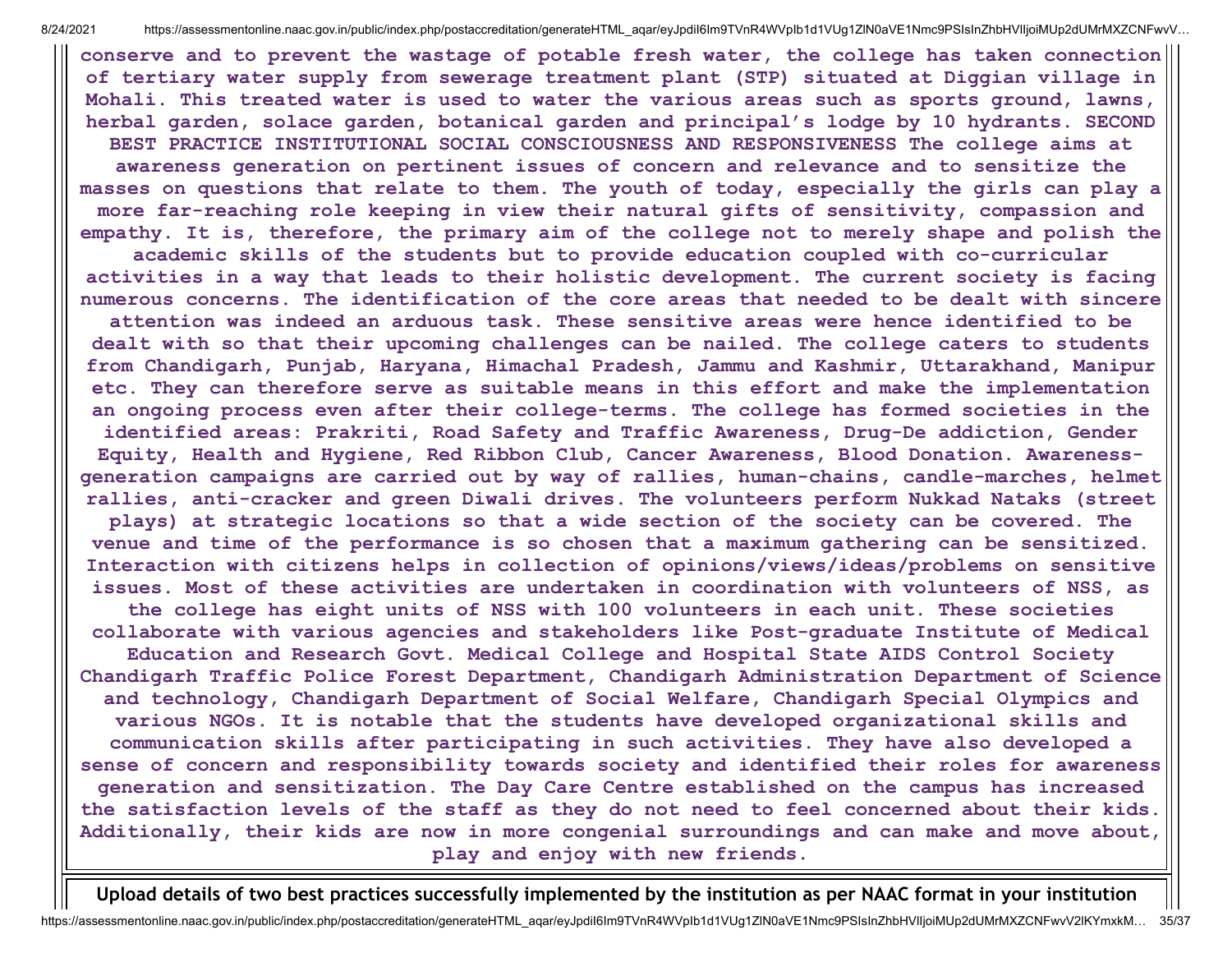**website, provide the link**

**[http://www.gcg11.ac.in](http://www.gcg11.ac.in/)**

#### **7.3 – Institutional Distinctiveness**

7.3.1 – Provide the details of the performance of the institution in one area distinctive to its vision, priority and thrust in not more than 500 words

**Guided by the motto of "Courage to know", the institution envisions a 'beyond the text-book' approach for holistic development of the students. Volunteers of departmental/intradisciplinary societies and NSS engage in community-centric activities with primary focus on pertinent issues like environment road safety gender empowerment HIV/AIDS awareness cleanliness/hygiene and community health drug deaddiction etc. The stress is laid through various mechanisms/awareness campaigns/drives on themes like 'Cracker-free Diwali', 'Driving with helmets', 'Tree plantation', 'Women empowerment', 'Personal hygiene'. They engage in poster-making, slogan-writing, rangoli-making, declamation, power-point presentation, quiz etc. and perform skits and street plays on 'ecological preservation', 'drug deaddiction', 'free and fair voting', 'value of girl child', 'protection against HIV/AIDS', 'safe driving' etc. Extending beyond the periphery of the adopted village, 'khudda jassu', volunteers visit the public/market places to highlight the issues, and guide the citizens about the safety measures, precautions and preventive steps on areas of concern. A sense of solidarity, workmanship and spirit of nation-building is quite visible in the students, and by working for a 'common-cause', they develop a sense of pride. We do not churn out mechanical human beings, but shape their over-all personality so that they realise their true and full potential, make use of it in a constructive manner, and become productive assets for the society.**

**Provide the weblink of the institution**

**[http://www.gcg11.ac.in](http://www.gcg11.ac.in/)**

## **8.Future Plans of Actions for Next Academic Year**

**Multi-media Room A newly constructed renovated semi-circular Multi-Media room with a seating capacity of around ninety will serve as a centralized meeting area to conduct seminars, conferences, meetings, interactions etc. Initially a dilapidated structure, it is being developed under RUSA Infrastructural grant by the Engineering Department, Chandigarh Administration. It will be a state-of-the-art room that will add more life to discussions, will be more appealing and Multi-sensorial. Various digital devices such as large format display screen, Computer Podium with speakers and building acoustics shall be installed for noise reduction. The semi-circular shape of the room highlights its architectural beauty.**